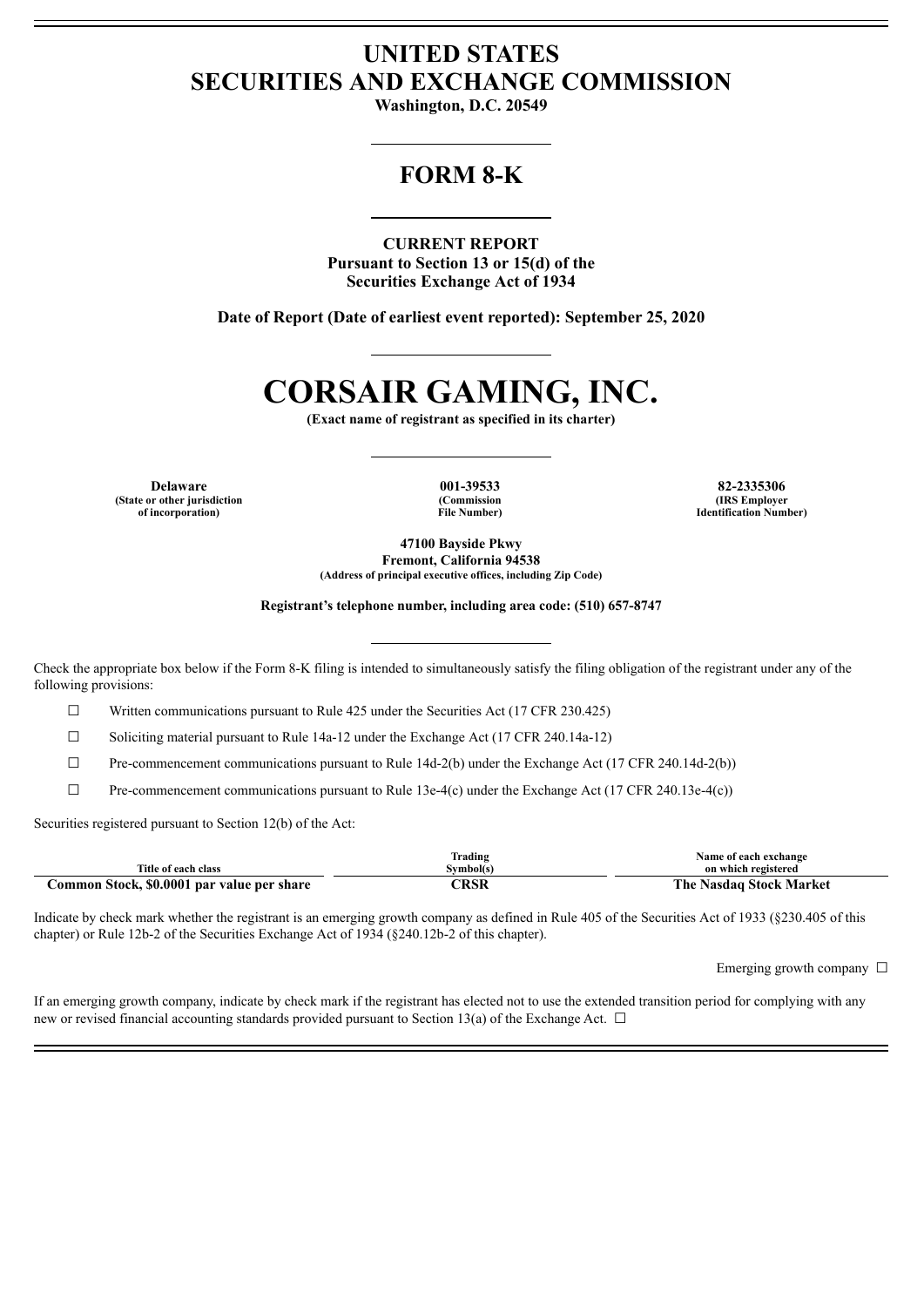### **Item 5.03 Amendments to Articles of Incorporation or Bylaws; Change in Fiscal Year.**

On September 25, 2020, Corsair Gaming, Inc.'s (the "Company") amended and restated certificate of incorporation (the "Certificate of Incorporation"), filed with the Secretary of State of the State of Delaware on September 25, 2020, and its amended and restated bylaws (the "Bylaws") became effective in connection with the closing of the initial public offering of shares of the Company's common stock. As described in the Registration Statement on Form S-1 (File No. 333-248247), as amended, the Company's board of directors and stockholders previously approved the amendment and restatement of these documents to be effective immediately prior to the closing of the Company's initial public offering.

As amended and restated, the Certificate of Incorporation and the Bylaws contain provisions that, among other things:

- authorize 300,000,000 shares of common stock;
- delete all references to the various series of preferred stock that were previously authorized and instead create 5,000,000 shares of undesignated preferred stock with terms to be set by the board of directors, which rights could be senior to those of the common stock;
- do not provide for cumulative voting in the election of directors, which means that stockholders holding a majority of the shares of common stock outstanding will be able to elect all directors;
- allow the board of directors to alter the bylaws without obtaining stockholder approval;
- eliminate the rights of stockholders to call a special meeting of stockholders and to take action by written consent in lieu of a meeting;
- provide that directors may be removed with or without cause upon the affirmative vote of a majority of the Company's outstanding common stock; provided, however, at any time when Corsair Group (Cayman), LP and its affiliates ("EagleTree") beneficially own, in the aggregate, less than 50% of the Company's outstanding common stock entitled to vote at an election of directors, directors may only be removed for cause and only by the affirmative vote of holders of at least 66-2/3% of the Company's outstanding common stock;
- require the approval of at least 50% of the shares entitled to vote, if EagleTree beneficially owns at least 50% of the shares entitled to vote and 66 2/3% of the shares entitled to vote, if EagleTree beneficially owns less than 50% of the shares entitled to vote, to adopt, amend or repeal the bylaws or amend, alter, change or repeal the Certificate of Incorporation;
- unless the Company consents in writing to the selection of an alternative forum, designate the Court of Chancery of the State of Delaware (or, in the event that the Chancery Court does not have jurisdiction, the federal district court for the District of Delaware) to be the sole and exclusive forum for (i) any derivative action, suit or proceeding brought on behalf of the Company; (ii) any action, suit or proceeding asserting a claim of breach of a fiduciary duty owed by any of the Company's directors, officers, employees or stockholders to the Company or its stockholders; (iii) any action, suit or proceeding arising pursuant to any provision of the Delaware General Corporation Law or the Certificate of Incorporation or the Company's bylaws or as to which the Delaware General Corporation Law confers jurisdiction on the Chancery Court; or (iv) any action, suit or proceeding asserting a claim against the Company governed by the internal affairs doctrine; provided that, the exclusive forum provision will not apply to suits brought to enforce any liability or duty created by the Securities Exchange Act of 1934, as amended, or any other claim for which the federal courts of the United States have exclusive jurisdiction;
- designate the federal district courts of the United States as the exclusive forum for the resolution of any complaint asserting a cause of action arising under the Securities Act of 1933, as amended, unless the Company consents in writing to the selection of an alternative forum; and
- establish a classified board of directors, as a result of which the successors to the directors whose terms have expired will be elected to serve from the time of election and qualification until the third annual meeting following their election.

The foregoing description of the Certificate of Incorporation and the Bylaws is qualified in its entirety by reference to (1) the Certificate of Incorporation filed as Exhibit 3.1 hereto and (2) the Bylaws filed as Exhibit 3.2 hereto, each of which is incorporated herein by reference.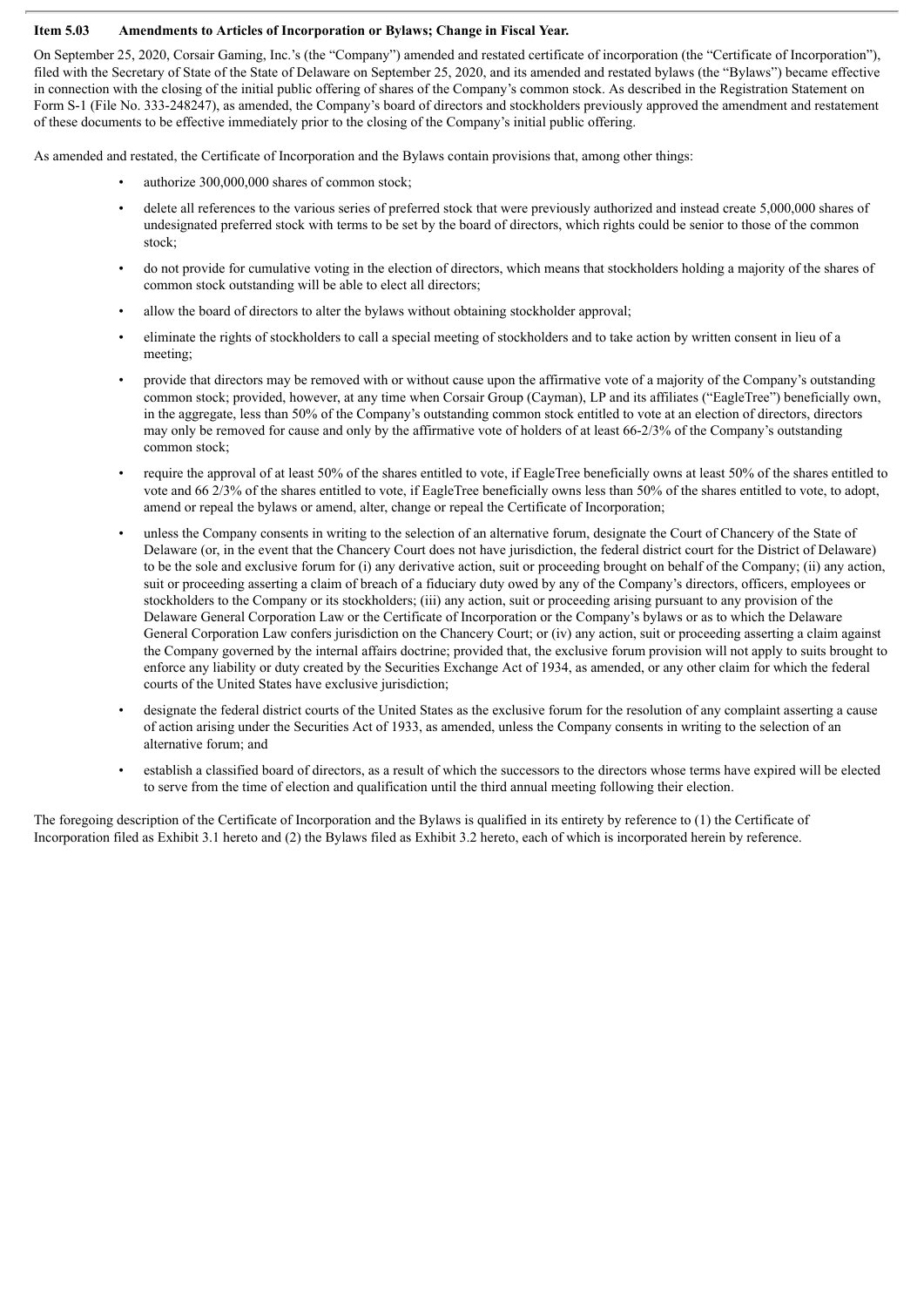### **Item 8.01 Other Events.**

On September 25, 2020, the Company completed its initial public offering, which included the selling of 7,500,000 shares of its common stock at a price to the public of \$17.00 per share and a secondary offering of 6,500,000 shares of the Company's common stock at a price to the public of \$17.00 per share by certain selling stockholders as described in the Registration Statement on Form S-1 (File No. 333-248247), as amended. The gross proceeds to the Company from the initial public offering were approximately \$118.6 million, after deducting underwriting discounts and commissions and before estimated offering expenses payable by the Company and the gross proceeds to the selling stockholders were approximately \$102.8 million, after deducting underwriting discounts and commissions and before estimated offering expenses payable by the selling stockholders. The selling stockholders have granted the underwriters a 30-day option to purchase up to an additional 2,100,000 shares of common stock at the initial public offering price, less the underwriting discounts and commissions.

| Item 9.01 |  | <b>Financial Statements and Exhibits.</b> |  |  |
|-----------|--|-------------------------------------------|--|--|
|-----------|--|-------------------------------------------|--|--|

| Exhibit No. | Description                                                               |
|-------------|---------------------------------------------------------------------------|
| 31          | Amended and Restated Certificate of Incorporation of Corsair Gaming, Inc. |
| 32          | Amended and Restated Bylaws of Corsair Gaming, Inc.                       |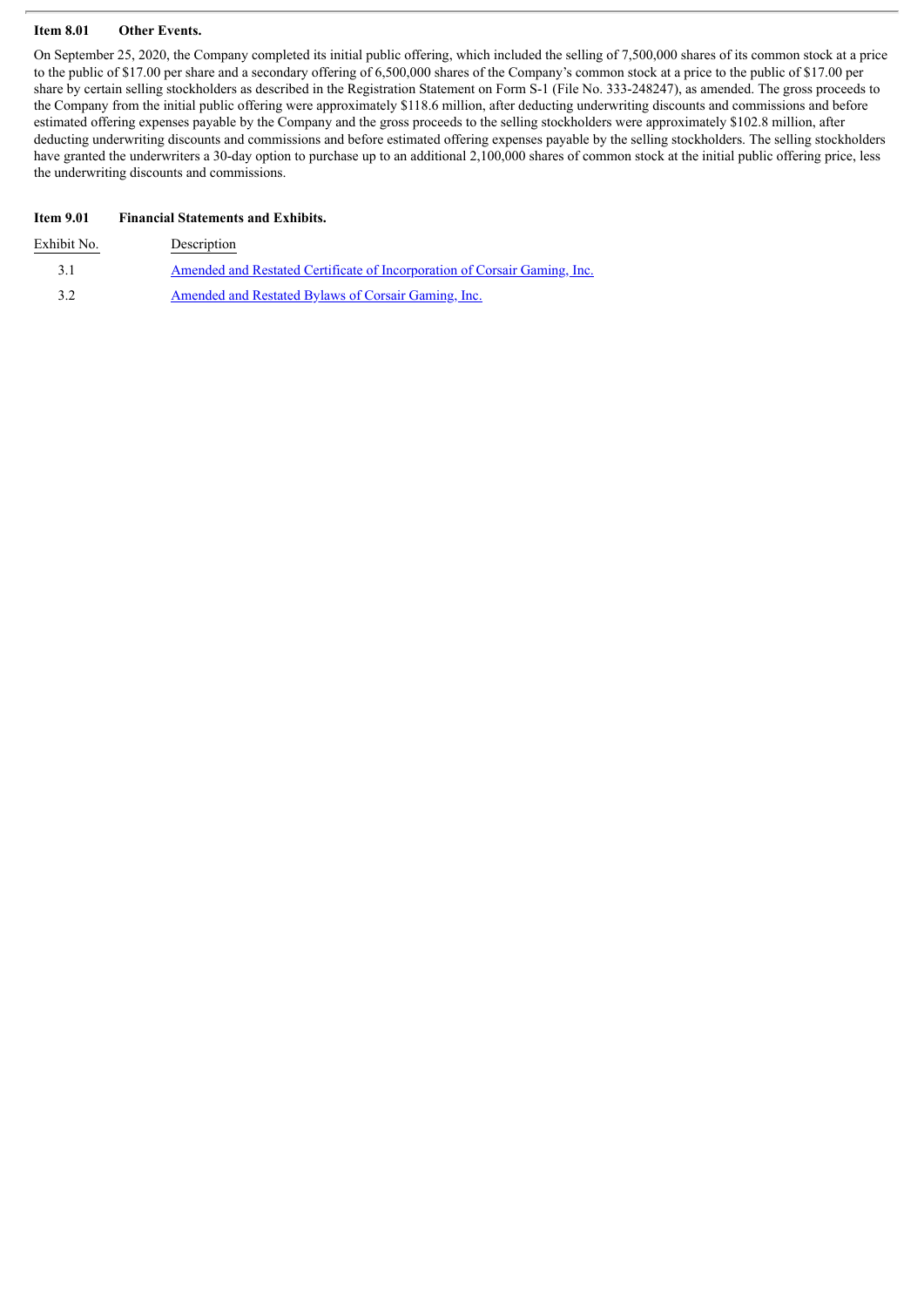**SIGNATURES**

Pursuant to the requirements of the Securities Exchange Act of 1934, as amended, the registrant has duly caused this report to be signed on its behalf by the undersigned hereunto duly authorized.

### **CORSAIR GAMING, INC.**

By: /s/ Michael Potter

Michael Potter Chief Financial Officer

Date: September 25, 2020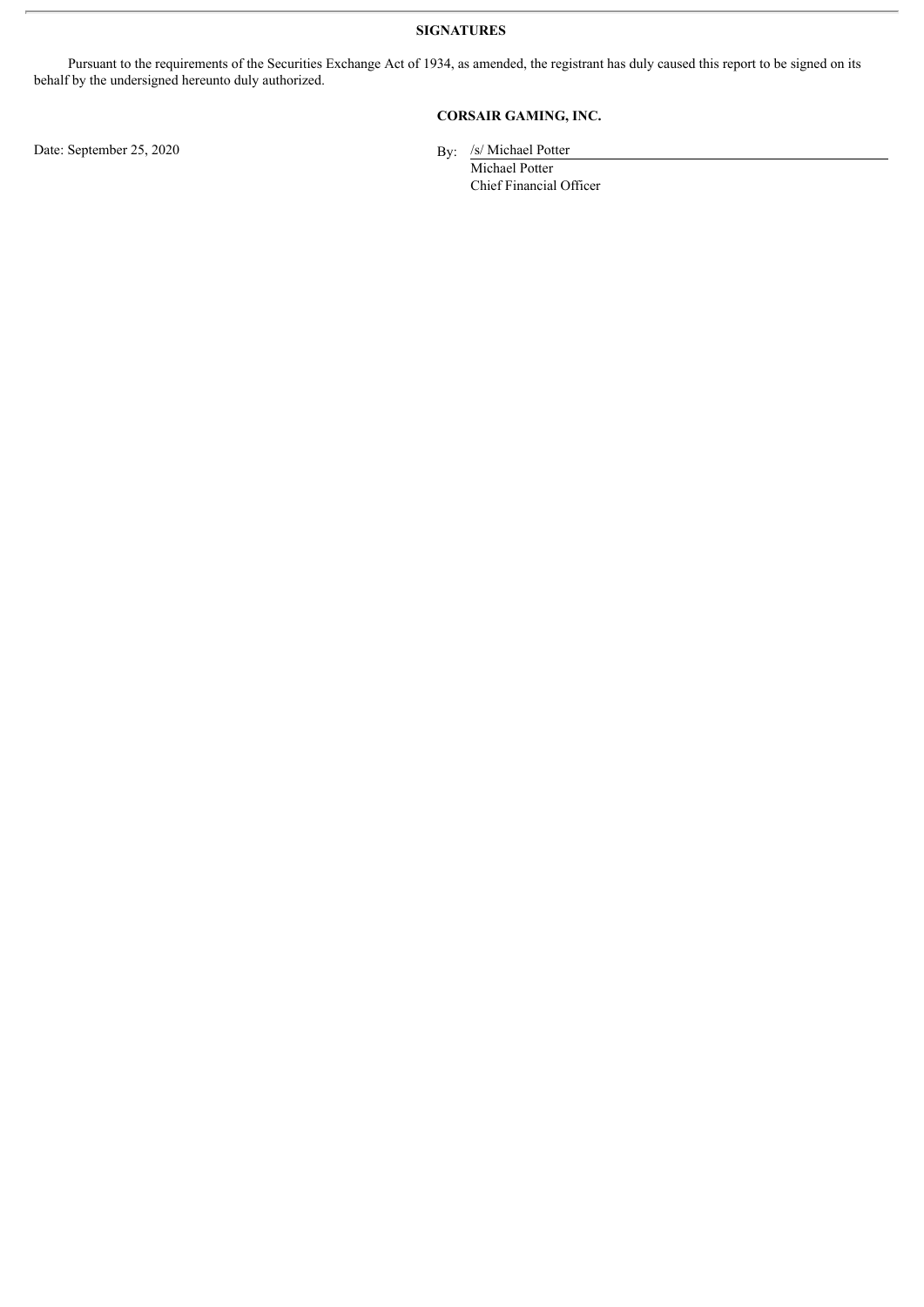### **SECOND AMENDED AND RESTATED**

### **CERTIFICATE OF INCORPORATION OF**

### **CORSAIR GAMING, INC.**

<span id="page-4-0"></span>CORSAIR GAMING, INC., a corporation organized and existing by virtue of the General Corporation Law of the State of Delaware (the "*Corporation*"), does hereby certify as follows:

1. The name of the Corporation is Corsair Gaming, Inc. The original Certificate of Incorporation of the Corporation (the "*Certificate of Incorporation*") was filed in the Office of the Secretary of State of the State of Delaware on July 19, 2017 under the name EagleTree-Carbide Acquisition Corp.

2. The Amended and Restated Certificate of Incorporation of the Corporation, amending and restating the Certificate of Incorporation in its entirety, was filed in the Office of the Secretary of State of the State of Delaware on August 28, 2017.

3. The Certificate of Amendment of the Amended and Restated Certificate of Incorporation of the Corporation, amending the name of the Corporation from "EagleTree-Carbide Acquisition Corp." to "Corsair Acquisition (US) Corp.," was filed in the Office of the Secretary of State of the State of Delaware on May 1, 2018.

4. The Certificate of Amendment of the Amended and Restated Certificate of Incorporation of the Corporation, amending the name of the Corporation from "Corsair Acquisition (US) Corp." to "Corsair Gaming, Inc.," was filed in the Office of the Secretary of State of the State of Delaware on June 4, 2018.

5. The Certificate of Amendment of the Amended and Restated Certificate of Incorporation of the Corporation, amending Article IV to increase the authorized shares of the Corporation's capital stock and change the par value of the Corporation's common stock from no par value per share to \$0.0001 par value per share was filed in the Office of the Secretary of State of the State of Delaware on June 12, 2018.

6. The Certificate of Amendment of the Amended and Restated Certificate of Incorporation of the Corporation, amending Article IV to increase the authorized shares of the Corporation's capital stock, was filed in the Office of the Secretary of State of the State of Delaware on July 18, 2019.

7. The Certificate of Amendment of the Amended and Restated Certificate of Incorporation of the Corporation, amending Article IV to increase the authorized shares of the Corporation's capital stock, was filed in the Office of the Secretary of State of the State of Delaware on December 18, 2019.

8. The Certificate of Amendment of the Amended and Restated Certificate of Incorporation of the Corporation, amending Article IV to change the definition of "Preferred Stock Liquidation Preference," was filed in the Office of the Secretary of State of the State of Delaware on January 28, 2020.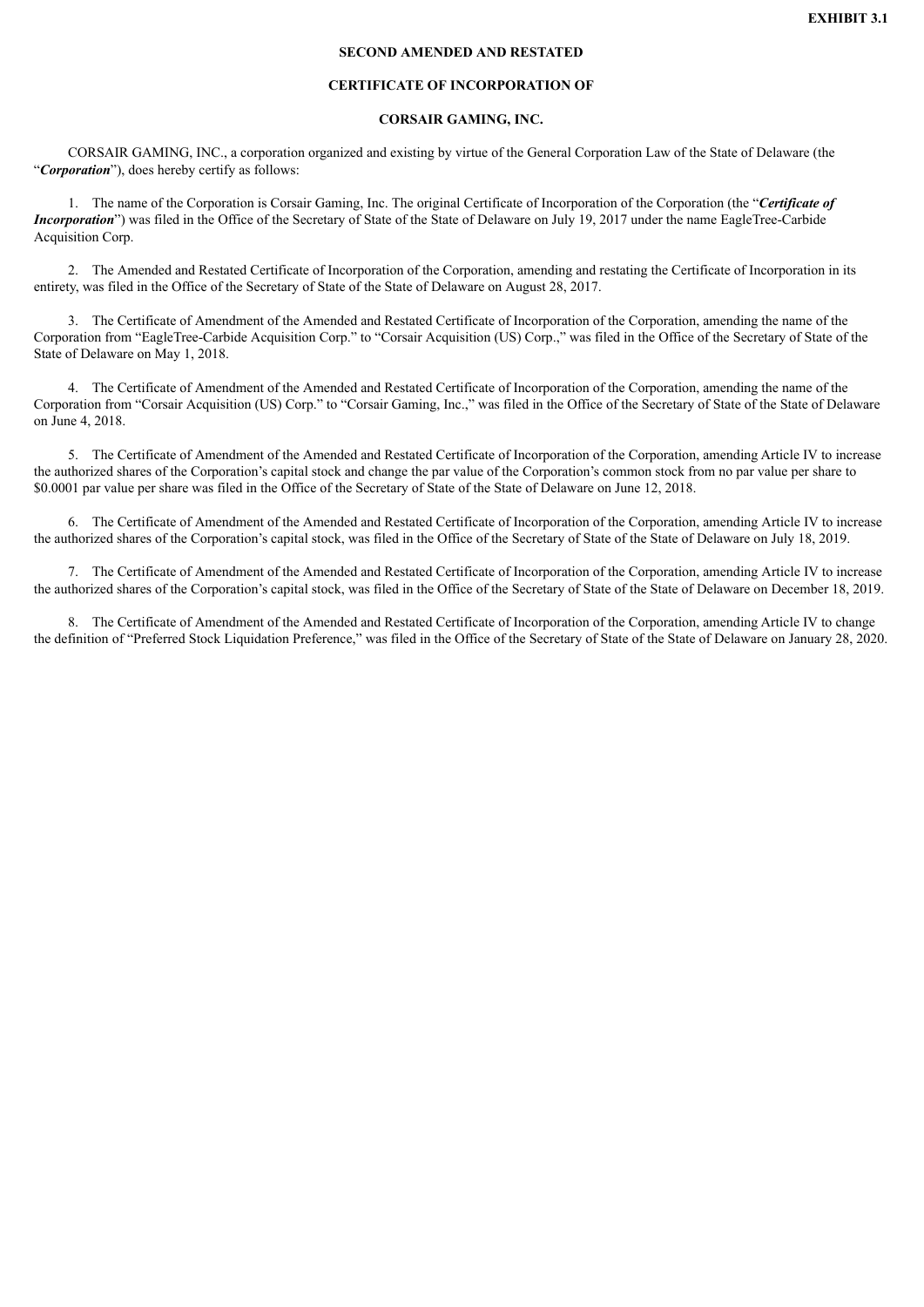9. The Certificate of Amendment of the Amended and Restated Certificate of Incorporation of the Corporation, amending Article IV to increase the authorized shares of the Corporation's capital stock and preferred stock, was filed in the Office of the Secretary of State of the State of Delaware on August 31, 2020.

10. The Certificate of Amendment of the Amended and Restated Certificate of Incorporation of the Corporation, amending Article IV to recapitalize the Corporation's common and preferred stock into a single class of common stock and increase the amount of authorized shares, was filed in the Office of the Secretary of State of the State of Delaware on September 15, 2020.

11. The Certificate of Amendment of the Amended and Restated Certificate of Incorporation of the Corporation, amending Article IV to increase the authorized shares of the Corporation's capital stock and effectuate a one for 28,693.596843964 forward stock split, was filed in the Office of the Secretary of State of the State of Delaware on September 15, 2020.

12. This Second Amended and Restated Certificate of Incorporation (this "*Second A&R Certificate of Incorporation*"), amending and restating the provisions of the Certificate of Incorporation of the Corporation, has been duly adopted in accordance with the provisions of Sections 242 and 245 of the General Corporation Law of the State of Delaware (the "*DGCL*") and has been adopted by the board of directors of the Corporation, acting by written consent in accordance with Section 141(f) of the DGCL.

13. The text of the Certificate of Incorporation of the Corporation is hereby amended and restated to read in its entirety as follows:

### **ARTICLE I.**

The name of the corporation is "Corsair Gaming, Inc." (hereinafter called the "*Corporation*").

### **ARTICLE II.**

The address of the Corporation's registered office in the State of Delaware is Corporation Service Company, 251 Little Falls Drive, Wilmington, Delaware, 19808, New Castle County, and the name of the registered agent of the Corporation in the State of Delaware at such address is Corporation Service Company.

### **ARTICLE III.**

The purpose of the Corporation is to engage in any lawful act or activity for which corporations may be organized under the General Corporation Law of the State of Delaware or any applicable successor act thereto, as the same may be amended from time to time (the "*DGCL*").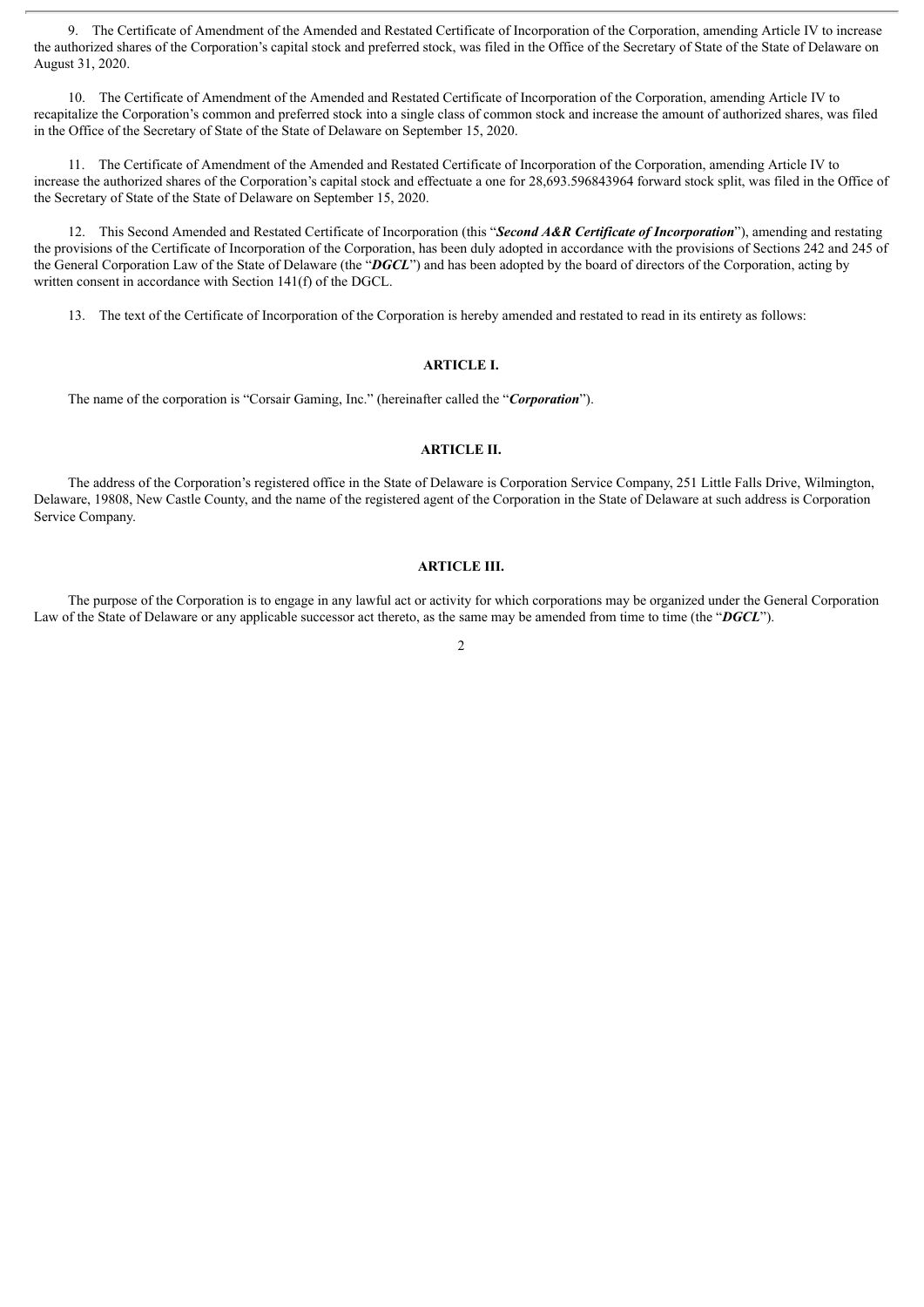### **ARTICLE IV.**

(A) Classes of Stock. The total number of shares of all classes of capital stock that the Corporation is authorized to issue is 305,000,000 shares which shall be divided into two classes of stock to be designated "*Common Stock*" and "*Preferred Stock*". The total number of shares of Common Stock that the Corporation is authorized to issue is 300,000,000 shares, par value \$0.0001 per share. The total number of shares of Preferred Stock that the Corporation is authorized to issue is 5,000,000 shares, par value \$0.0001 per share. Subject to the rights of the holders of any series of Preferred Stock, the number of authorized shares of any of the Common Stock or Preferred Stock may be increased or decreased (but not below the number of shares thereof then outstanding) by the affirmative vote of the holders of a majority in voting power of the stock of the Corporation entitled to vote thereon irrespective of the provisions of Section 242(b)(2) of the DGCL, and no vote of the holders of any of the Common Stock or Preferred Stock voting separately as a class shall be required therefor.

(B) Common Stock. The powers, preferences and relative participating, optional or other special rights, and the qualifications, limitations and restrictions of the Common Stock are as follows:

1. Ranking. The voting, dividend and liquidation rights of the holders of the Common Stock are subject to and qualified by the rights of the holders of the Preferred Stock of any series as may be designated by the Board of Directors of the Corporation (the "*Board*") upon any issuance of the Preferred Stock of any series.

2. Voting. Except as otherwise required by law or this Second Amended and Restated Certificate of Incorporation (as the same may be amended and/or restated from time to time, including the terms of any Preferred Stock Designation (as defined below), this "*Certificate of Incorporation*"), each holder of record of Common Stock, as such, shall have one vote for each share of Common Stock which is outstanding in his, her or its name on the books of the Corporation on all matters on which stockholders are entitled to vote generally. Except as otherwise required by law or this Certificate of Incorporation (including any Preferred Stock Designation), the holders of outstanding shares of Common Stock shall have the exclusive right to vote for the election of directors and for all other purposes. Notwithstanding any other provision of this Certificate of Incorporation to the contrary, the holders of Common Stock shall not be entitled to vote on any amendment to this Certificate of Incorporation (including any Preferred Stock Designation) that relates solely to the terms of one or more outstanding series of Preferred Stock if the holders of such affected series are entitled, either separately or together as a class with the holders of one or more other such series, to vote thereon pursuant to this Certificate of Incorporation (including any Preferred Stock Designation) or the DGCL.

3. Dividends. Subject to the rights of the holders of Preferred Stock, holders of shares of Common Stock shall be entitled to receive such dividends and distributions and other distributions in cash, stock or property of the Corporation when, as and if declared thereon by the Board from time to time out of assets or funds of the Corporation legally available therefor.

4. Liquidation. Subject to the rights of the holders of Preferred Stock, shares of Common Stock shall be entitled to receive the assets and funds of the Corporation available for distribution in the event of any liquidation, dissolution or winding up of the affairs of the Corporation, whether voluntary or involuntary. A liquidation, dissolution or winding up of the affairs of the Corporation, as such terms are used in this Section B(4), shall not be deemed to be occasioned by or to include any consolidation or merger of the Corporation with or into any other person or a sale, lease, exchange or conveyance of all or a part of its assets.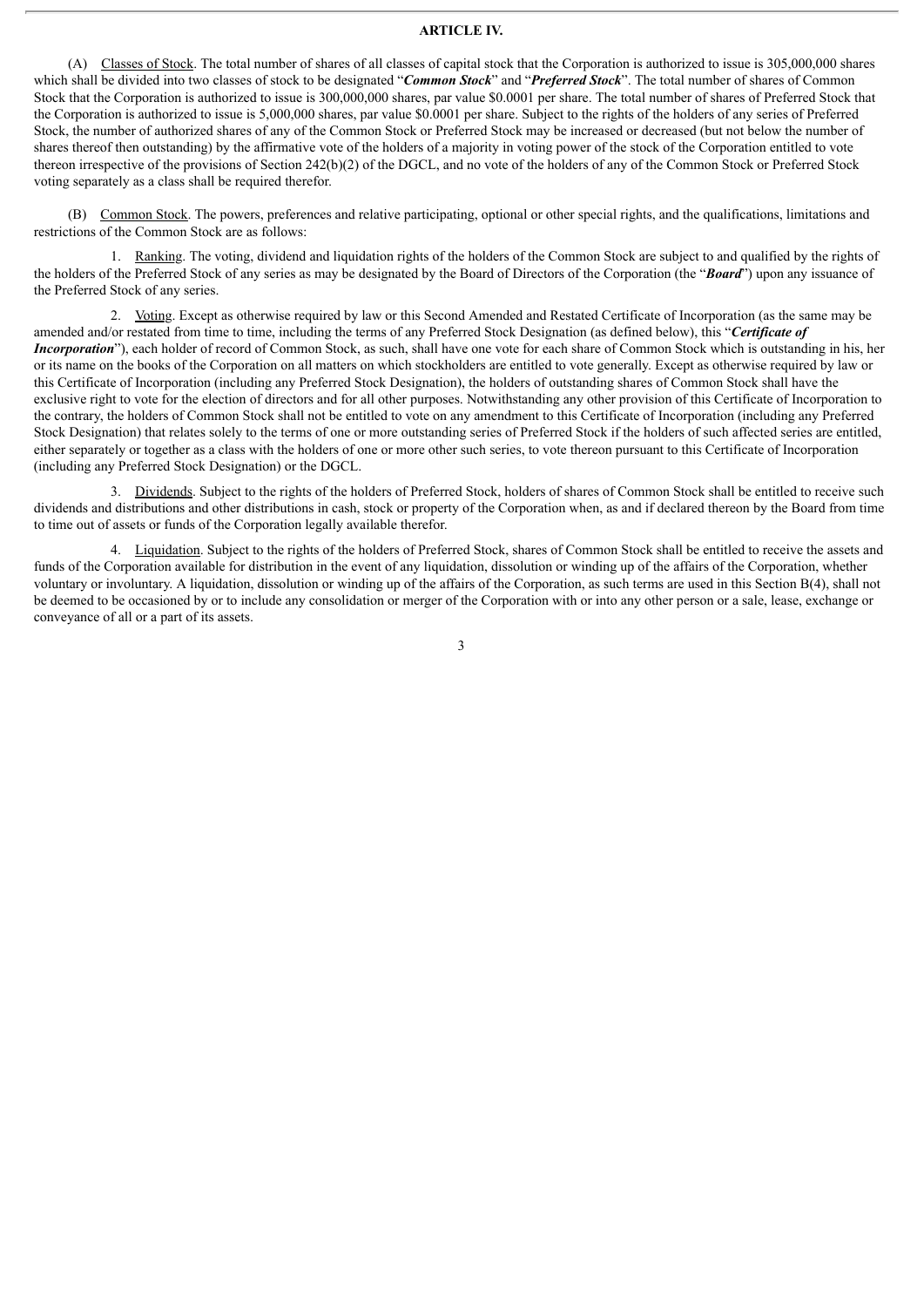### (C) Preferred Stock.

Shares of Preferred Stock may be issued from time to time in one or more series. The Board is hereby authorized to provide by resolution or resolutions from time to time for the issuance, out of the unissued shares of Preferred Stock, of one or more series of Preferred Stock, without stockholder approval, by filing a certificate pursuant to the applicable law of the State of Delaware (the "*Preferred Stock Designation*"), setting forth such resolution and, with respect to each such series, establishing the number of shares to be included in such series, and fixing the voting powers, full or limited, or no voting power of the shares of such series, and the designation, preferences and relative, participating, optional or other special rights, if any, of the shares of each such series and any qualifications, limitations or restrictions thereof. The powers, designation, preferences and relative, participating, optional and other special rights of each series of Preferred Stock, and the qualifications, limitations and restrictions thereof, if any, may differ from those of any and all other series at any time outstanding. The authority of the Board with respect to each series of Preferred Stock shall include, but not be limited to, the determination of the following:

1. the designation of the series, which may be by distinguishing number, letter or title;

2. the number of shares of the series, which number the Board may thereafter (except where otherwise provided in the Preferred Stock Designation) increase or decrease (but not below the number of shares thereof then outstanding);

3. the amounts or rates at which dividends will be payable on, and the preferences, if any, of, shares of the series in respect of dividends, and whether such dividends, if any, shall be cumulative or noncumulative;

4. the dates on which dividends, if any, shall be payable;

- 5. the redemption rights and price or prices, if any, for shares of the series;
- 6. the terms and amount of any sinking fund, if any, provided for the purchase or redemption of shares of the series;

7. the amounts payable on, and the preferences, if any, of, shares of the series in the event of any voluntary or involuntary liquidation, dissolution or winding up of the affairs of the Corporation;

8. whether the shares of the series shall be convertible into or exchangeable for, shares of any other class or series, or any other security, of the Corporation or any other corporation, and, if so, the specification of such other class or series or such other security, the conversion or exchange price or prices or rate or rates, any adjustments thereof, the date or dates at which such shares shall be convertible or exchangeable and all other terms and conditions upon which such conversion or exchange may be made;

9. restrictions on the issuance of shares of the same series or any other class or series;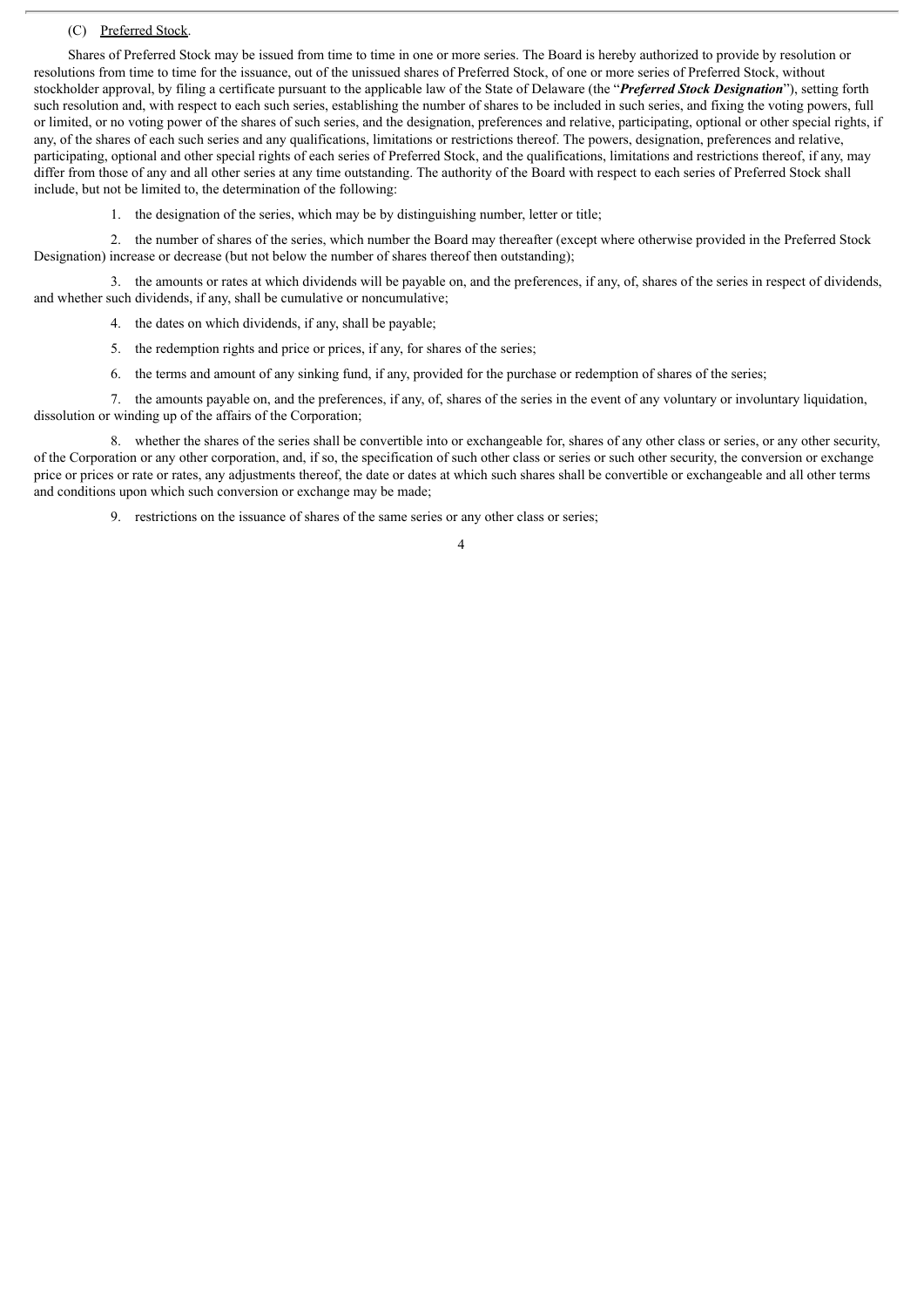10. the voting rights, if any, of the holders of shares of the series generally or upon specified events; and

11. any other powers, preferences and relative, participating, optional or other special rights of each series of Preferred Stock, and any qualifications, limitations or restrictions of such shares, all as may be determined from time to time by the Board and stated in the Preferred Stock Designation for such Preferred Stock.

Without limiting the generality of the foregoing, the Preferred Stock Designation of any series of Preferred Stock may provide that such series shall be superior or rank equally or be junior to any other series of Preferred Stock to the extent permitted by law.

### **ARTICLE V.**

(A) General Powers. The business and affairs of the Corporation shall be managed by or under the direction of the Board, except as otherwise provided by law.

(B) Number of Directors; Election of Directors. Subject to the rights of holders of any series of Preferred Stock to elect directors and the rights granted pursuant to the Investor Rights Agreement, dated September 22, 2020 (as the same may be amended, supplemented, restated and/or otherwise modified from time to time, the "*Investor Rights Agreement*"), by and between the Corporation and Corsair Group (Cayman), LP, a Cayman Islands exempted limited partnership ("*Corsair LP*" and, together with its Affiliates (as defined below in Article X) and its and their successors and assigns (other than the Corporation and its subsidiaries), collectively, "*EagleTree*"), the number of the directors of the Corporation shall be fixed from time to time by resolution of the Board.

(C) Classes of Directors. Subject to the rights of holders of any series of Preferred Stock to elect directors, the Board shall be and is divided into three classes, designated Class I, Class II and Class III. Each class shall consist, as nearly as may be possible, of one third of the total number of directors constituting the entire Board. The Board is authorized to assign members of the Board already in office to Class I, Class II or Class III at the time the Certificate of Incorporation becomes effective. To the extent possible subject to this Article V, the Board will assign all of the directors designated to the Board by Corsair LP to the same class.

(D) Terms of Office. Subject to the rights of holders of any series of Preferred Stock to elect directors, each director shall serve for a term ending on the date of the third annual meeting of stockholders following the annual meeting of stockholders at which such director was elected; provided that each director initially assigned to Class I shall serve for a term expiring at the Corporation's first annual meeting of stockholders held after the effectiveness of this Second A&R Certificate of Incorporation; each director initially assigned to Class II shall serve for a term expiring at the Corporation's second annual meeting of stockholders held after the effectiveness of this Second A&R Certificate of Incorporation; and each director initially assigned to Class III shall serve for a term expiring at the Corporation's third annual meeting of stockholders held after the effectiveness of this Second A&R Certificate of Incorporation; provided further, that the term of each director shall continue until the election and qualification of his or her successor and be subject to his or her earlier death, disqualification, resignation or removal.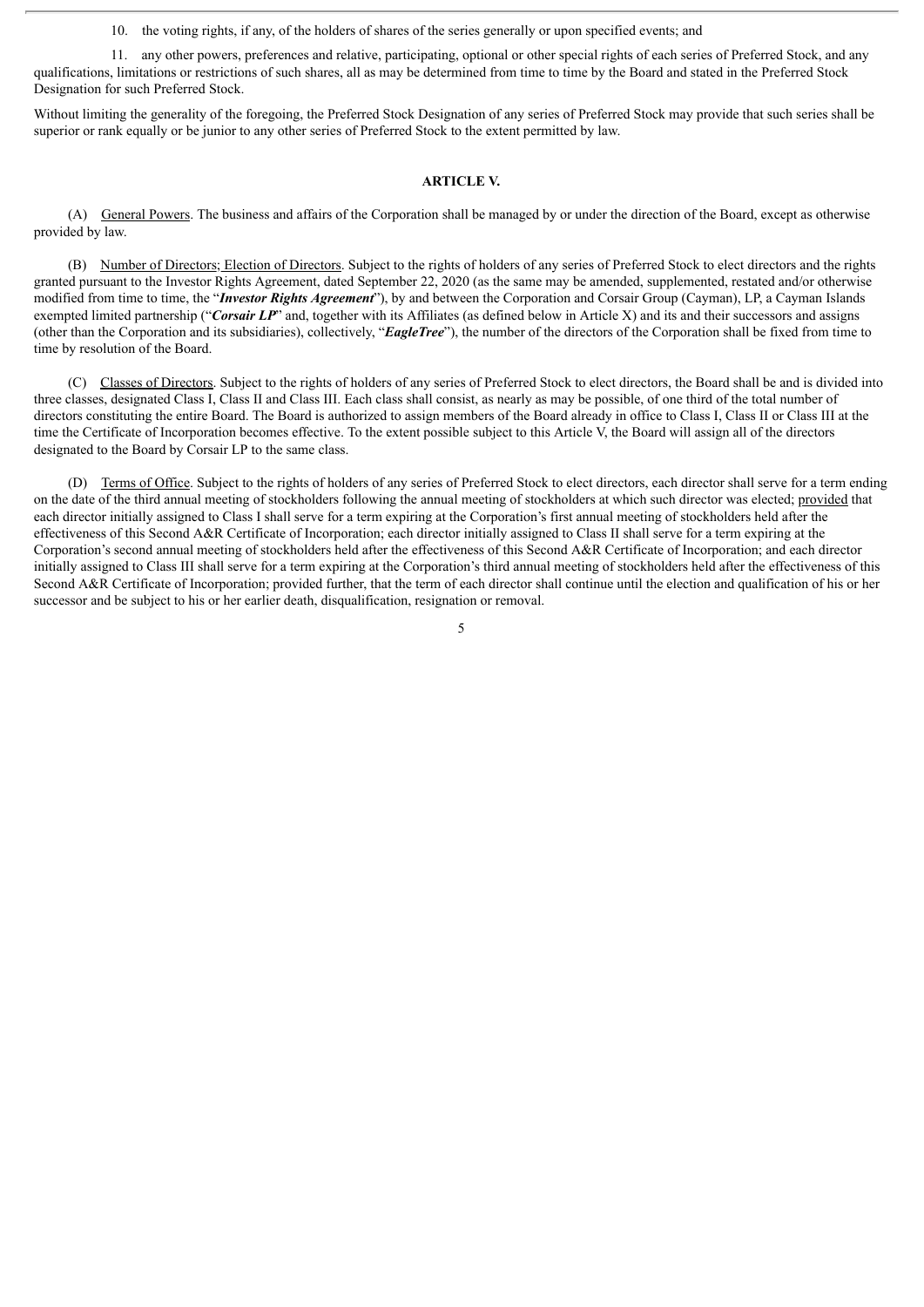(E) Vacancies. Notwithstanding anything in this Second A&R Certificate of Incorporation to the contrary, so long as EagleTree beneficially owns collectively, in the aggregate, at least 10% of the voting power of the stock of the Corporation, any vacancy on the Board of Directors shall be filled in accordance with the Investor Rights Agreement. Subject to the rights of holders of any series of Preferred Stock, any newly created directorship that results from an increase in the number of directors or any vacancy on the Board that results from the death, disability, resignation, disqualification or removal of any director or from any other cause shall be filled solely by the affirmative vote of a majority of the total number of directors then in office, even if less than a quorum, or by a sole remaining director or by the stockholders; *provided*, *however*, that at any time when EagleTree beneficially owns collectively, in the aggregate, less than 50% in voting power of the stock of the Corporation entitled to vote generally in the election of directors, any newly created directorship that results from an increase in the number of directors or any vacancy on the Board that results from the death, disability, resignation, disqualification or removal of any director or from any other cause shall be filled solely by the affirmative vote of a majority of the total number of directors then in office, even if less than a quorum, or by a sole remaining director and shall not be filled by the stockholders. Any director elected to fill a vacancy not resulting from an increase in the number of directors shall hold office for the remaining term of his or her predecessor. For the purposes of this Certificate of Incorporation, beneficial ownership of stock by EagleTree shall be determined in accordance with Rule 13d-3 promulgated under the Securities Exchange Act of 1934, as amended (the "*Exchange Act*"), or any successor rule.

(F) Removal. Any or all of the directors may be removed from office at any time either with or without cause by the affirmative vote of a majority in voting power of all the then-outstanding shares of stock of the Corporation entitled to vote thereon, voting as a single class; *provided*, *however*, that at any time when EagleTree beneficially owns collectively, in the aggregate, less than 50% in voting power of the stock of the Corporation entitled to vote generally in the election of directors, any such director or the entire Board may be removed only for cause and only by the affirmative vote of the holders of at least 66 2/3% in voting power of all the then-outstanding shares of stock of the Corporation entitled to vote thereon, voting together as a single class.

### **ARTICLE VI.**

To the fullest extent permitted by the DGCL as the same exists or as may hereafter be amended, a director of the Corporation shall not be personally liable to the Corporation or its stockholders for monetary damages for breach of fiduciary duty as a director. No repeal, modification or amendment of this Article VI, nor the adoption, amendment or modification of any other provision of this Certificate of Incorporation, nor, to the fullest extent permitted by the DGCL or other applicable law, any modification of law, shall apply to or eliminate, reduce or otherwise adversely affect any right or protection of a current or former director of the Corporation existing at the time of such amendment, repeal, adoption or modification with respect to any acts or omissions occurring prior to such amendment, repeal, adoption or modification. If any provision of the DGCL is amended to authorize corporate action further eliminating or limiting the personal liability of directors, then the liability of directors shall be eliminated or limited to the fullest extent permitted by the DGCL, as so amended.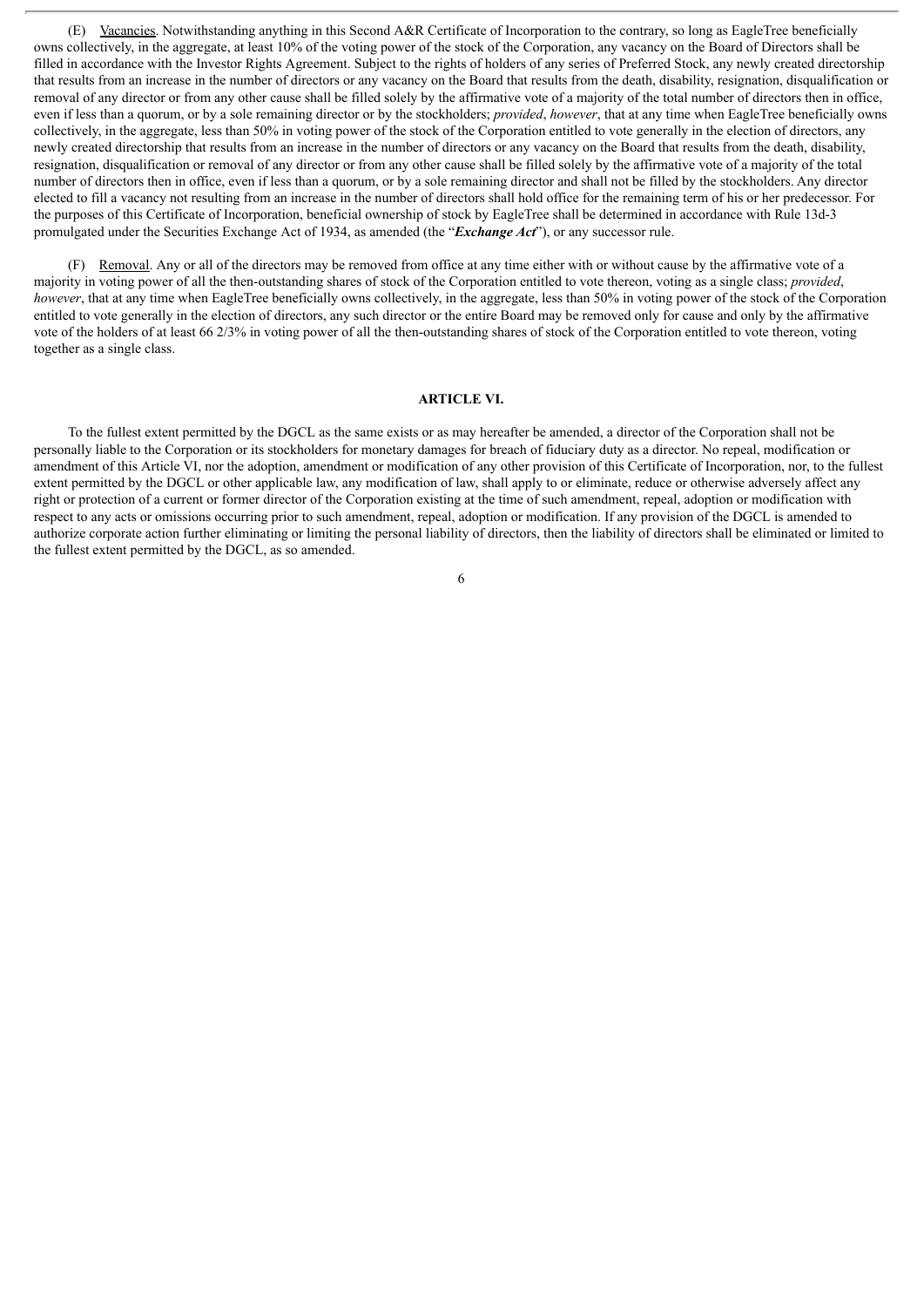### **ARTICLE VII.**

The Corporation shall indemnify, and advance expenses to, to the fullest extent permitted by law, any person who was or is a party to or is threatened to be made a party to any threatened, pending or completed action, suit or proceeding, whether civil, criminal, administrative or investigative by reason of the fact that the person is or was a director, officer, employee or agent of the Corporation, or is or was serving at the request of the Corporation as a director, officer, employee or agent of another corporation, partnership, joint venture, trust or other enterprise.

### **ARTICLE VIII.**

At any time when EagleTree beneficially owns collectively, in the aggregate, at least 50% in voting power of the stock of the Corporation entitled to vote generally in the election of directors, any action required or permitted to be taken at any annual or special meeting of stockholders of the Corporation may be taken without a meeting, without prior notice and without a vote, if a consent or consents in writing, setting forth the action so taken, shall be signed by the holders of the then-outstanding shares of stock having not less than the minimum number of votes that would be necessary to authorize or take such action at a meeting at which all shares entitled to vote thereon were present and voted and shall be delivered to the Corporation by delivery to its registered office in the State of Delaware, its principal place of business, or an officer or agent of the Corporation having custody of the books in which proceedings of meetings of stockholders are recorded. Delivery made to the Corporation's registered office shall be made by hand or by certified or registered mail, return receipt requested. At any time when EagleTree beneficially owns collectively, in the aggregate, less than 50% in voting power of the stock of the Corporation entitled to vote generally in the election of directors, any action required or permitted to be taken by the stockholders of the Corporation must be effected at a duly called annual or special meeting of such holders and may not be effected by any consent in writing by such holders in lieu thereof; *provided, however*, that any action required or permitted to be taken by the holders of Preferred Stock, voting separately as a series or separately as a class with one or more other such series, may be taken without a meeting, without prior notice and without a vote, to the extent expressly so provided by the applicable Preferred Stock Designation relating to such series of Preferred Stock.

### **ARTICLE IX.**

Unless otherwise required by law or by the Certificate of Incorporation (including any Preferred Stock Designation), special meetings of the stockholders of the Corporation for any purpose or purposes may be called at any time only by the Secretary at the direction of the Board or by the Chairman of the Board; *provided*, *however*, that at any time when EagleTree beneficially owns collectively, in the aggregate, at least 50% in voting power of the stock of the Corporation entitled to vote generally in the election of directors, special meetings of the stockholders of the Corporation for any purpose or purposes shall also be promptly called by the Secretary or by the Chairman of the Board upon the written request of holders of at least 50% in voting power of the stock of the Corporation entitled to vote generally in the election of directors. Business transacted at any special meeting of stockholders shall be limited to matters relating to the purpose or purposes stated in the notice of meeting.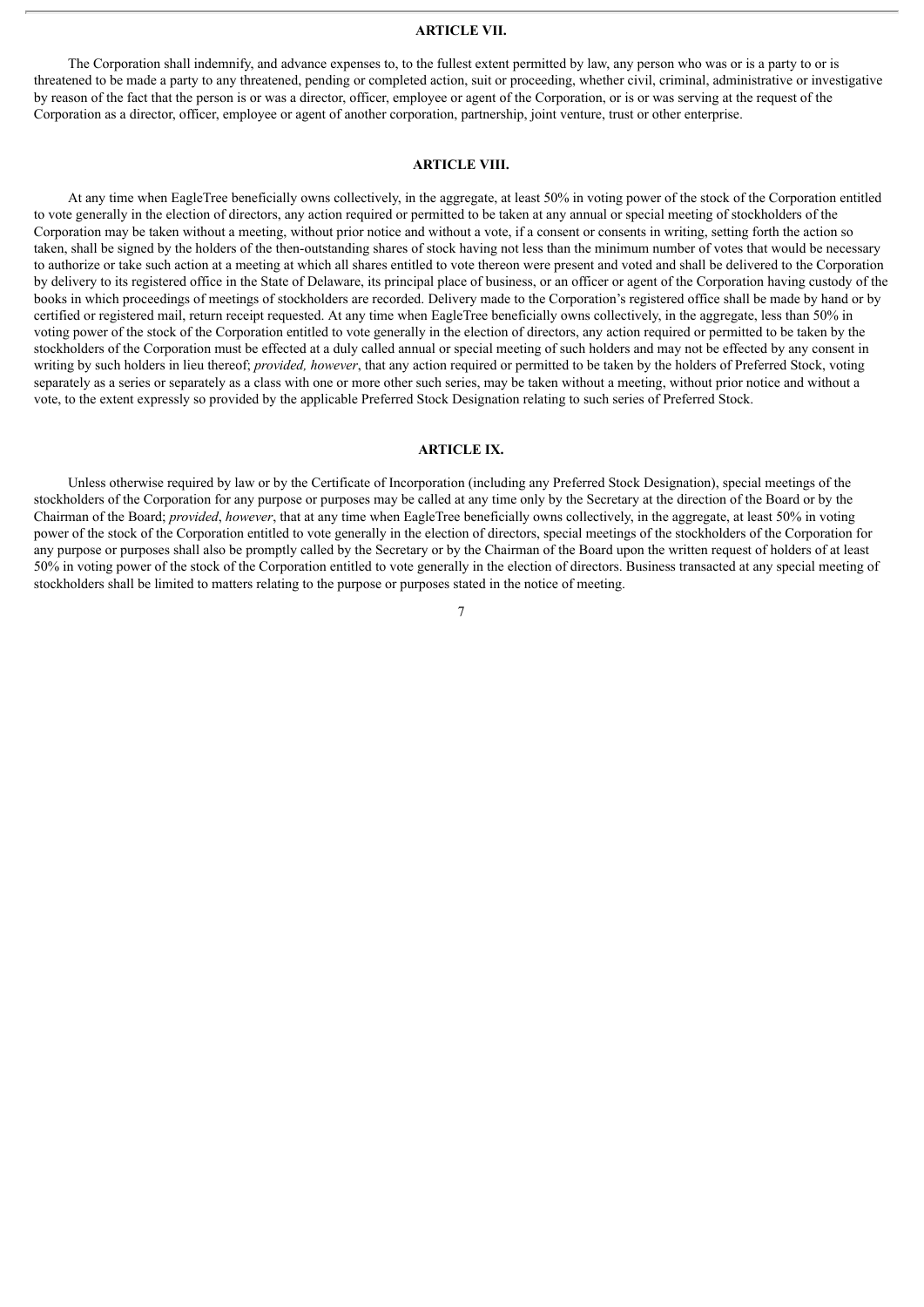### **ARTICLE X.**

(A) Corporate Opportunities. In recognition and anticipation that (i) certain directors, principals, officers, employees and/or other representatives of EagleTree and its Affiliates (as defined below) may serve as directors, officers or agents of the Corporation, (ii) EagleTree and its Affiliates, directly or indirectly, may now engage and may continue to engage in the same or similar activities or related lines of business as those in which the Corporation, directly or indirectly, may engage and/or other business activities that overlap with or compete with those in which the Corporation, directly or indirectly, may engage, and (iii) members of the Board of Directors who are not employees of the Corporation ("*Non-Employee Directors*") and their respective Affiliates may now engage and may continue to engage in the same or similar activities or related lines of business as those in which the Corporation, directly or indirectly, may engage and/or other business activities that overlap with or compete with those in which the Corporation, directly or indirectly, may engage, the provisions of this Article X are set forth to regulate and define the conduct of certain affairs of the Corporation with respect to certain classes or categories of business opportunities as they may involve any of EagleTree, the Non-Employee Directors or their respective Affiliates and the powers, rights, duties and liabilities of the Corporation and its directors, officers and stockholders in connection therewith.

(B) None of (i) EagleTree or any of its Affiliates or (ii) any Non-Employee Director (including any Non-Employee Director who serves as an officer of the Corporation in both his or her director and officer capacities) or his or her Affiliates (the Persons (as defined below) identified in (i) and (ii) above being referred to, collectively, as "*Identified Persons*" and, each individually, as an "*Identified Person*") shall, to the fullest extent permitted by law, have any duty to refrain from directly or indirectly (1) engaging in the same or similar business activities or lines of business in which the Corporation or any of its Affiliates now engages or proposes to engage in or (2) otherwise competing with the Corporation or any of its Affiliates, and, to the fullest extent permitted by law, no Identified Person shall be liable to the Corporation or its stockholders or to any Affiliate of the Corporation for breach of any fiduciary duty solely by reason of the fact that such Identified Person engages in any such activities. To the fullest extent permitted by law and in accordance with Section 122(17) of the DGCL, the Corporation hereby renounces any interest or expectancy in, or right to be offered an opportunity to participate in, any business opportunity which may be a corporate opportunity for an Identified Person and the Corporation or any of its Affiliates, except as provided in Section (C) of this Article X. Subject to said Section (C) of this Article XI, in the event that any Identified Person acquires knowledge of a potential transaction or other business opportunity which may be a corporate opportunity for itself, herself or himself and the Corporation or any of its Affiliates, such Identified Person shall, to the fullest extent permitted by law, have no duty to communicate or offer such transaction or other business opportunity to the Corporation or any of its Affiliates and, to the fullest extent permitted by law, shall not be liable to the Corporation or its stockholders or to any Affiliate of the Corporation for breach of any fiduciary duty or other duty (contractual or otherwise) as a stockholder, director or officer of the Corporation solely by reason of the fact that such Identified Person pursues or acquires such corporate opportunity for itself, herself or himself, or offers or directs such corporate opportunity to another Person, or does not present such corporate opportunity to the Corporation or any of its Affiliates.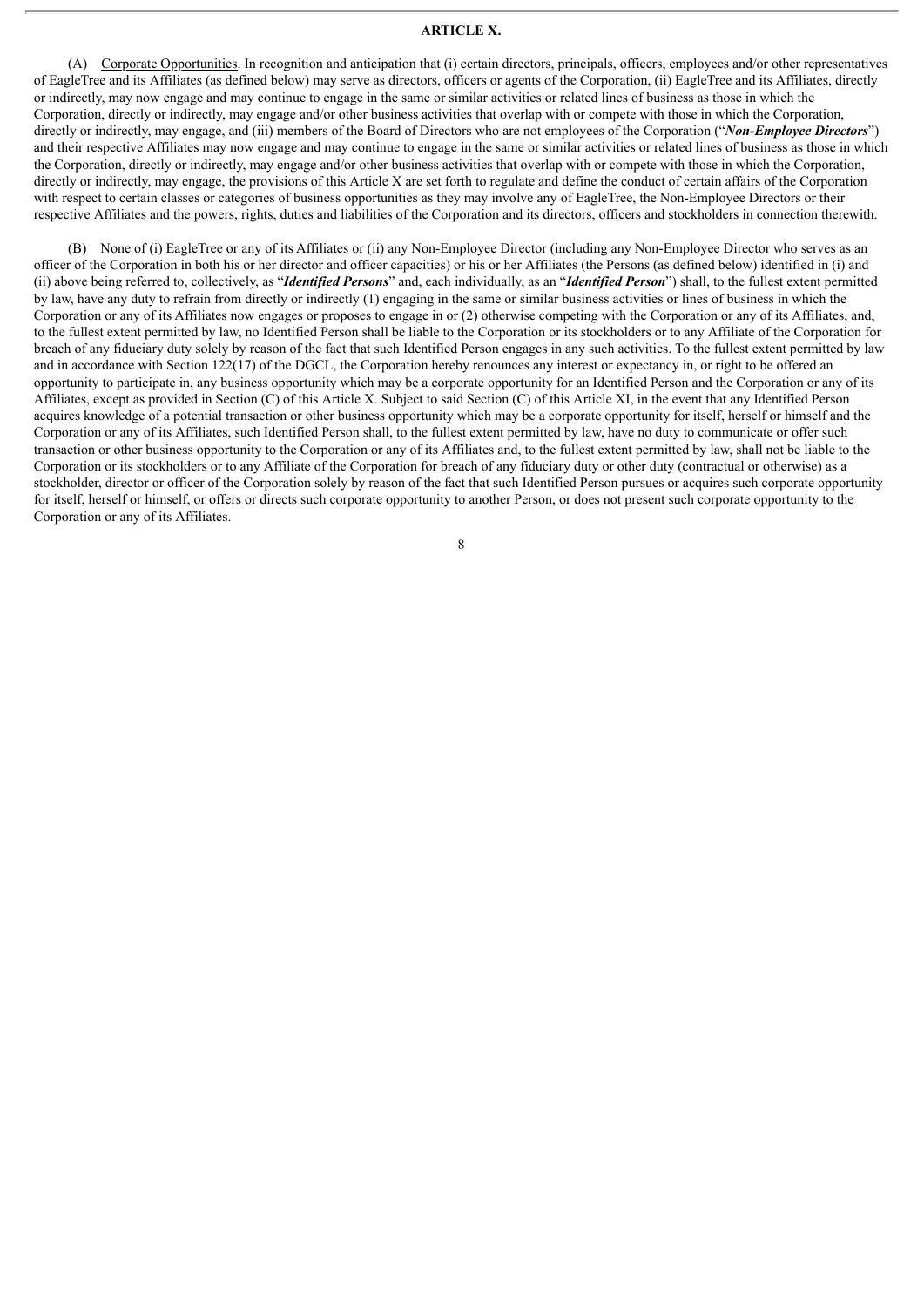(C) The Corporation does not renounce its interest in any corporate opportunity offered to any Non-Employee Director (including any Non-Employee Director who serves as an officer of this Corporation) if such opportunity is expressly offered to such person solely in his or her capacity as a director or officer of the Corporation, and the provisions of Section (B) of this Article X shall not apply to any such corporate opportunity.

(D) In addition to and notwithstanding the foregoing provisions of this Article X, a corporate opportunity shall not be deemed to be a potential corporate opportunity for the Corporation if it is a business opportunity that (i) the Corporation is neither financially or legally able, nor contractually permitted, to undertake, (ii) from its nature, is not in the line of the Corporation's business or is of no practical advantage to the Corporation, or (iii) is one in which the Corporation has no interest or reasonable expectancy.

(E) For purposes of this Article X and Article V above, (i) "*Af iliate*" shall mean (a) in respect of EagleTree, any Person that, directly or indirectly, is controlled by EagleTree, controls EagleTree, or is under common control with EagleTree, and shall include any principal, member, director, partner, stockholder, officer, employee or other representative of any of the foregoing, including any Non-Employee Director that is a principal, member, director, partner, officer or employee of any of the foregoing (other than the Corporation and any entity that is controlled by the Corporation), (b) in respect of a Non-Employee Director, any Person that, directly or indirectly, is controlled by such Non-Employee Director (other than the Corporation and any entity that is controlled by the Corporation) and (c) in respect of the Corporation, any Person that, directly or indirectly, is controlled by the Corporation; and (ii) "*Person*" shall mean any individual, corporation, general or limited partnership, limited liability company, joint venture, trust, association or any other entity.

(F) To the fullest extent permitted by law, any Person purchasing or otherwise acquiring any interest in any shares of capital stock of the Corporation shall be deemed to have notice of and to have consented to the provisions of this Article X.

### **ARTICLE XI.**

(A) Business Combinations; Section 203. The Corporation hereby expressly elects not to be governed by Section 203 of the DGCL.

(B) Restrictions; Exceptions. Notwithstanding the foregoing, the Corporation shall not engage in any business combination (as defined below), at any point in time at which the Common Stock is registered under Section 12(b) or 12(g) of the Exchange Act, with any interested stockholder (as defined below) for a period of three (3) years following the time that such stockholder became an interested stockholder, unless:

1. prior to such time, the Board of Directors approved either the business combination or the transaction which resulted in the stockholder becoming an interested stockholder, or

2. upon consummation of the transaction which resulted in the stockholder becoming an interested stockholder, the interested stockholder owned at least 85% of the voting stock (as defined below) of the Corporation outstanding at the time the transaction commenced, excluding for purposes of determining the voting stock outstanding (but not the outstanding voting stock owned by the interested stockholder) those shares owned by (i) persons who are directors and also officers and (ii) employee stock plans in which employee participants do not have the right to determine confidentially whether shares held subject to the plan will be tendered in a tender or exchange offer, or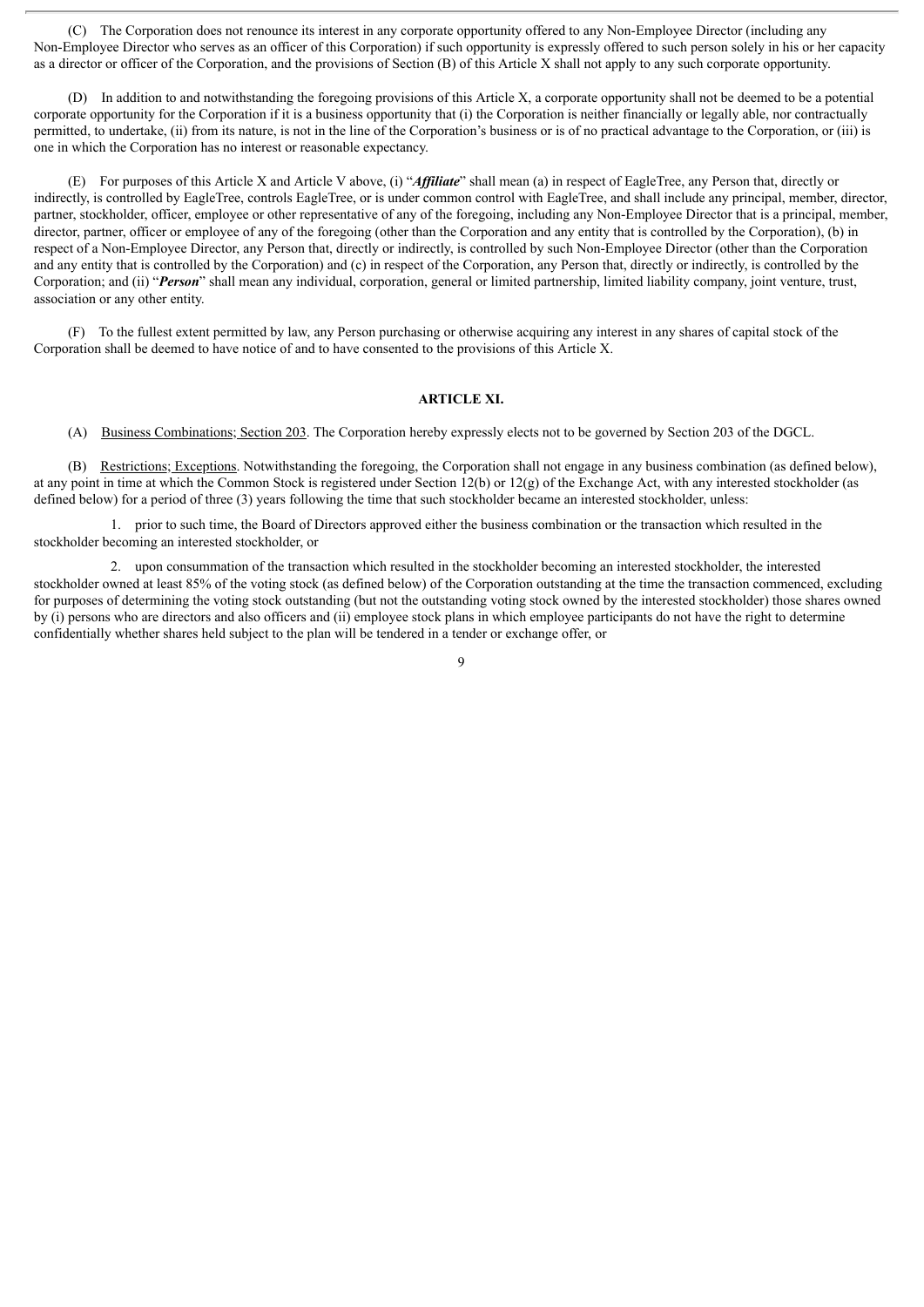3. at or subsequent to such time, the business combination is approved by the Board of Directors and authorized at an annual or special meeting of stockholders, and not by written consent, by the affirmative vote of at least sixty-six and two thirds percent (66 2/3%) of the outstanding voting stock of the Corporation which is not owned by the interested stockholder.

(C) Definitions. For purposes of this Article XI, references to:

1. "*af iliate*" means a person that directly, or indirectly through one or more intermediaries, controls, or is controlled by, or is under common control with, another person.

2. "*associate*," when used to indicate a relationship with any person, means: (i) any corporation, partnership, unincorporated association or other entity of which such person is a director, officer or partner or is, directly or indirectly, the owner of 20% or more of any class of voting stock; (ii) any trust or other estate in which such person has at least a 20% beneficial interest or as to which such person serves as trustee or in a similar fiduciary capacity; and (iii) any relative or spouse of such person, or any relative of such spouse, who has the same residence as such person.

3. "*business combination*," when used in reference to the Corporation and any interested stockholder of the Corporation, means:

i. any merger or consolidation of the Corporation or any direct or indirect majority-owned subsidiary of the Corporation (a) with the interested stockholder, or (b) with any other corporation, partnership, unincorporated association or other entity if the merger or consolidation is caused by the interested stockholder and as a result of such merger or consolidation Section (B) of this Article XI is not applicable to the surviving entity;

ii. any sale, lease, exchange, mortgage, pledge, transfer or other disposition (in one transaction or a series of transactions), except proportionately as a stockholder of the Corporation, to or with the interested stockholder, whether as part of a dissolution or otherwise, of assets of the Corporation or of any direct or indirect majority-owned subsidiary of the Corporation which assets have an aggregate market value equal to 10% or more of either the aggregate market value of all the assets of the Corporation determined on a consolidated basis or the aggregate market value of all the outstanding stock of the Corporation;

iii. any transaction which results in the issuance or transfer by the Corporation or by any direct or indirect majority-owned subsidiary of the Corporation of any stock of the Corporation or of such subsidiary to the interested stockholder, except: (a) pursuant to the exercise, exchange or conversion of securities exercisable for, exchangeable for or convertible into stock of the Corporation or any such subsidiary which securities were outstanding prior to the time that the interested stockholder became such; (b) pursuant to a merger under Section  $251(g)$  of the DGCL; (c) pursuant to a dividend or distribution paid or made, or the exercise, exchange or conversion of securities exercisable for,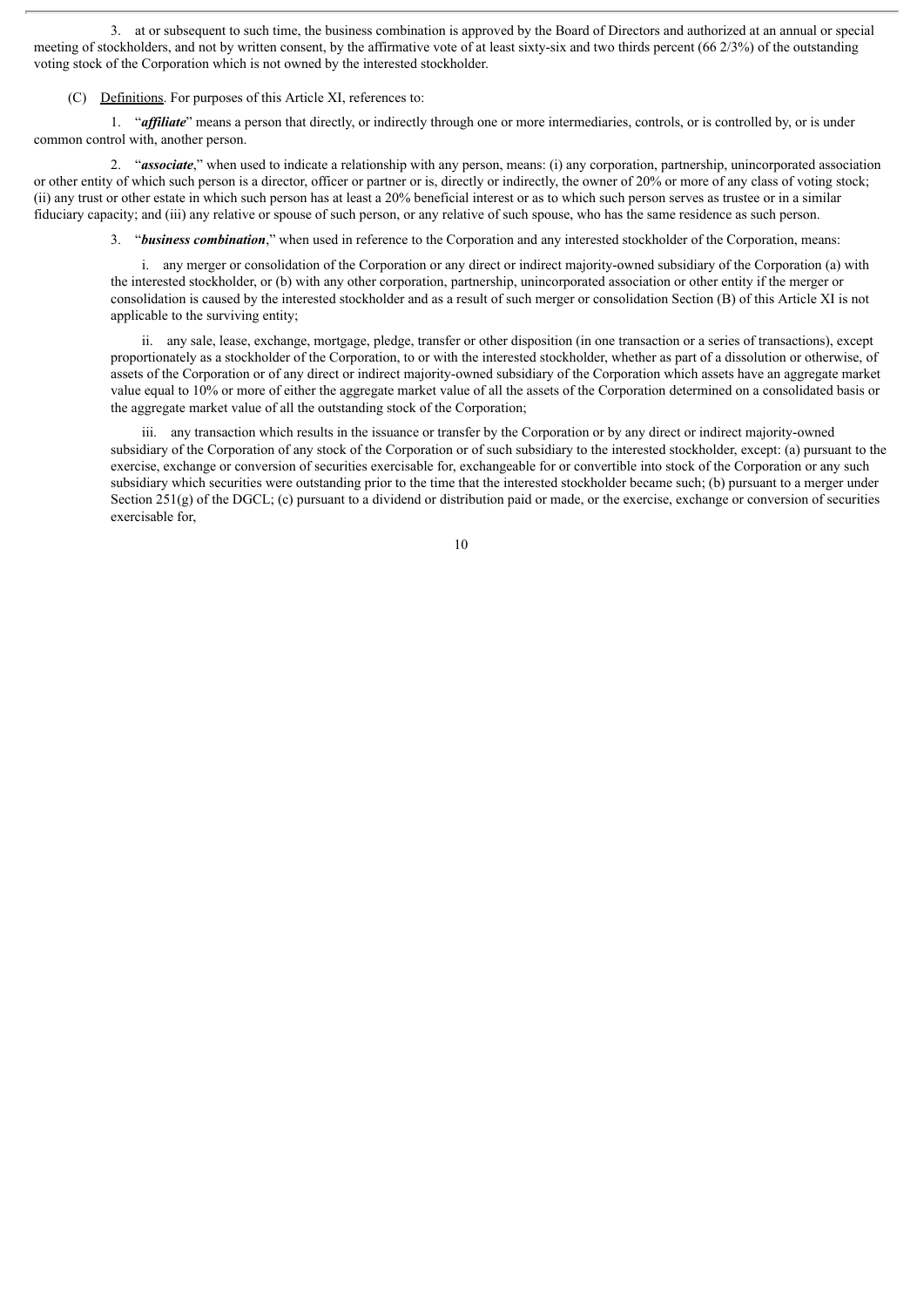exchangeable for or convertible into stock of the Corporation or any such subsidiary which security is distributed, pro rata to all holders of a class or series of stock of the Corporation subsequent to the time the interested stockholder became such; (d) pursuant to an exchange offer by the Corporation to purchase stock made on the same terms to all holders of said stock; or (e) any issuance or transfer of stock by the Corporation; provided, however, that in no case under items (c)-(e) of this subsection (iii) shall there be an increase in the interested stockholder's proportionate share of the stock of any class or series of the Corporation or of the voting stock of the Corporation (except as a result of immaterial changes due to fractional share adjustments);

iv. any transaction involving the Corporation or any direct or indirect majority-owned subsidiary of the Corporation which has the effect, directly or indirectly, of increasing the proportionate share of the stock of any class or series, or securities convertible into the stock of any class or series, of the Corporation or of any such subsidiary which is owned by the interested stockholder, except as a result of immaterial changes due to fractional share adjustments or as a result of any purchase or redemption of any shares of stock not caused, directly or indirectly, by the interested stockholder; or

v. any receipt by the interested stockholder of the benefit, directly or indirectly (except proportionately as a stockholder of the Corporation), of any loans, advances, guarantees, pledges, or other financial benefits (other than those expressly permitted in subsections (i)-(iv) above) provided by or through the Corporation or any direct or indirect majority-owned subsidiary.

4. "*control*," including the terms "*controlling*," "*controlled by*" and "*under common control with*," means the possession, directly or indirectly, of the power to direct or cause the direction of the management and policies of a person, whether through the ownership of voting stock, by contract, or otherwise. A person who is the owner of 20% or more of the outstanding voting stock of any corporation, partnership, unincorporated association or other entity shall be presumed to have control of such entity, in the absence of proof by a preponderance of the evidence to the contrary. Notwithstanding the foregoing, a presumption of control shall not apply where such person holds voting stock, in good faith and not for the purpose of circumventing this Section, as an agent, bank, broker, nominee, custodian or trustee for one or more owners who do not individually or as a group have control of such entity.

5. "*Corsair LP Direct Transferee*" means any person that acquires (other than in a registered public offering) directly from Corsair LP or any of its affiliates or successors or any "group," or any member of any such group, to which such persons are a party under Rule 13d-5 of the Exchange Act beneficial ownership of 15% or more of the then-outstanding shares of voting stock of the Corporation.

6. "*Corsair LP Indirect Transferee*" means any person that acquires (other than in a registered public offering) directly from any Corsair LP Direct Transferee or any other Corsair LP Indirect Transferee beneficial ownership of 15% or more of the then-outstanding shares of voting stock of the Corporation.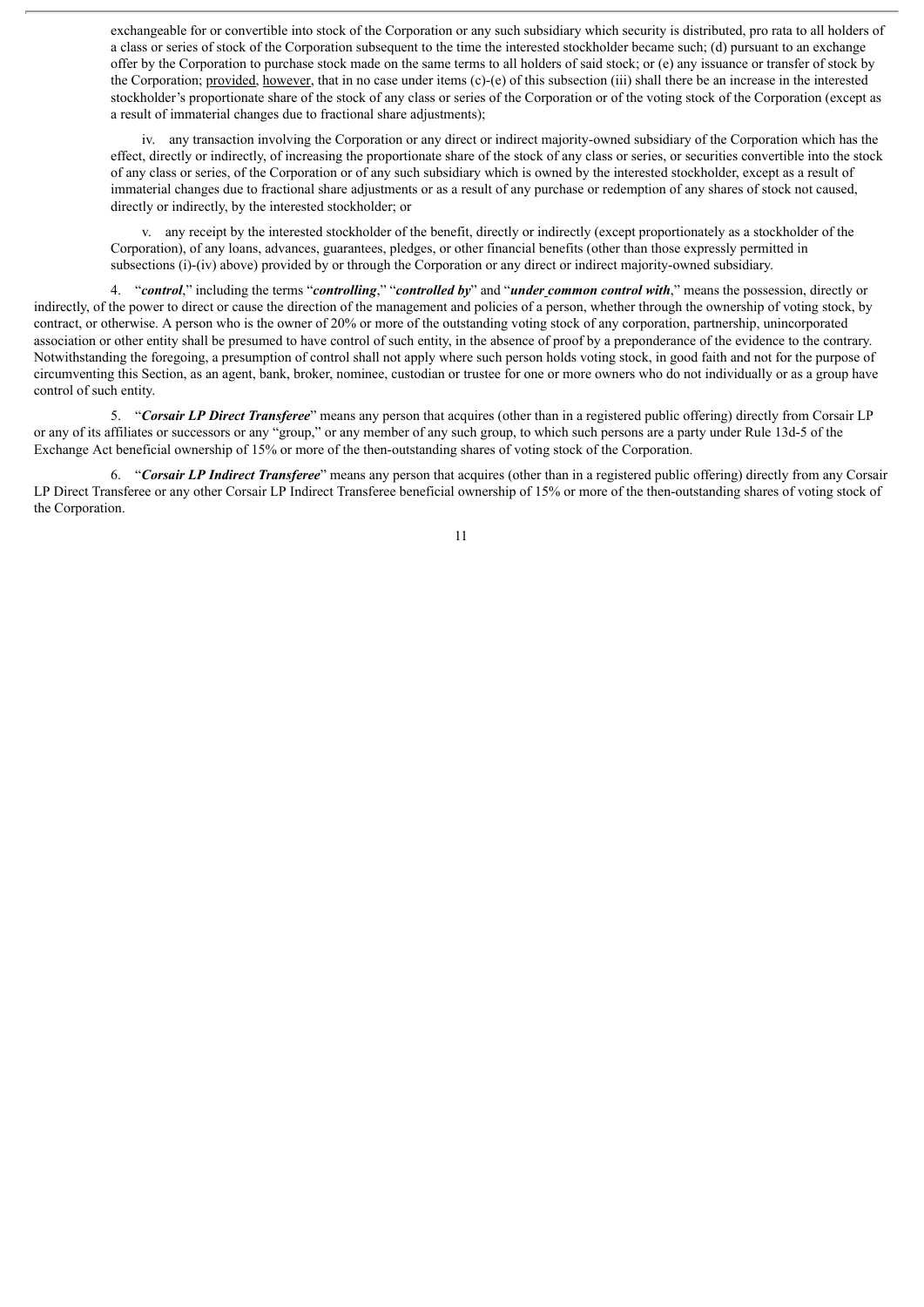7. "*interested stockholder*" means any person (other than the Corporation or any direct or indirect majority-owned subsidiary of the Corporation) that (i) is the owner of 15% or more of the then-outstanding shares of voting stock of the Corporation, or (ii) is an affiliate or associate of the Corporation and was the owner of 15% or more of the then-outstanding shares of voting stock of the Corporation at any time within the three (3) year period immediately prior to the date on which it is sought to be determined whether such person is an interested stockholder; and the affiliates and associates of such person; provided, however, that "interested stockholder" shall not include (a) EagleTree, Corsair LP, any Corsair LP Direct Transferee, any Corsair LP Indirect Transferee or any of their respective affiliates or successors or any "group," or any member of any such group, to which such persons are a party under Rule 13d-5 of the Exchange Act, or (b) any person whose ownership of shares in excess of the 15% limitation set forth herein is the result of any action taken solely by the Corporation, provided, further, that in the case of clause (b) such person shall be an interested stockholder if thereafter such person acquires additional shares of voting stock of the Corporation, except as a result of further corporate action not caused, directly or indirectly, by such person. For the purpose of determining whether a person is an interested stockholder, the voting stock of the Corporation deemed to be outstanding shall include stock deemed to be owned by the person through application of the definition of "owner" below but shall not include any other unissued stock of the Corporation which may be issuable pursuant to any agreement, arrangement or understanding, or upon exercise of conversion rights, warrants or options, or otherwise.

8. "*owner*," including the terms "*own*" and "*owned*," when used with respect to any stock, means a person that individually or with or through any of its affiliates or associates:

i. beneficially owns such stock, directly or indirectly; or

ii. has (a) the right to acquire such stock (whether such right is exercisable immediately or only after the passage of time) pursuant to any agreement, arrangement or understanding, or upon the exercise of conversion rights, exchange rights, warrants or options, or otherwise; provided, however, that a person shall not be deemed the owner of stock tendered pursuant to a tender or exchange offer made by such person or any of such person's affiliates or associates until such tendered stock is accepted for purchase or exchange; or (b) the right to vote such stock pursuant to any agreement, arrangement or understanding; provided, however, that a person shall not be deemed the owner of any stock because of such person's right to vote such stock if the agreement, arrangement or understanding to vote such stock arises solely from a revocable proxy or consent given in response to a proxy or consent solicitation made to ten (10) or more persons; or

iii. has any agreement, arrangement or understanding for the purpose of acquiring, holding, voting (except voting pursuant to a revocable proxy or consent as described in item (b) of subsection (ii) above), or disposing of such stock with any other person that beneficially owns, or whose affiliates or associates beneficially own, directly or indirectly, such stock.

9. "*person*" means any individual, corporation, partnership, unincorporated association or other entity.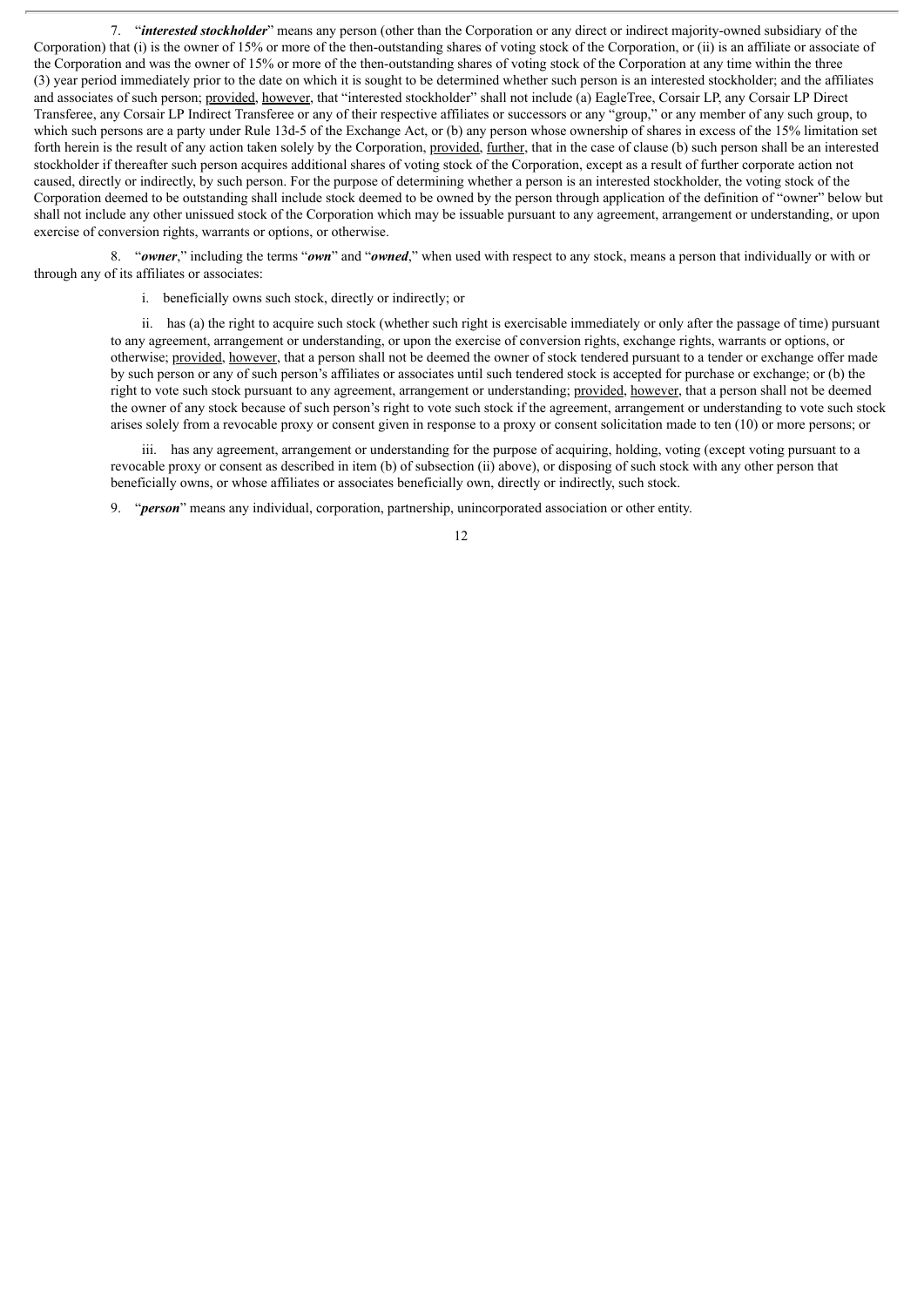- 10. "*stock*" means, with respect to any corporation, capital stock and, with respect to any other entity, any equity interest.
- 11. "*voting stock*" means stock of any class or series entitled to vote generally in the election of directors.

#### **ARTICLE XII.**

The Corporation reserves the right at any time from time to time to amend, alter, change or repeal any provision contained in this Certificate of Incorporation, and any other provisions authorized by the DGCL may be added or inserted, in the manner now or hereafter prescribed by law; and all rights, preferences and privileges of whatsoever nature conferred upon stockholders, directors or any other persons whomsoever by and pursuant to this Certificate of Incorporation in its present form or as hereafter amended are granted subject to the right reserved in this Article XII. Notwithstanding any other provision of this Certificate of Incorporation or any provision of law that might otherwise permit a lesser vote or no vote, but in addition to any affirmative vote of the holders of any series of Preferred Stock required by law, by this Certificate of Incorporation or by any Preferred Stock Designation, (i) at any time when EagleTree beneficially owns collectively, in the aggregate, at least 50% in voting power of the stock of the Corporation entitled to vote generally in the election of directors, an affirmative vote of a majority of the then-outstanding shares of stock of the Corporation entitled to vote thereon shall be required, and (ii) at any time when EagleTree beneficially owns collectively, in the aggregate, less than 50% in voting power of the stock of the Corporation entitled to vote generally in the election of directors, an affirmative vote of the holders of at least 66 2/3% of the voting power of the then-outstanding shares of stock of the Corporation entitled to vote thereon shall be required, in each case, to amend, alter, change or repeal any provision of this Certificate of Incorporation, or to adopt any new provision of this Certificate of Incorporation; provided, however, that the affirmative vote of the holders of at least sixty-six and two-thirds percent (66 2/3%) in voting power of the then-outstanding shares of stock of the Corporation entitled to vote thereon shall be required to amend, alter, change or repeal, or adopt any provision inconsistent with, any of Article V, Article VI, Article VII, Article VIII, Article IX, Article X, Article XI, this Article XII and Article XIII, or in each case, the definition of any capitalized terms used therein or any successor provision (including, without limitation, any such article or section as renumbered as a result of any amendment, alteration, change, repeal or adoption of any other provision of this Certificate of Incorporation). Any amendment, repeal or modification of any of Article VI, Article VII, Article X, Article XI, this Article XII and Article XIII shall not adversely affect any right or protection of any person existing thereunder with respect to any act or omission occurring prior to such amendment, repeal or modification.

#### **ARTICLE XIII.**

In furtherance and not in limitation of the powers conferred upon it by law, the Board shall have the power and is expressly authorized to adopt, amend, alter or repeal the Bylaws of the Corporation (the "*Bylaws*") by the affirmative vote of a majority of the total number of directors present at a regular or special meeting of the Board at which there is a quorum or by unanimous written consent. The Bylaws also may be adopted, amended, altered or repealed by the stockholders of the Corporation; *provided*, *however*, that in addition to any vote of the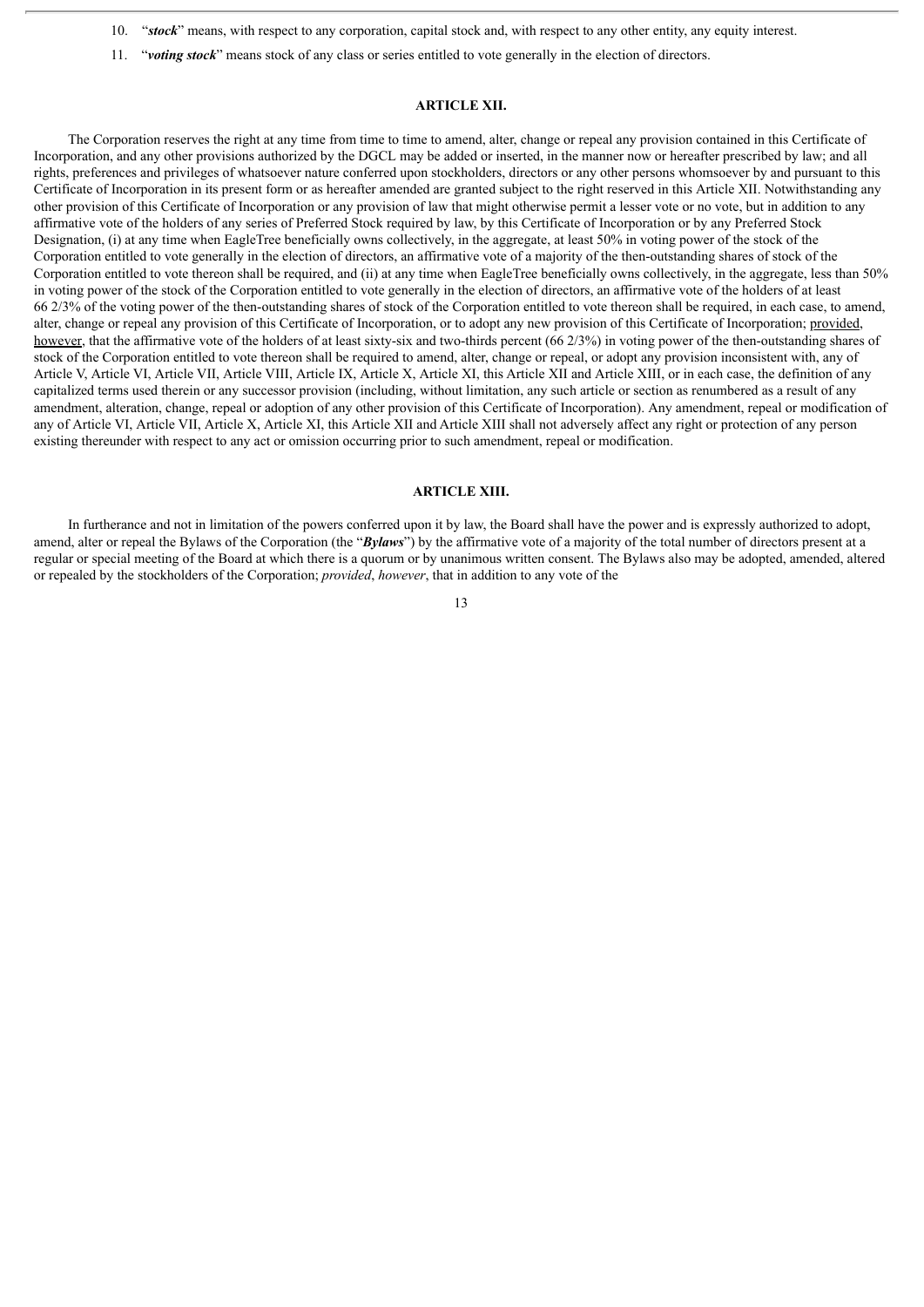holders of any class or series of capital stock of the Corporation required by law or by this Certificate of Incorporation (including any Preferred Stock Designation), (i) at any time when EagleTree beneficially owns collectively, in the aggregate, at least 50% in voting power of the stock of the Corporation entitled to vote generally in the election of directors, the affirmative vote of the holders of at least a majority of the voting power of the then-outstanding shares of stock of the Corporation entitled to vote thereon, shall be required for the stockholders of the Corporation to adopt, amend, alter or repeal the Bylaws and (ii) at any time when EagleTree beneficially owns collectively, in the aggregate, less than 50% in voting power of the stock of the Corporation entitled to vote generally in the election of directors, the affirmative vote of the holders of at least sixty-six and two-thirds percent (66 2/3%) of the voting power of the then-outstanding shares of stock of the Corporation entitled to vote thereon shall be required for the stockholders of the Corporation to adopt, amend, alter or repeal the Bylaws; and provided further, however, that no Bylaws hereafter adopted by the stockholders of the Corporation shall invalidate any prior act of the Board that would have been valid if such Bylaws had not been adopted.

### **ARTICLE XIV.**

Unless the Corporation consents in writing to the selection of an alternative forum, (a) the Court of Chancery (the "*Chancery Court*") of the State of Delaware (or, in the event that the Chancery Court does not have jurisdiction, the federal district court for the District of Delaware) shall, to the fullest extent permitted by law, be the sole and exclusive forum for (i) any derivative action, suit or proceeding brought on behalf of the Corporation, (ii) any action, suit or proceeding asserting a claim of breach of a fiduciary duty owed by any director, officer, employee or stockholder of the Corporation to the Corporation or to the Corporation's stockholders, (iii) any action, suit or proceeding arising pursuant to any provision of the DGCL or the Bylaws or this Restated Certificate (as either may be amended and/or restated from time to time) or as to which the DGCL confers jurisdiction on the Chancery Court, or (iv) any action, suit or proceeding asserting a claim against the Corporation governed by the internal affairs doctrine; and (b) subject to the preceding provisions of this Article XIV, the federal district courts of the United States of America shall be the exclusive forum for the resolution of any complaint asserting a cause of action arising under the Securities Act of 1933, as amended. If any action the subject matter of which is within the scope of clause (a) of the immediately preceding sentence is filed in a court other than the courts in the State of Delaware (a "*Foreign Action*") in the name of any stockholder, such stockholder shall be deemed to have consented to (x) the personal jurisdiction of the state and federal courts in the State of Delaware in connection with any action brought in any such court to enforce the provisions of clause (a) of the immediately preceding sentence and (y) having service of process made upon such stockholder in any such action by service upon such stockholder's counsel in the Foreign Action as agent for such stockholder.

Any person or entity purchasing or otherwise acquiring or holding any interest in any security of the Corporation shall be deemed to have notice of and consented to this Article XIV. Notwithstanding the foregoing, the provisions of this Article XIV shall not apply to suits brought to enforce any liability or duty created by the Securities Exchange Act of 1934, as amended, or any other claim for which the federal courts of the United States have exclusive jurisdiction.

*[Remainder of Page Intentionally Left Blank]*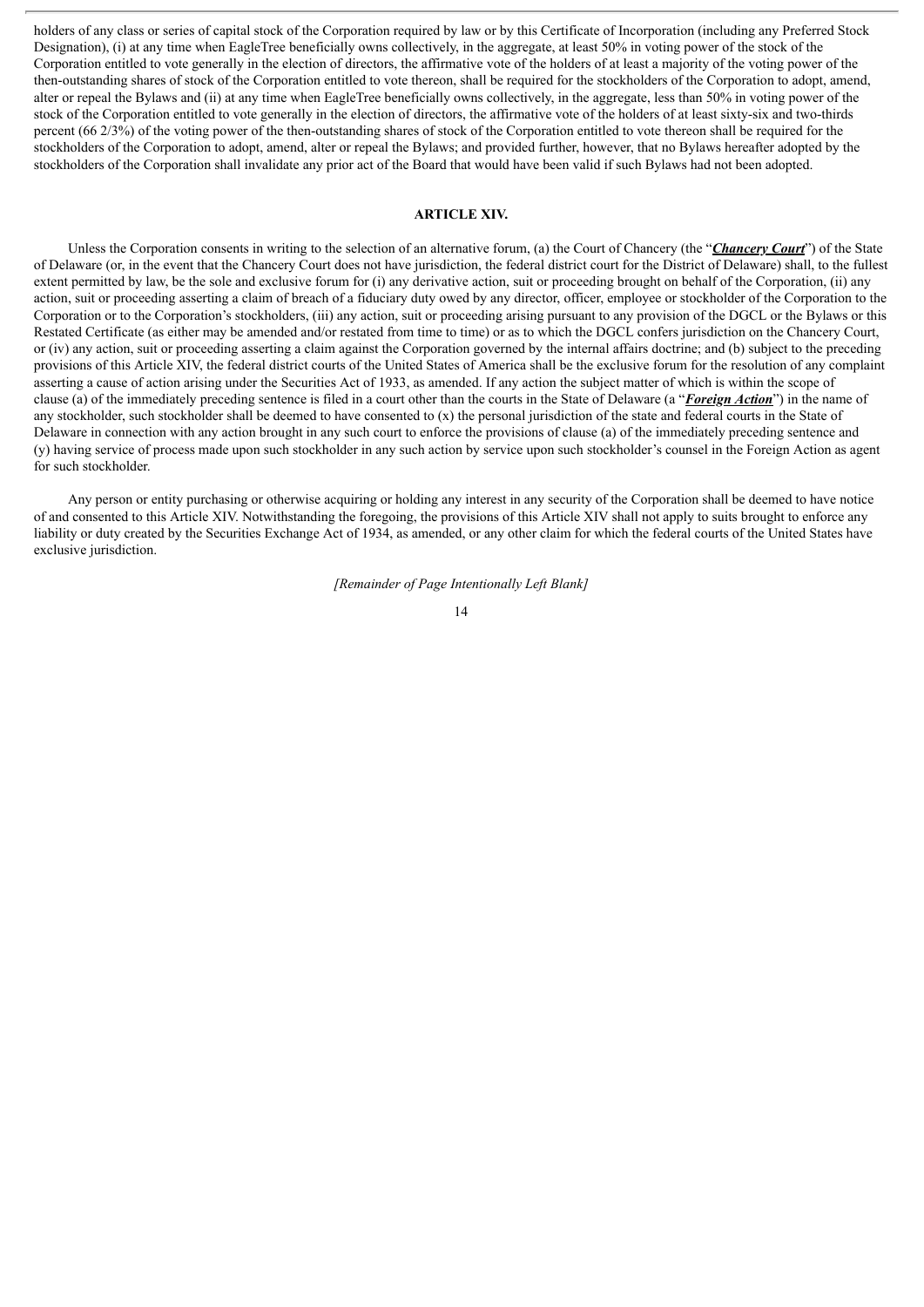IN WITNESS WHEREOF, this Second Amended and Restated Certificate of Incorporation has been executed this 25th day of September, 2020.

### **CORSAIR GAMING, INC.**

### By: /s/ Andrew J. Paul

Name: Andrew J. Paul Title: Chief Executive Officer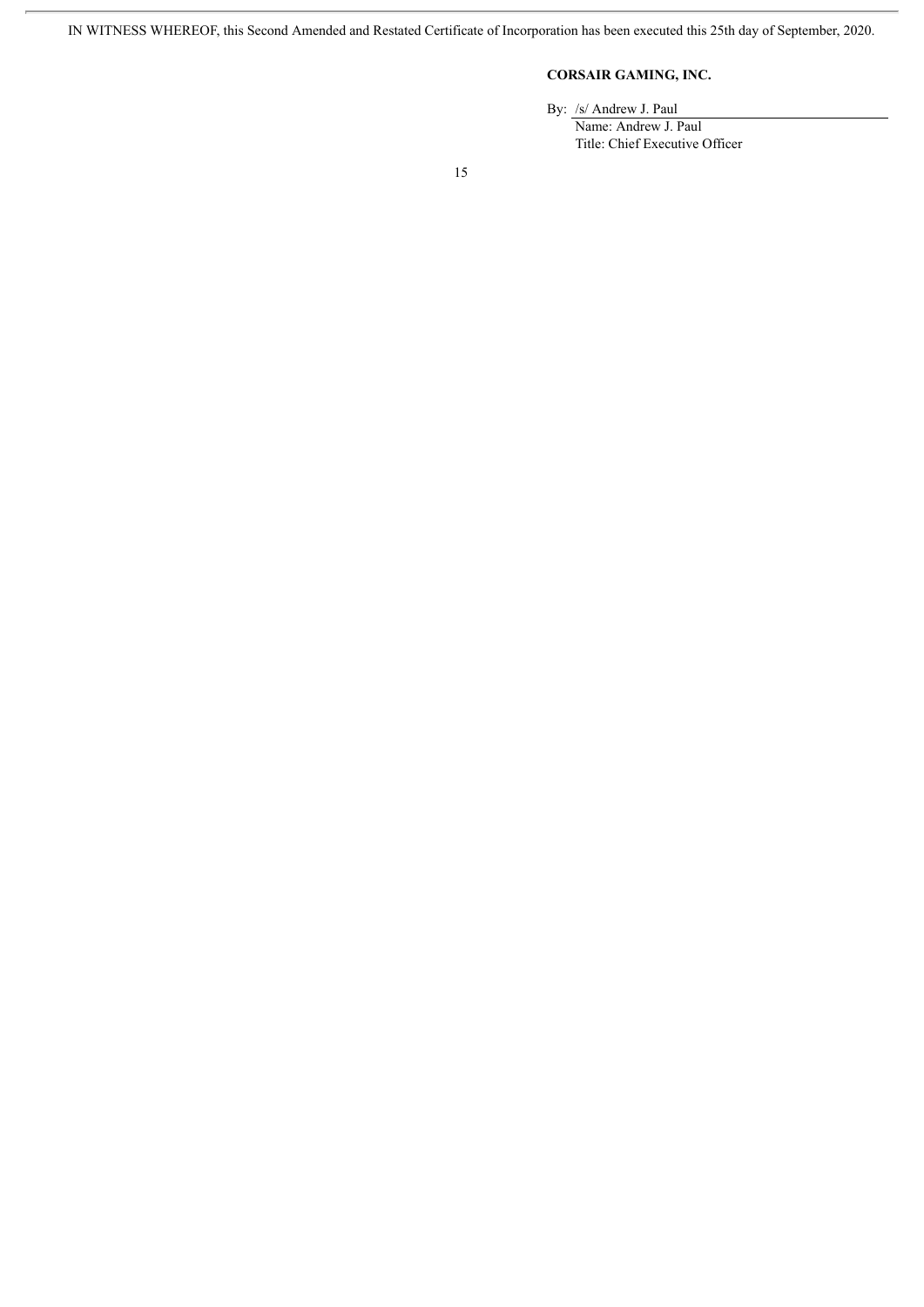### <span id="page-19-0"></span>**AMENDED AND RESTATED BYLAWS**

**OF**

### **CORSAIR GAMING, INC.**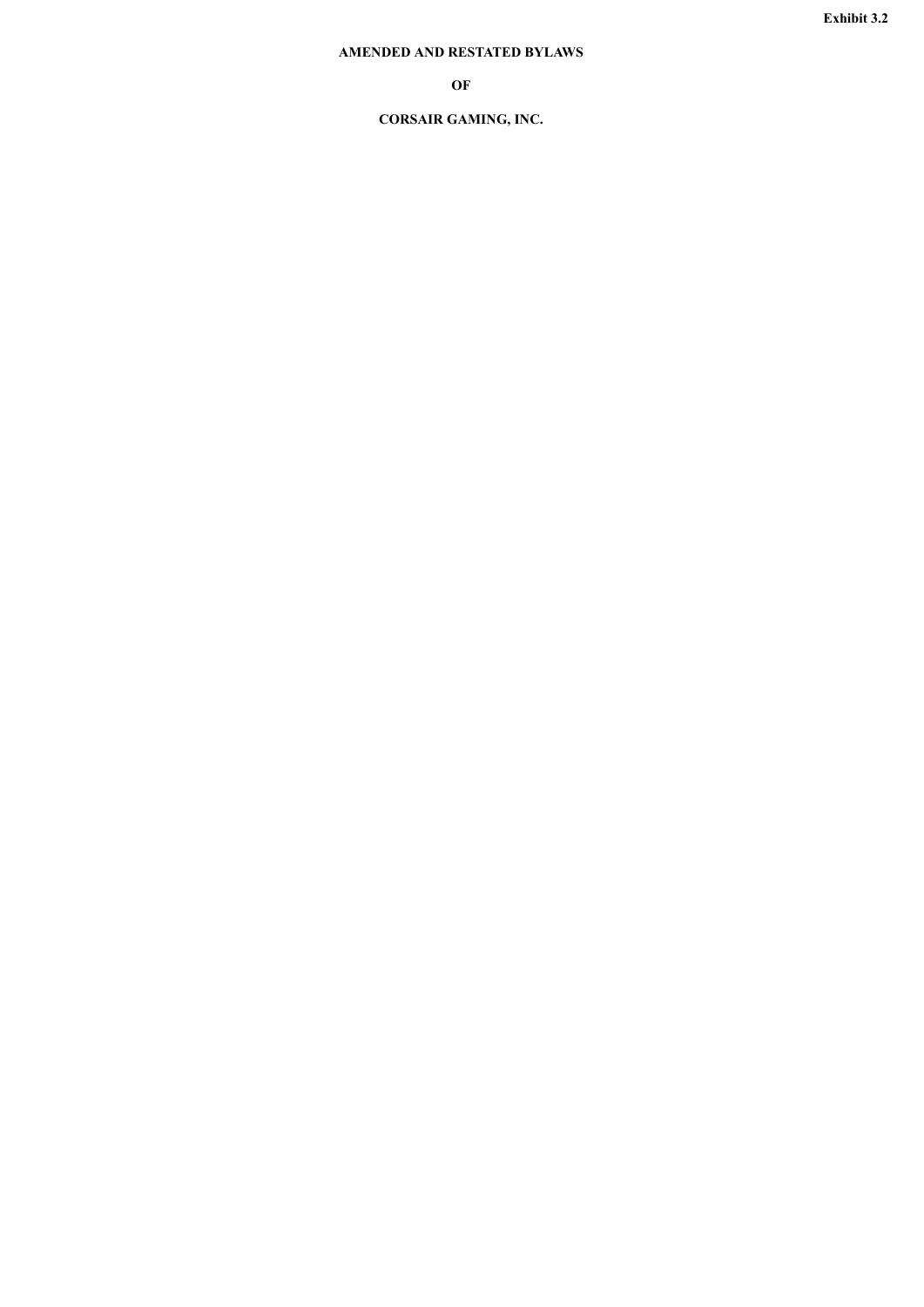|                    |                                                 | Page             |
|--------------------|-------------------------------------------------|------------------|
| <b>ARTICLE I</b>   | <b>STOCKHOLDERS</b>                             | 1                |
| 1.1                | Place of Meetings                               | 1                |
| 1.2                | Annual Meeting                                  | $\mathbf{1}$     |
| 1.3                | <b>Special Meetings</b>                         | 1                |
| 1.4                | Notice of Meetings                              | $\mathbf{1}$     |
| 1.5                | Voting List                                     | $\overline{c}$   |
| 1.6                | Quorum                                          | $\sqrt{2}$       |
| 1.7                | Adjournments                                    | $\sqrt{2}$       |
| 1.8                | Proxies                                         | 3                |
| 1.9                | Action at Meeting                               | $\mathfrak{Z}$   |
| 1.10               | Notice of Stockholder Business and Nominations  | $\mathfrak{Z}$   |
| 1.11               | Conduct of Meetings                             | $\boldsymbol{7}$ |
| <b>ARTICLE II</b>  | <b>DIRECTORS</b>                                | $\,8\,$          |
| 2.1                | <b>General Powers</b>                           | $\,8\,$          |
| 2.2                | Number, Election and Qualification              | $\,8\,$          |
| 2.3                | Chairman of the Board                           | $\,$ 8 $\,$      |
| 2.4                | Classes of Directors                            | 9                |
| 2.5                | Terms of Office                                 | $\boldsymbol{9}$ |
| 2.6                | Quorum                                          | 9                |
| 2.7                | Action at Meeting                               | 9                |
| 2.8                | Removal                                         | 9                |
| 2.9                | Vacancies                                       | $10\,$           |
| 2.10               | Resignation                                     | $10\,$           |
| 2.11               | <b>Regular Meetings</b>                         | $10\,$           |
| 2.12               | <b>Special Meetings</b>                         | $10\,$           |
| 2.13               | Notice of Special Meetings                      | $10\,$           |
| 2.14               | Meetings by Conference Communications Equipment | $10\,$           |
| 2.15               | Action by Consent                               | $10\,$           |
| 2.16               | Committees                                      | 11               |
| 2.17               | Compensation of Directors                       | $11\,$           |
| <b>ARTICLE III</b> | <b>OFFICERS</b>                                 | $11\,$           |
| 3.1                | Titles                                          | $11\,$           |
| $3.2\,$            | Election                                        | 11               |
| $3.3\,$            | Qualification                                   | $12\,$           |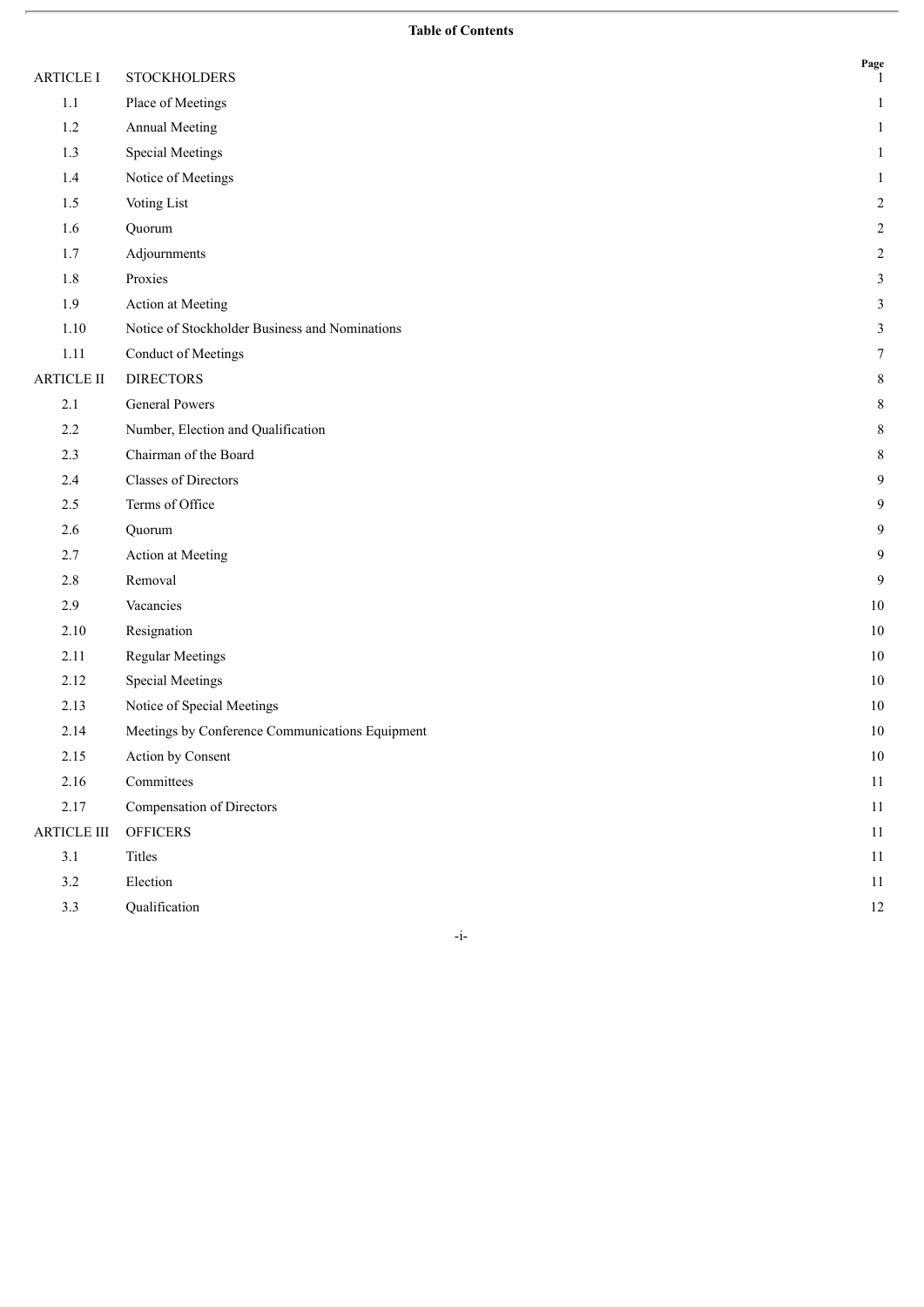### **Table of Contents** (continued)

| 3.4                | Tenure                                                                                                     | Page<br>$\overline{12}$ |
|--------------------|------------------------------------------------------------------------------------------------------------|-------------------------|
| 3.5                | Resignation and Removal                                                                                    | 12                      |
| 3.6                | Vacancies                                                                                                  | 12                      |
| 3.7                | President; Chief Executive Officer                                                                         | 12                      |
| 3.8                | Vice Presidents                                                                                            | 12                      |
| 3.9                | Secretary and Assistant Secretaries                                                                        | 12                      |
| 3.10               | Treasurer and Assistant Treasurers                                                                         | 13                      |
| 3.11               | Salaries                                                                                                   | 13                      |
| 3.12               | Delegation of Authority                                                                                    | 13                      |
| <b>ARTICLE IV</b>  | CAPITAL STOCK                                                                                              | 13                      |
| 4.1                | Issuance of Stock                                                                                          | 13                      |
| 4.2                | Uncertificated Shares; Stock Certificates                                                                  | 14                      |
| 4.3                | Transfers                                                                                                  | 14                      |
| 4.4                | Lost, Stolen or Destroyed Certificates                                                                     | 15                      |
| 4.5                | Record Date                                                                                                | 15                      |
| 4.6                | Regulations                                                                                                | 15                      |
| ARTICLE V          | <b>GENERAL PROVISIONS</b>                                                                                  | 16                      |
| 5.1                | Fiscal Year                                                                                                | 16                      |
| 5.2                | Corporate Seal                                                                                             | 16                      |
| 5.3                | Waiver of Notice                                                                                           | 16                      |
| 5.4                | Voting of Securities                                                                                       | 16                      |
| 5.5                | Evidence of Authority                                                                                      | 16                      |
| 5.6                | Certificate of Incorporation                                                                               | 16                      |
| 5.7                | Severability                                                                                               | 16                      |
| 5.8                | Pronouns                                                                                                   | 16                      |
| 5.9                | Electronic Transmission                                                                                    | 16                      |
| ARTICLE VI         | <b>AMENDMENTS</b>                                                                                          | 17                      |
| <b>ARTICLE VII</b> | INDEMNIFICATION AND ADVANCEMENT                                                                            | 17                      |
| 7.1                | Power to Indemnify in Actions, Suits or Proceedings other than Those by or in the Right of the Corporation | 17                      |
| 7.2                | Power to Indemnify in Actions, Suits or Proceedings by or in the Right of the Corporation                  | 17                      |
| 7.3                | Authorization of Indemnification                                                                           | 18                      |
| 7.4                | Good Faith Defined                                                                                         | 18                      |
| 7.5                | Right of Claimant to Bring Suit                                                                            | 19                      |

### -ii-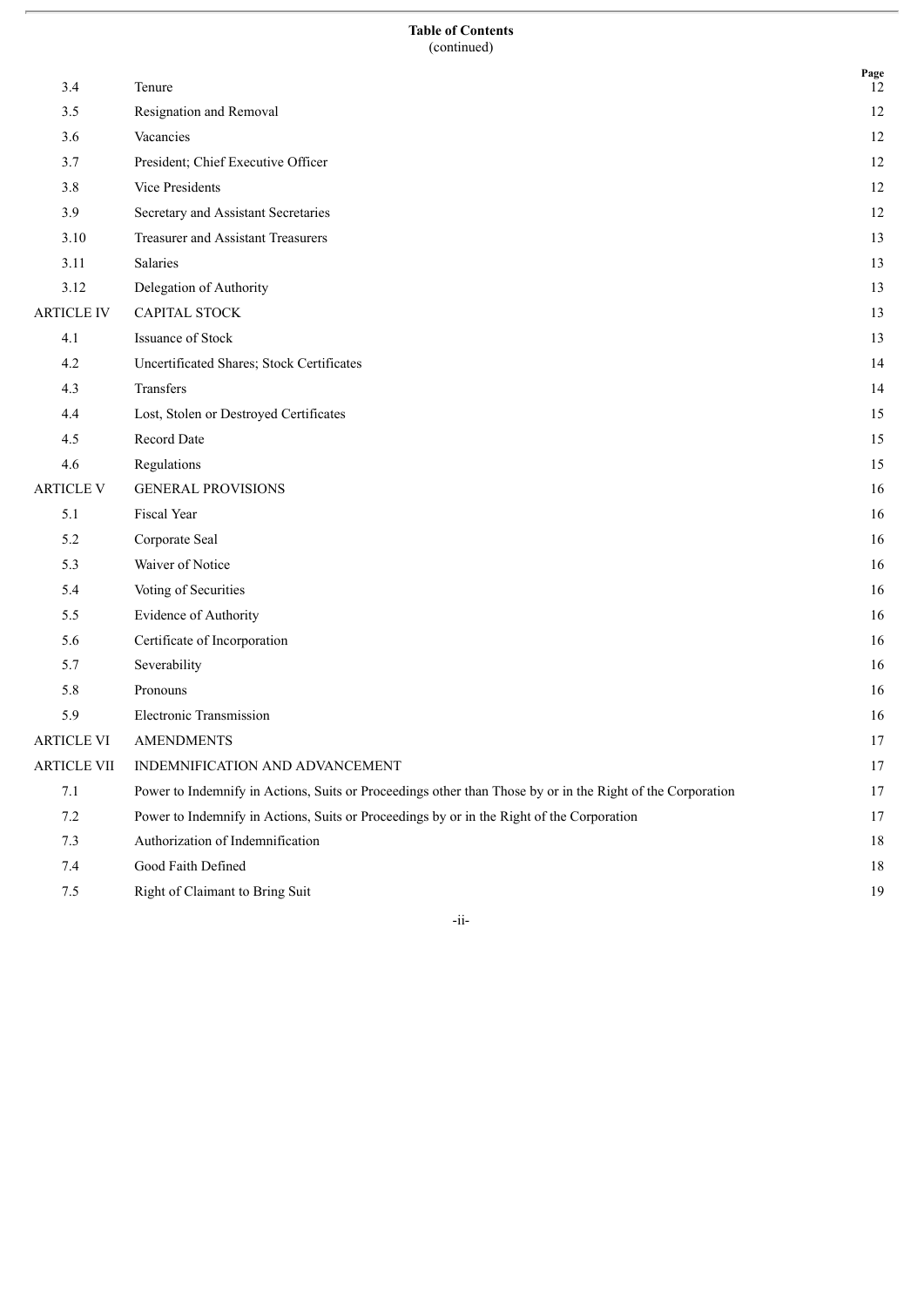### **Table of Contents** (continued)

| 7.6  | Expenses Payable in Advance                                   | Page<br>19 |
|------|---------------------------------------------------------------|------------|
| 7.7  | Nonexclusivity of Indemnification and Advancement of Expenses | 19         |
| 7.8  | Insurance                                                     | 19         |
| 7.9  | Certain Definitions                                           | 20         |
| 7.10 | Survival of Indemnification and Advancement of Expenses       | 20         |
| 7.11 | Limitation on Indemnification                                 | 20         |
| 7.12 | <b>Contract Rights</b>                                        | 20         |
| 7.13 | Indemnification of Employees and Agents of the Corporation    | 20         |
|      | $\cdots$<br>$-111-$                                           |            |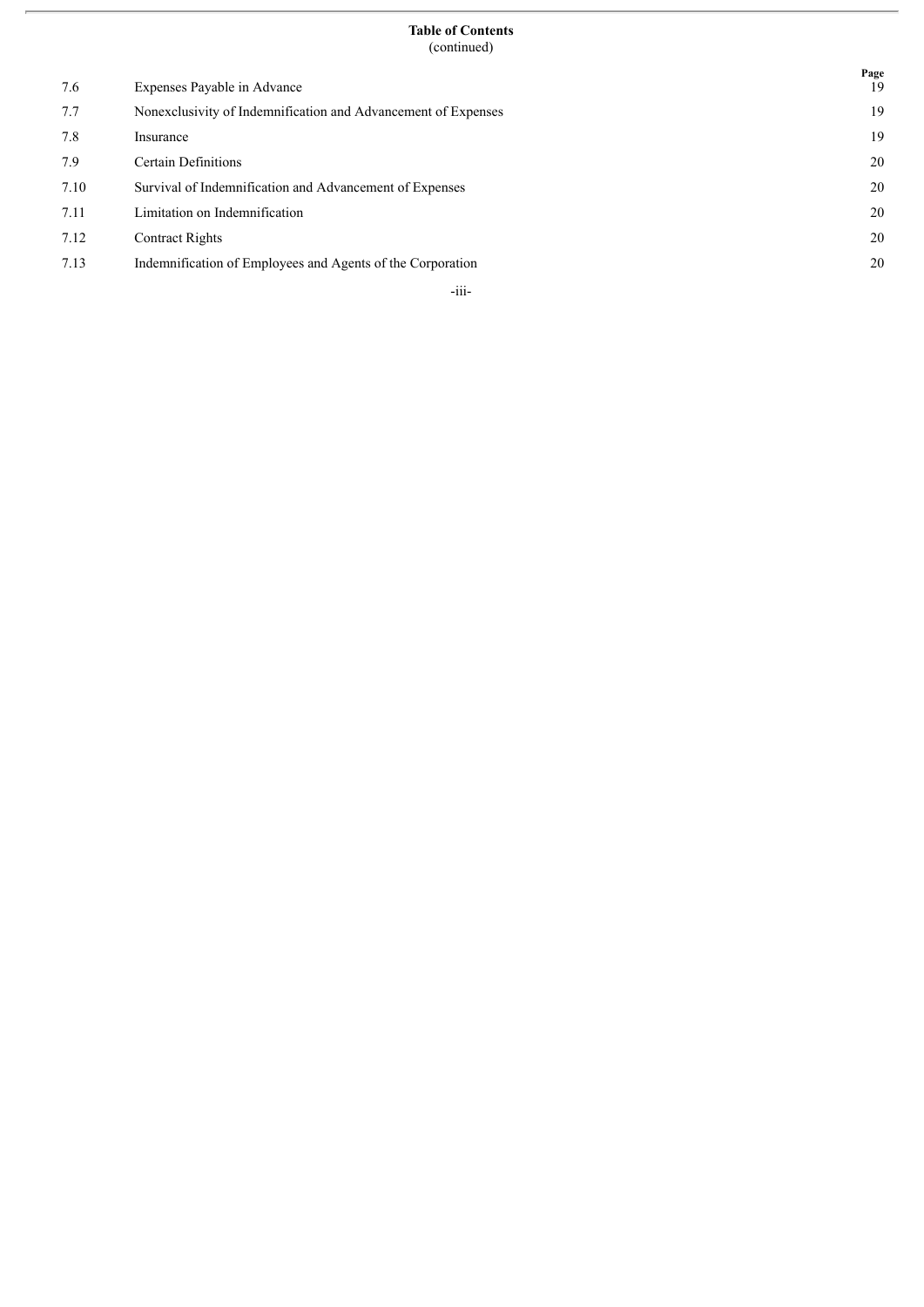### **ARTICLE I**

### **STOCKHOLDERS**

1.1 Place of Meetings. All meetings of stockholders shall be held at such place, if any, as may be designated from time to time by the Board of Directors (the "**Board**") of Corsair Gaming, Inc. (the "**Corporation**"), the Chief Executive Officer or the Chairman of the Board or, if not so designated, at the principal office of the Corporation. The Board may, in its sole discretion, determine that a meeting shall not be held at any place, but may instead be held solely by means of remote communication in accordance with Section 211(a) of the General Corporation Law of the State of Delaware (the "*DGCL*").

1.2 Annual Meeting. The annual meeting of stockholders for the election of directors to succeed those whose terms expire and for the transaction of such other business as may properly be brought before the meeting shall be held on a date and at a time designated by the Board, the Chief Executive Officer or the Chairman of the Board (which date shall not be a legal holiday in the place, if any, where the meeting is to be held). The Board, the Chief Executive Officer or the Chairman of the Board may postpone, reschedule or cancel any previously scheduled annual meeting of stockholders.

1.3 Special Meetings. Unless otherwise required by law or by the Corporation's Second Amended and Restated Certificate of Incorporation (the "*Certificate of Incorporation*") (including any Preferred Stock Designation (as such term is defined in the Certificate of Incorporation)), special meetings of the stockholders of the Corporation for any purpose or purposes may be called at any time only by the Secretary at the direction of the Board or by the Chairman of the Board; *provided, however,* that at any time when EagleTree beneficially owns collectively, in the aggregate, at least 50% in voting power of the stock of the Corporation entitled to vote generally in the election of directors, special meetings of the stockholders of the Corporation for any purpose or purposes shall also be promptly called by the Secretary or by the Chairman of the Board upon the written request of holders of at least 50% in voting power of the stock of the Corporation entitled to vote generally in the election of directors. Business transacted at any special meeting of stockholders shall be limited to matters relating to the purpose or purposes stated in the notice of meeting. Those persons with the power to call a special meeting in accordance with this Section 1.3 also have the power and authority to postpone, reschedule or cancel any previously scheduled special meeting of stockholders.

1.4 Notice of Meetings. Except as otherwise provided by law, the Certificate of Incorporation or these Bylaws, notice of each meeting of stockholders, whether annual or special, shall be given not less than ten (10) nor more than sixty (60) days before the date of the meeting to each stockholder entitled to vote at such meeting as of the record date for determining the stockholders entitled to notice of the meeting. Without limiting the manner by which notice otherwise may be given to stockholders, any notice shall be effective if given by a form of electronic transmission consented to (in a manner consistent with the DGCL) by the stockholder to whom the notice is given. The notices of all meetings shall state the place, if any, date and time of the meeting, the means of remote communications, if any, by which stockholders and proxyholders may be deemed to be present in person and vote at such meeting, and the record date for determining the stockholders entitled to vote at the meeting (if such date is different from the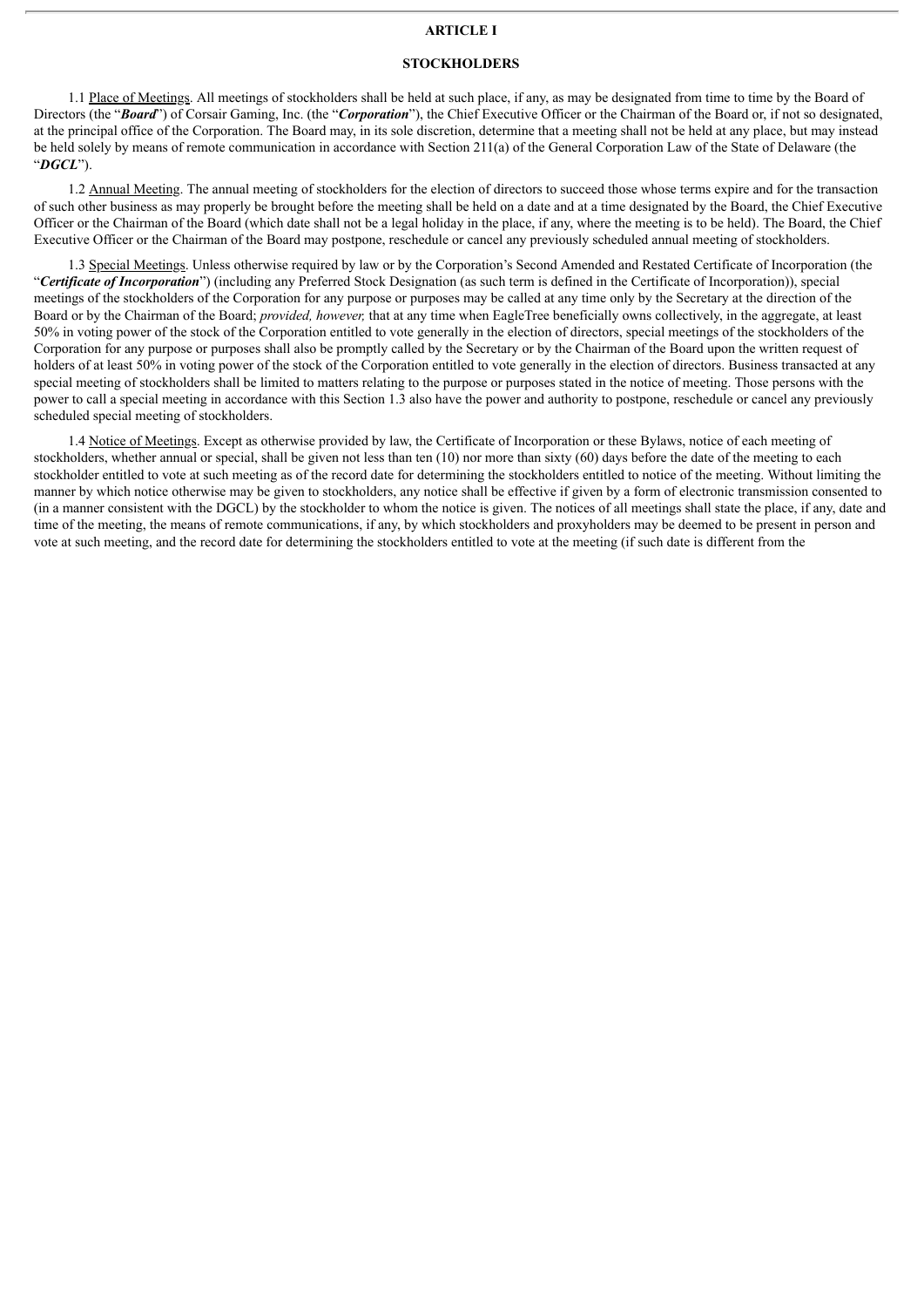record date for stockholders entitled to notice of the meeting). The notice of a special meeting shall state, in addition, the purpose or purposes for which the meeting is called. If notice is given by mail, such notice shall be deemed given when deposited in the United States mail, postage prepaid, directed to the stockholder at such stockholder's address as it appears on the records of the Corporation. If notice is given by electronic transmission, such notice shall be deemed given at the time specified in Section 232 of the DGCL.

1.5 Voting List. The Secretary shall prepare, at least ten (10) days before every meeting of stockholders, a complete list of the stockholders entitled to vote at the meeting (provided, however, if the record date for determining the stockholders entitled to vote is less than ten (10) days before the date of the meeting, the list shall reflect the stockholders entitled to vote as of the tenth day before the meeting date), arranged in alphabetical order, and showing the address of each stockholder and the number of shares registered in the name of each stockholder. Such list shall be open to the examination of any stockholder, for any purpose germane to the meeting, for a period of at least ten (10) days prior to the meeting: (a) on a reasonably accessible electronic network, provided that the information required to gain access to such list is provided with the notice of the meeting, or (b) during ordinary business hours, at the principal place of business of the Corporation. If the meeting is to be held at a place, then the list shall also be produced and kept at the time and place of the meeting during the whole time thereof, and may be inspected by any stockholder who is present. If the meeting is to be held solely by means of remote communication, then the list shall also be open to the examination of any stockholder during the whole time of the meeting on a reasonably accessible electronic network, and the information required to access such list shall be provided with the notice of the meeting. Except as otherwise provided by law, the list shall presumptively determine the identity of the stockholders entitled to vote at the meeting and the number of shares held by each of them.

1.6 Quorum. Except as otherwise provided by law, the Certificate of Incorporation or these Bylaws, the holders of a majority in voting power of the shares of the capital stock of the Corporation issued and outstanding and entitled to vote at the meeting, present in person, present by means of remote communication in a manner, if any, authorized by the Board in its sole discretion, or represented by proxy, shall constitute a quorum for the transaction of business; provided, however, that where a separate vote by a class or classes or series of capital stock is required by law or the Certificate of Incorporation, the holders of a majority in voting power of the shares of such class or classes or series of the capital stock of the Corporation issued and outstanding and entitled to vote on such matter, present in person, present by means of remote communication in a manner, if any, authorized by the Board in its sole discretion, or represented by proxy, shall constitute a quorum entitled to take action with respect to such matter. A quorum, once established at a meeting, shall not be broken by the withdrawal of enough votes to leave less than a quorum.

1.7 Adjournments. Any meeting of stockholders, annual or special, may be adjourned from time to time to any other time and to any other place at which a meeting of stockholders may be held under these Bylaws by the chairman of the meeting or, if directed to be voted on by the chairman of the meeting, by the stockholders having a majority in voting power of the shares of stock of the Corporation present or represented at the meeting and entitled to vote thereon, although less than a quorum. If the adjournment is for more than thirty (30) days, a notice of the adjourned meeting shall be given to each stockholder of record entitled to vote at the meeting. If after the

 $\overline{2}$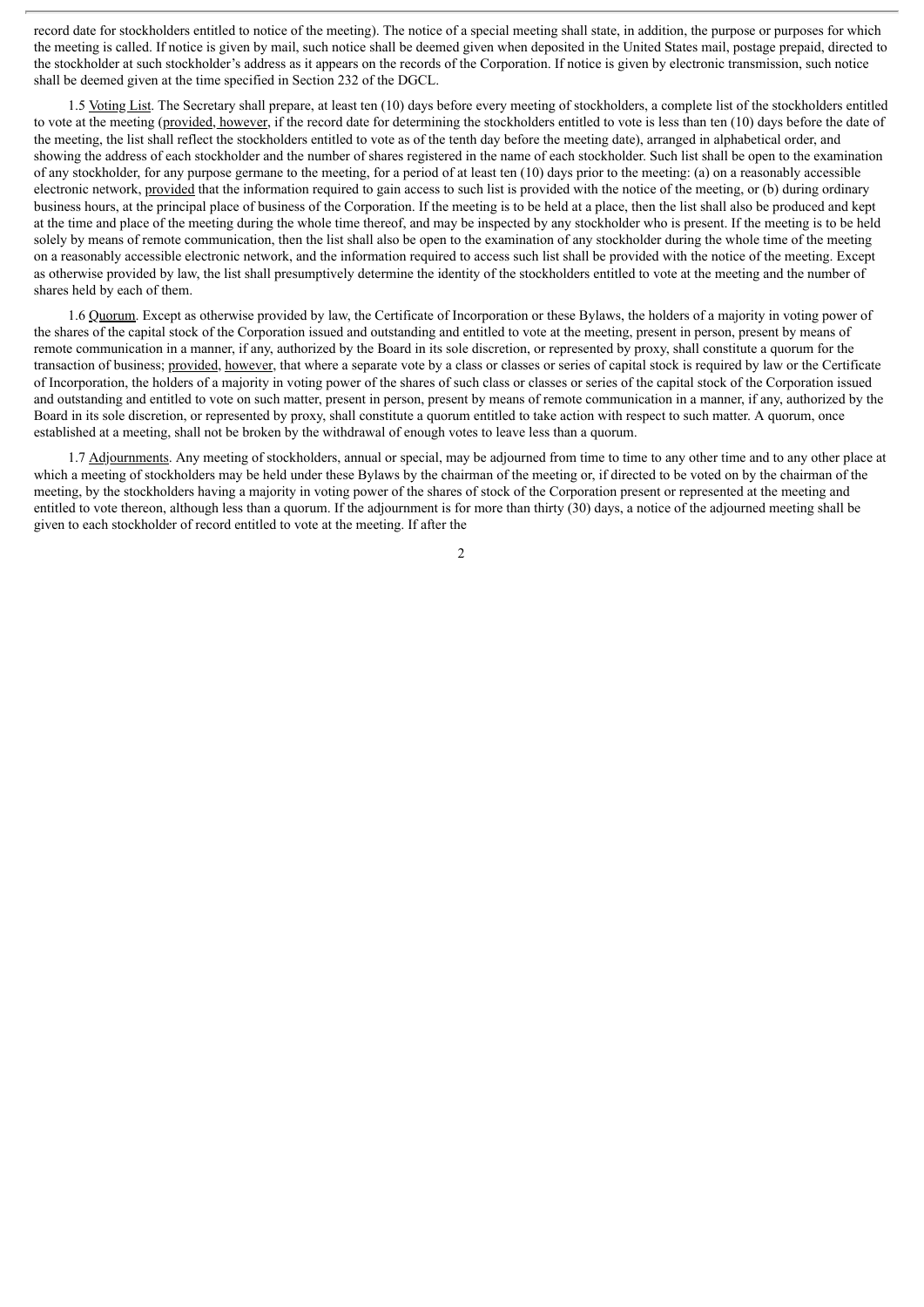adjournment a new record date for determination of stockholders entitled to vote is fixed for the adjourned meeting, the Board shall fix as the record date for determining stockholders entitled to notice of such adjourned meeting the same or an earlier date as that fixed for determination of stockholders entitled to vote at the adjourned meeting, and shall give notice of the adjourned meeting to each stockholder of record as of the record date so fixed for notice of such adjourned meeting. At the adjourned meeting, the Corporation may transact any business which might have been transacted at the original meeting.

1.8 Proxies. Each stockholder of record entitled to vote at a meeting of stockholders may vote in person (including by means of remote communications, if any, by which stockholders may be deemed to be present in person and vote at such meeting) or may authorize another person or persons to vote for such stockholder by a proxy executed or transmitted in a manner permitted by applicable law. No such proxy shall be voted upon after three years from the date of its execution, unless the proxy expressly provides for a longer period.

1.9 Action at Meeting. When a quorum is present at any meeting, any matter other than the election of directors to be voted upon by the stockholders at such meeting shall be decided by the vote of the holders of shares of stock having a majority in voting power of the votes cast by the holders of all of the shares of stock present or represented at the meeting and voting affirmatively or negatively on such matter (or if there are two or more classes or series of stock entitled to vote as separate classes, then in the case of each such class or series, the holders of a majority in voting power of the shares of stock of that class or series present or represented at the meeting and voting affirmatively or negatively on such matter), except when a different vote is required by applicable law, regulation applicable to the Corporation or its securities, the rules or regulations of any stock exchange applicable to the Corporation, the Certificate of Incorporation or these Bylaws. Voting at meetings of stockholders need not be by written ballot. At all meetings of stockholders for the election of directors at which a quorum is present a plurality of the votes cast shall be sufficient to elect.

#### 1.10 Notice of Stockholder Business and Nominations.

(A) Annual Meetings of Stockholders. (1) Nominations of persons for election to the Board and the proposal of other business to be considered by the stockholders may be made at an annual meeting of stockholders only (a) pursuant to the Corporation's notice of meeting (or any supplement thereto), (b) by or at the direction of the Board or any committee thereof or (c) by any stockholder of the Corporation who was a stockholder of record of the Corporation at the time the notice provided for in this Section 1.10 is delivered to the Secretary of the Corporation, who is entitled to vote at the meeting and who complies with the notice procedures set forth in this Section 1.10.

(2) For any nominations or other business to be properly brought before an annual meeting by a stockholder pursuant to clause (c) of paragraph  $(A)(1)$  of this Section 1.10, the stockholder must have given timely notice thereof in writing to the Secretary of the Corporation and any such proposed business (other than the nominations of persons for election to the Board) must constitute a proper matter for stockholder action. To be timely, a stockholder's notice shall be delivered to the Secretary at the principal executive offices of the Corporation not later than the close of business on the ninetieth (90th) day, nor earlier than the close of business on the one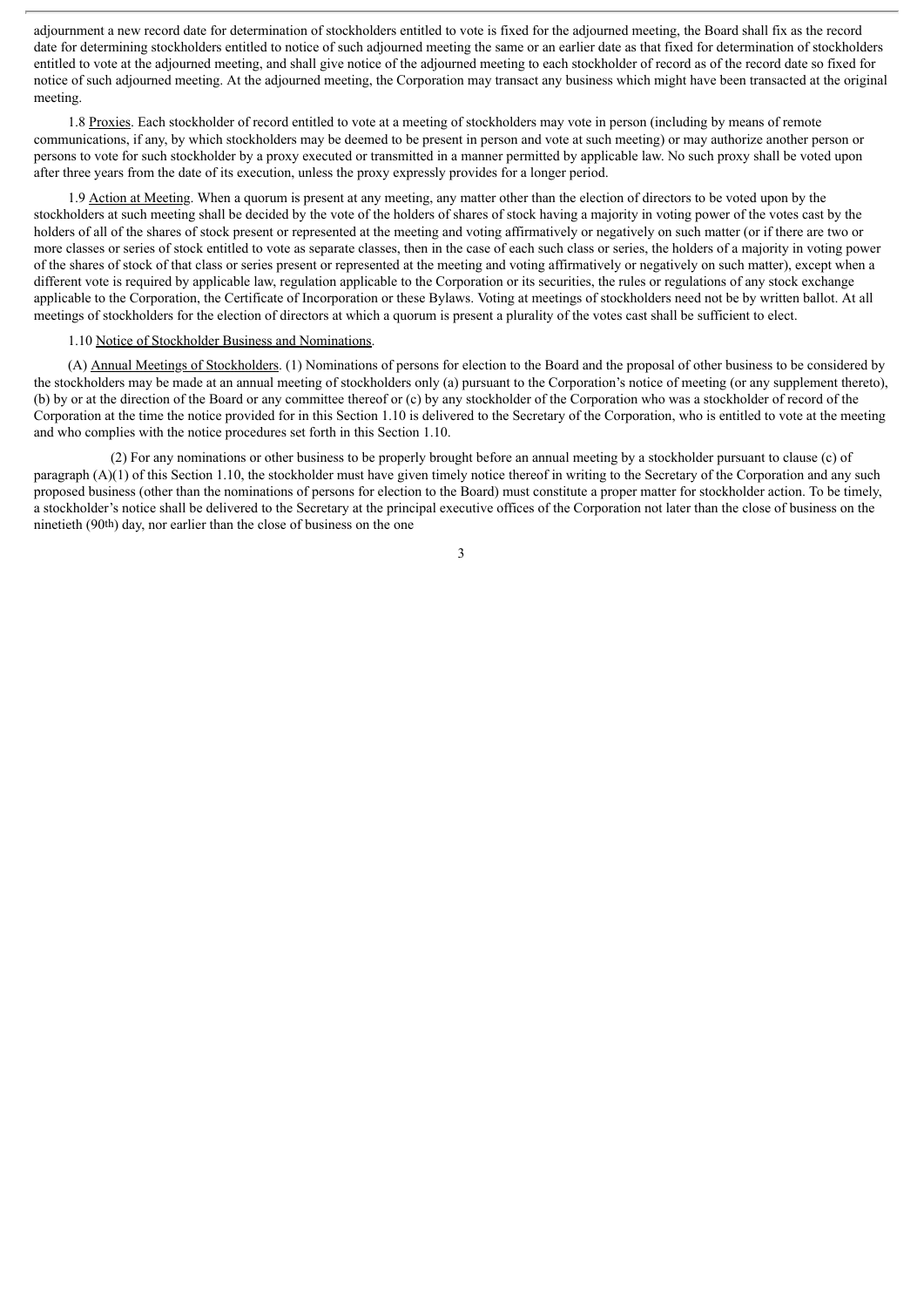hundred twentieth (120<sup>th</sup>) day, prior to the first anniversary of the preceding year's annual meeting (provided, however, that (a) in the case of the annual meeting of stockholders of the Corporation to be held in 2021, or (b) in the event that the date of the annual meeting is more than thirty (30) days before or more than seventy (70) days after such anniversary date, notice by the stockholder must be so delivered not earlier than the close of business on the one hundred twentieth (120th) day prior to such annual meeting and not later than the close of business on the later of the ninetieth (90th) day prior to such annual meeting or the tenth (10th) day following the day on which public announcement of the date of such meeting is first made by the Corporation). In no event shall the public announcement of an adjournment or postponement of an annual meeting commence a new time period (or extend any time period) for the giving of a stockholder's notice as described above. Such stockholder's notice shall set forth: (a) as to each person whom the stockholder proposes to nominate for election as a director (i) all information relating to such person that is required to be disclosed in solicitations of proxies for election of directors in an election contest, or is otherwise required, in each case pursuant to and in accordance with Section 14(a) of the Securities Exchange Act of 1934, as amended (the "*Exchange Act*"), and the rules and regulations promulgated thereunder, and (ii) such person's written consent to being named in the proxy statement as a nominee and to serving as a director if elected; (b) as to any other business that the stockholder proposes to bring before the meeting, a brief description of the business desired to be brought before the meeting, the text of the proposal or business (including the text of any resolutions proposed for consideration and in the event that such business includes a proposal to amend the Bylaws of the Corporation, the language of the proposed amendment), the reasons for conducting such business at the meeting and any material interest in such business of such stockholder and the beneficial owner, if any, on whose behalf the proposal is made; and (c) as to the stockholder giving the notice and the beneficial owner, if any, on whose behalf the nomination or proposal is made (i) the name and address of such stockholder, as they appear on the Corporation's books, and of such beneficial owner, (ii) the class or series and number of shares of capital stock of the Corporation which are owned beneficially and of record by such stockholder and such beneficial owner, (iii) a description of any agreement, arrangement or understanding with respect to the nomination or proposal between or among such stockholder and/or such beneficial owner, any of their respective affiliates or associates, and any others acting in concert with any of the foregoing, including, in the case of a nomination, the nominee, (iv) a description of any agreement, arrangement or understanding (including any derivative or short positions, profit interests, options, warrants, convertible securities, stock appreciation or similar rights, hedging transactions, and borrowed or loaned shares) that has been entered into as of the date of the stockholder's notice by, or on behalf of, such stockholder and such beneficial owners, whether or not such instrument or right shall be subject to settlement in underlying shares of capital stock of the Corporation, the effect or intent of which is to mitigate loss to, manage risk or benefit of share price changes for, or increase or decrease the voting power of, such stockholder or such beneficial owner, with respect to securities of the Corporation, (v) a representation that the stockholder is a holder of record of stock of the Corporation entitled to vote at such meeting and intends to appear in person or by proxy at the meeting to propose such business or nomination, (vi) a representation whether the stockholder or the beneficial owner, if any, intends or is part of a group which intends  $(x)$  to deliver a proxy statement and/or form of proxy to holders of at least the percentage of the Corporation's outstanding capital stock required to approve or adopt the proposal or elect the nominee and/or (y) otherwise to solicit proxies or votes from stockholders in support of such proposal or nomination, and (vii) any other information relating to such stockholder and beneficial owner, if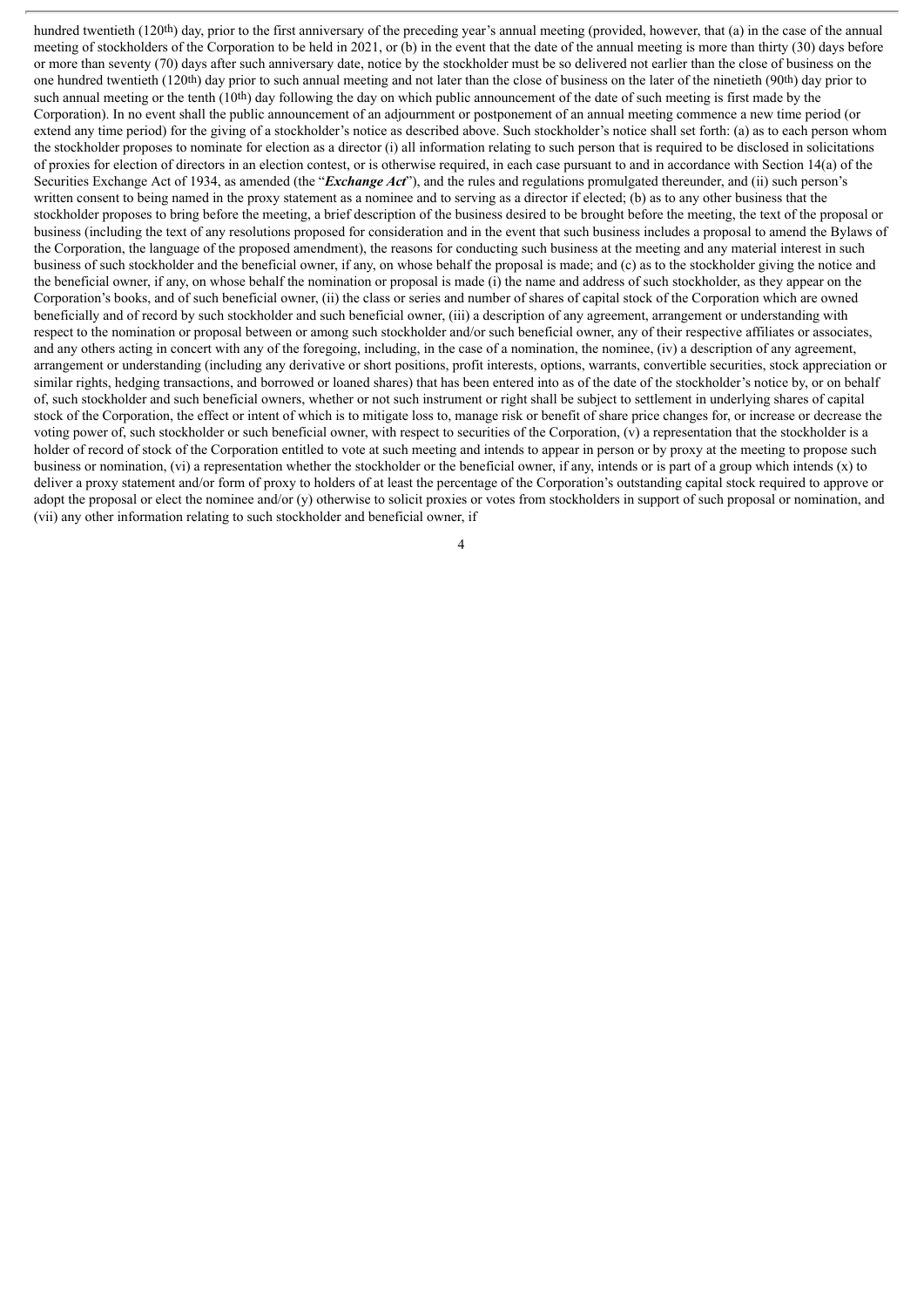any, required to be disclosed in a proxy statement or other filings required to be made in connection with solicitations of proxies for, as applicable, the proposal and/or for the election of directors in an election contest pursuant to and in accordance with Section 14(a) of the Exchange Act and the rules and regulations promulgated thereunder. The foregoing notice requirements of this paragraph (A) of this Section 1.10 shall be deemed satisfied by a stockholder with respect to business other than a nomination if the stockholder has notified the Corporation of his, her or its intention to present a proposal at an annual meeting in compliance with applicable rules and regulations promulgated under the Exchange Act and such stockholder's proposal has been included in a proxy statement that has been prepared by the Corporation to solicit proxies for such annual meeting. The foregoing notice requirements of this paragraph (A) of this Section 1.10 shall not apply to director nominations of EagleTree Designees by EagleTree and its Affiliates in accordance with the Investor Rights Agreement so long as the Investor Rights Agreement is in effect (each as defined below). The Corporation may require any proposed nominee to furnish such other information as the Corporation may reasonably require to determine the eligibility of such proposed nominee to serve as a director of the Corporation.

(3) Notwithstanding anything in the second sentence of paragraph (A)(2) of this Section 1.10 to the contrary, in the event that the number of directors to be elected to the Board at the annual meeting is increased effective after the time period for which nominations would otherwise be due under paragraph  $(A)(2)$  of this Section 1.10 and there is no public announcement by the Corporation naming the nominees for the additional directorships at least one hundred (100) days prior to the first anniversary of the preceding year's annual meeting, a stockholder's notice required by this Section 1.10 shall also be considered timely, but only with respect to nominees for the additional directorships, if it shall be delivered to the Secretary at the principal executive offices of the Corporation not later than the close of business on the tenth (10th) day following the day on which such public announcement is first made by the Corporation.

(B) Special Meetings of Stockholders. Only such business shall be conducted at a special meeting of stockholders as shall have been brought before the meeting pursuant to the Corporation's notice of meeting. Nominations of persons for election to the Board may be made at a special meeting of stockholders, as called in accordance with the terms of the Certificate of Incorporation, at which directors are to be elected pursuant to the Corporation's notice of meeting (1) by or at the direction of the Board or any committee thereof or (2) provided that the Board has determined that directors shall be elected at such meeting, by any stockholder of the Corporation who is a stockholder of record at the time the notice provided for in this Section 1.10 is delivered to the Secretary of the Corporation, who is entitled to vote at the meeting and upon such election and who complies with the notice procedures set forth in this Section 1.10. In the event the Corporation calls a special meeting of stockholders, as called in accordance with the terms of the Certificate of Incorporation, for the purpose of electing one or more directors to the Board, any such stockholder entitled to vote in such election of directors may nominate a person or persons (as the case may be) for election to such position(s) as specified in the Corporation's notice of meeting, if the stockholder's notice required by paragraph (A)(2) of this Section 1.10 shall be delivered to the Secretary at the principal executive offices of the Corporation not earlier than the close of business on the one hundred twentieth (120th) day prior to such special meeting and not later than the close of business on the later of the ninetieth (90<sup>th</sup>) day prior to such special meeting or the tenth (10<sup>th</sup>) day following the day on which public announcement is first made of the date of the special meeting and of the nominees proposed by the Board to be elected at such meeting.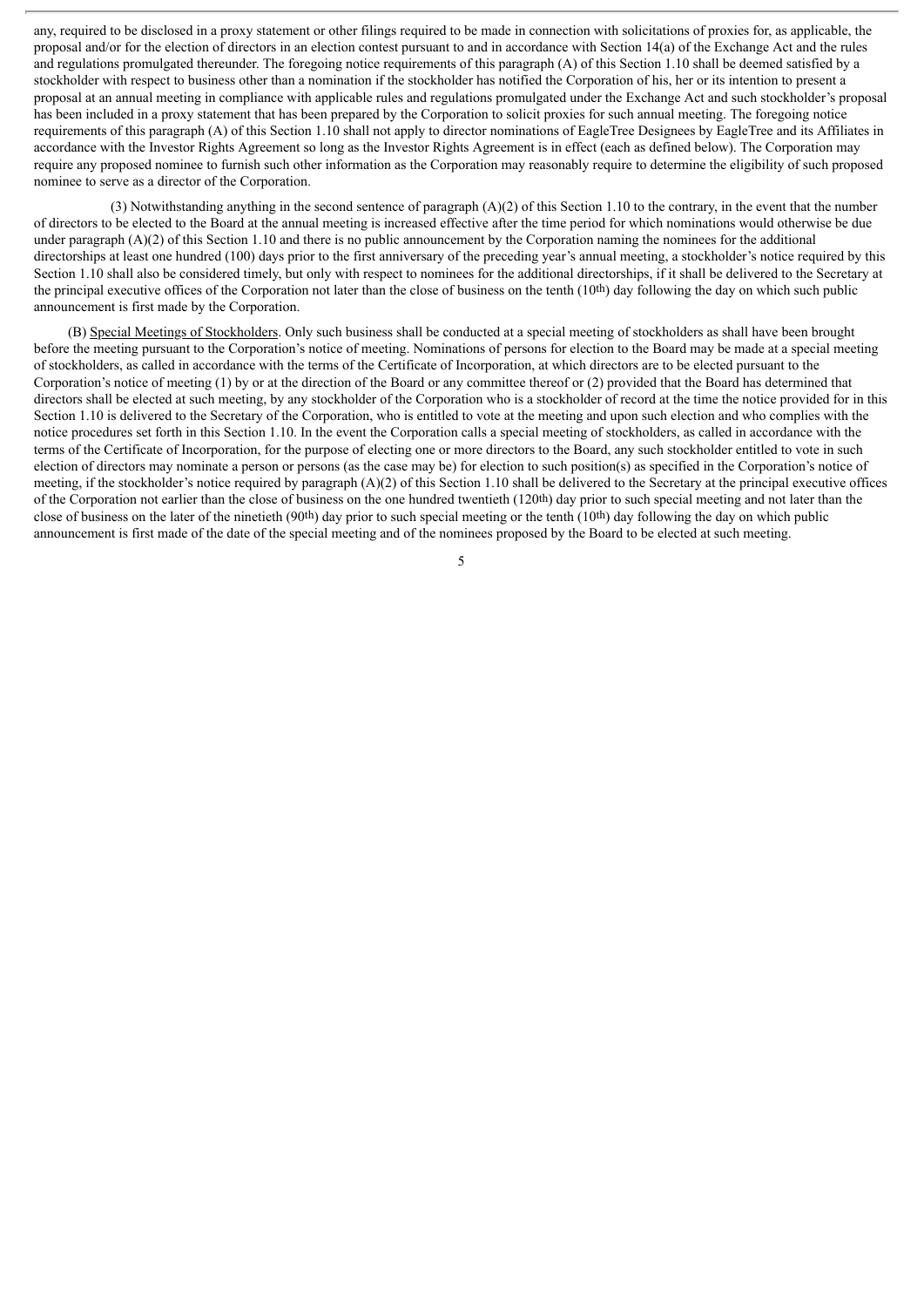In no event shall the public announcement of an adjournment or postponement of a special meeting commence a new time period (or extend any time period) for the giving of a stockholder's notice as described above. The foregoing notice requirements of this paragraph (B) of this Section 1.10 shall not apply to director nominations of EagleTree Designees by EagleTree and its Affiliates in accordance with the Investor Rights Agreement so long as the Investor Rights Agreement is in effect (each as defined below).

(C) General. (1) Except as otherwise expressly provided in any applicable rule or regulation promulgated under the Exchange Act, only such persons who are nominated in accordance with the procedures set forth in this Section 1.10 and in accordance with the terms of the Certificate of Incorporation and Investor Rights Agreement (as defined below) shall be eligible to be elected at an annual or special meeting of stockholders of the Corporation to serve as directors and only such business shall be conducted at a meeting of stockholders as shall have been brought before the meeting in accordance with the procedures set forth in this Section 1.10. Except as otherwise provided by law, the chairman of the meeting shall have the power and duty (a) to determine whether a nomination or any business proposed to be brought before the meeting was made or proposed, as the case may be, in accordance with the procedures set forth in this Section 1.10 (including whether the stockholder or beneficial owner, if any, on whose behalf the nomination or proposal is made, solicited (or is part of a group which solicited) or did not so solicit, as the case may be, proxies or votes in support of such stockholder's nominee or proposal in compliance with such stockholder's representation as required by clause (A)(2)(c)(vi) of this Section 1.10) and (b) if any proposed nomination or business was not made or proposed in compliance with this Section 1.10, to declare that such nomination shall be disregarded or that such proposed business shall not be transacted. Notwithstanding the foregoing provisions of this Section 1.10, unless otherwise required by law, if the stockholder (or a qualified representative of the stockholder) does not appear at the annual or special meeting of stockholders of the Corporation to present a nomination or proposed business, such nomination shall be disregarded and such proposed business shall not be transacted, notwithstanding that proxies in respect of such vote may have been received by the Corporation. For purposes of this Section 1.10, to be considered a qualified representative of the stockholder, a person must be a duly authorized officer, manager or partner of such stockholder or must be authorized by a writing executed by such stockholder or an electronic transmission delivered by such stockholder to act for such stockholder as proxy at the meeting of stockholders and such person must produce such writing or electronic transmission, or a reliable reproduction of the writing or electronic transmission, at the meeting of stockholders.

(2) For purposes of this Section 1.10, "public announcement" shall include disclosure in a press release reported by the Dow Jones News Service, Associated Press or other national news service or in a document publicly filed by the Corporation with the Securities and Exchange Commission pursuant to Section 13, 14 or 15(d) of the Exchange Act and the rules and regulations promulgated thereunder.

(3) Notwithstanding the foregoing provisions of this Section 1.10, a stockholder shall also comply with all applicable requirements of the Exchange Act and the rules and regulations promulgated thereunder with respect to the matters set forth in this Section 1.10; provided however, that any references in these Bylaws to the Exchange Act or the rules and regulations promulgated thereunder are not intended to and shall not limit any requirements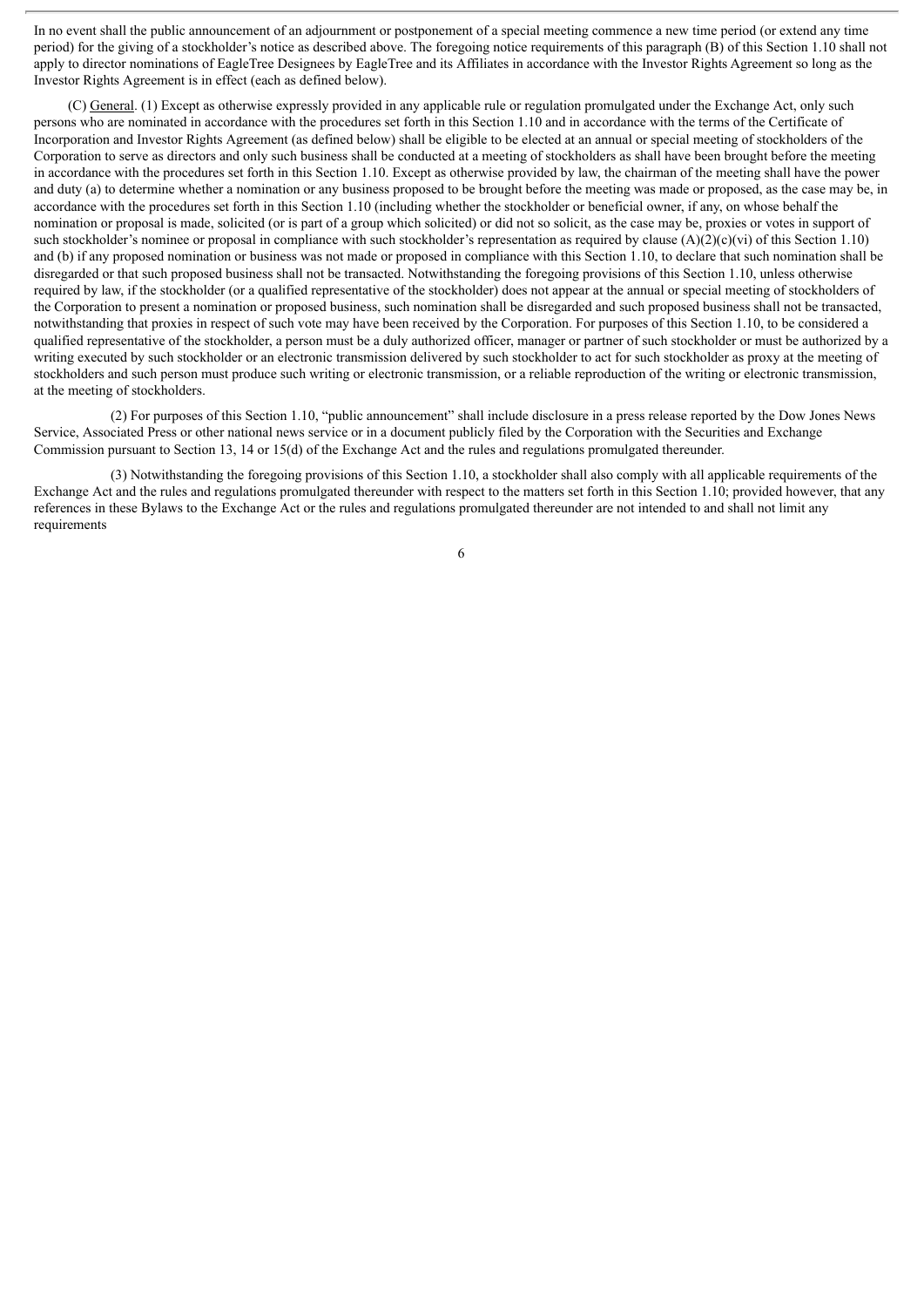applicable to nominations or proposals as to any other business to be considered pursuant to this Section 1.10 (including paragraphs  $(A)(1)(c)$ ) and (B) hereof), and compliance with paragraphs (A)(1)(c) and (B) of this Section 1.10 shall be the exclusive means for a stockholder to make nominations or submit other business (other than, as provided in the third to last sentence of  $(A)$  (2), business other than nominations brought properly under and in compliance with Rule 14a-8 of the Exchange Act, as may be amended from time to time). Nothing in this Section 1.10 shall be deemed to affect any rights (a) of stockholders to request inclusion of proposals or nominations in the Corporation's proxy statement pursuant to applicable rules and regulations promulgated under the Exchange Act or (b) of the holders of any series of Preferred Stock to elect directors pursuant to any applicable provisions of the Certificate of Incorporation.

### 1.11 Conduct of Meetings.

(A) Meetings of stockholders shall be presided over by the Chairman of the Board, or in the Chairman's absence by the Chief Executive Officer, or in the Chief Executive Officer's absence, by the President, or in the President's absence by a Vice President, or in the absence of all of the foregoing persons by a chairman designated by the Board. The Secretary shall act as secretary of the meeting, but in the Secretary's absence the chairman of the meeting may appoint any person to act as secretary of the meeting.

(B) The Board may adopt by resolution such rules, regulations and procedures for the conduct of any meeting of stockholders of the Corporation as it shall deem appropriate including, without limitation, such guidelines and procedures as it may deem appropriate regarding the participation by means of remote communication of stockholders and proxyholders not physically present at a meeting. Except to the extent inconsistent with such rules, regulations and procedures as adopted by the Board, the chairman of any meeting of stockholders shall have the right and authority to convene and (for any or no reason) to recess and/or adjourn the meeting, to prescribe such rules, regulations and procedures and to do all such acts as, in the judgment of such chairman, are appropriate for the proper conduct of the meeting. Such rules, regulations or procedures, whether adopted by the Board or prescribed by the chairman of the meeting, may include, without limitation, the following: (i) the establishment of an agenda or order of business for the meeting; (ii) rules and procedures for maintaining order at the meeting and the safety of those present; (iii) limitations on attendance at or participation in the meeting to stockholders of record of the Corporation, their duly authorized and constituted proxies or such other persons as shall be determined; (iv) restrictions on entry to the meeting after the time fixed for the commencement thereof; and (v) limitations on the time allotted to questions or comments by participants. The chairman of any meeting, in addition to making any other determinations that may be appropriate to the conduct of the meeting, shall, if the facts warrant, determine and declare to the meeting that a matter or business was not properly brought before the meeting and if the chairman should so determine, the chairman shall so declare to the meeting and any such matter or business not properly brought before the meeting shall not be transacted or considered. Unless and to the extent determined by the Board or the chairman of the meeting, meetings of stockholders shall not be required to be held in accordance with the rules of parliamentary procedure.

(C) The chairman of the meeting shall announce at the meeting when the polls for each matter to be voted upon at the meeting will be opened and closed. After the polls close, no ballots, proxies or votes or any revocations or changes thereto may be accepted.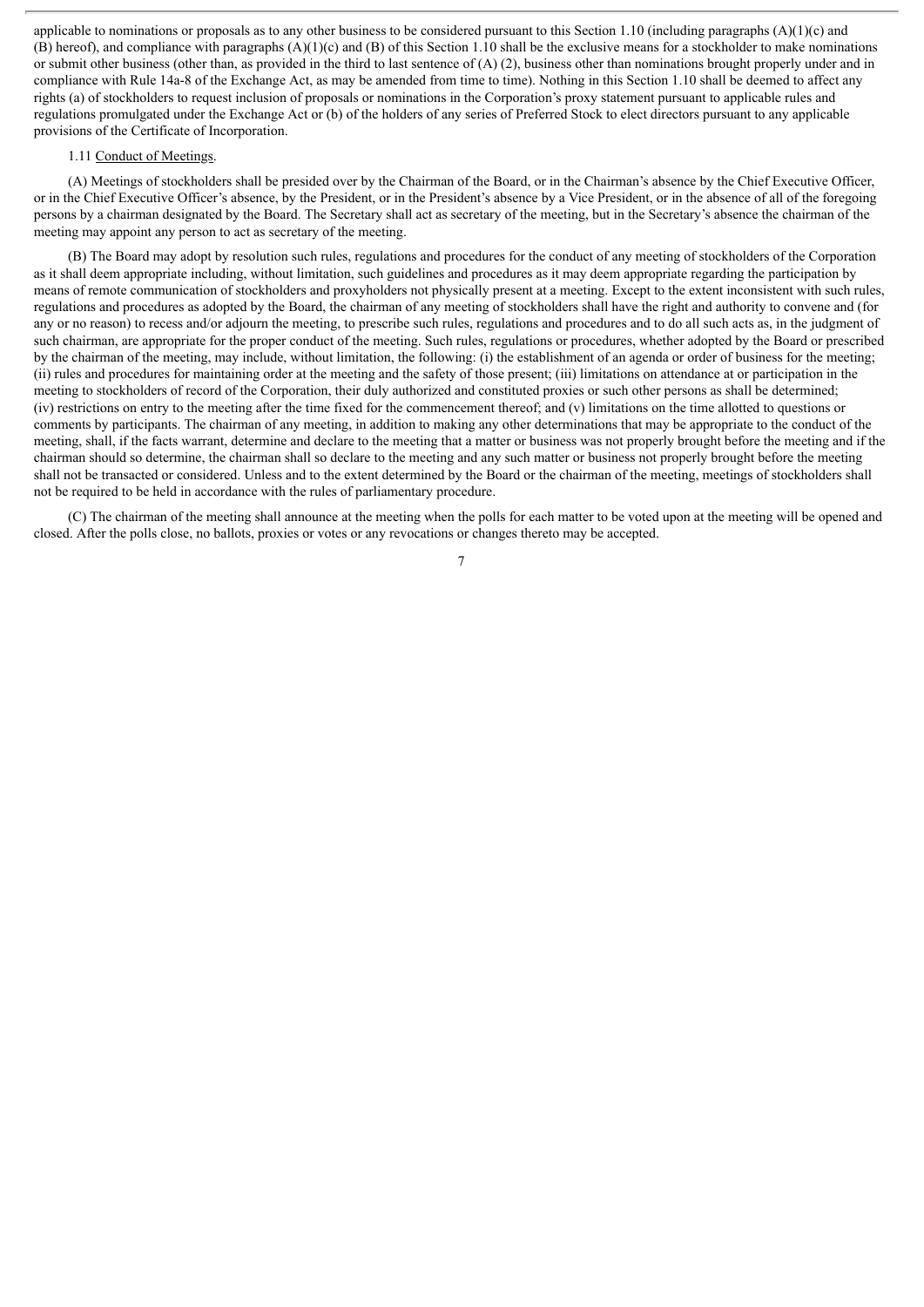(D) In advance of any meeting of stockholders, the Board, the Chairman of the Board, the Chief Executive Officer or the President shall appoint one or more inspectors of election to act at the meeting or any adjournment thereof and make a written report thereof. One or more other persons may be designated as alternate inspectors to replace any inspector who fails to act. If no inspector or alternate is present, ready and willing to act at a meeting of stockholders, the chairman of the meeting shall appoint one or more inspectors to act at the meeting. Unless otherwise required by law, inspectors may be officers, employees or agents of the Corporation. No person who is a candidate for an office at an election may serve as an inspector at such election. Each inspector, before entering upon the discharge of such inspector's duties, shall take and sign an oath faithfully to execute the duties of inspector with strict impartiality and according to the best of such inspector's ability. The inspector shall have the duties prescribed by law and, when the vote is completed, shall make a certificate of the result of the vote taken and of such other facts as may be required by law. Every vote taken by ballots shall be counted by a duly appointed inspector or duly appointed inspectors.

### **ARTICLE II**

### **DIRECTORS**

2.1 General Powers. The business and affairs of the Corporation shall be managed by or under the direction of a Board, who may exercise all of the powers of the Corporation except as otherwise provided by law or the Certificate of Incorporation.

2.2 Number, Election and Qualification. The total number of directors constituting the Board shall be as fixed in, or in the manner provided by, the Certificate of Incorporation. Election of directors need not be by written ballot. Directors need not be stockholders of the Corporation. So long as Corsair Group (Cayman), LP, a Cayman Islands exempted limited partnership ("*Corsair LP*" and, together with its Affiliates (as defined below) and its and their successors and assigns (other than the Corporation and its subsidiaries), collectively, *"EagleTree"*), beneficially owns collectively, in the aggregate, 20% or more of the shares of Common Stock, any increases or decreases to the size of the Board will require approval by at least a majority of the directors nominated by EagleTree pursuant to the Investor Rights Agreement and who are thereafter elected to the Board to serve as directors (the "*EagleTree Designees*") then serving as directors or, if no EagleTree Designee is then serving as a director, the written approval of EagleTree. For the purposes of this Article II, "Affiliates" means, in respect of EagleTree, any Person that, directly or indirectly, is controlled by EagleTree, controls EagleTree, or is under common control with EagleTree, and shall include any principal, member, director, partner, stockholder, officer, employee or other representative of any of the foregoing (other than the Corporation and any entity that is controlled by the Corporation).

2.3 Chairman of the Board. Subject to the rights granted pursuant to the Investor Rights Agreement, dated September 22, 2020 (as the same may be amended, supplemented, restated and/or otherwise modified from time to time, the "*Investor Rights Agreement*"), by and between the Corporation and Corsair LP, Corsair LP shall appoint the Chairman of the Board, who shall not need to be an employee or officer of the Corporation, so long as EagleTree beneficially owns at least 20% of the common stock of the Corporation. If EagleTree beneficially owns less than 20% of the common stock of the Corporation, the Board may appoint from its members a Chairman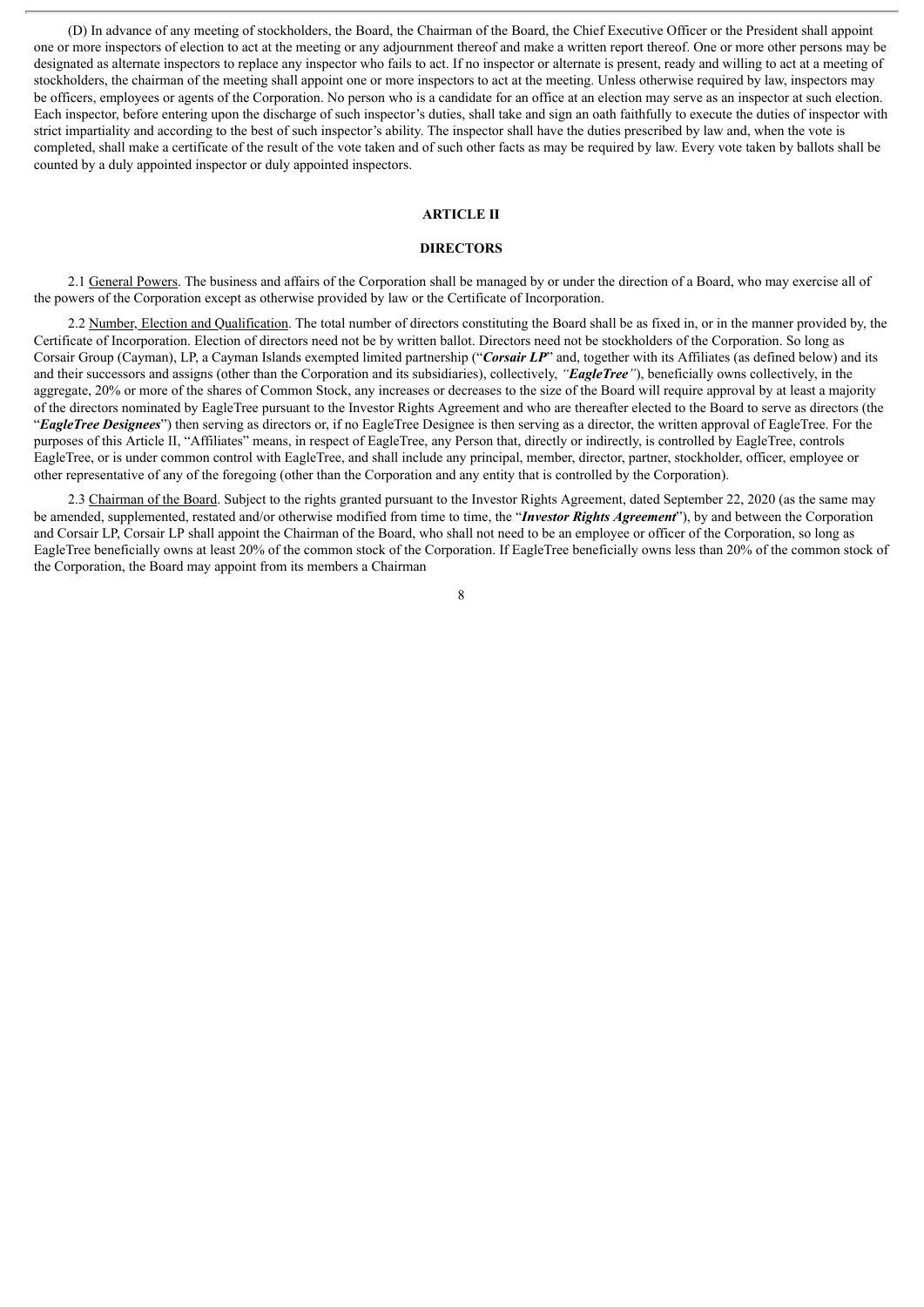of the Board. The Chairman shall perform such duties and possess such powers as are assigned by the Board and, if the Chairman of the Board is also designated as the Corporation's Chief Executive Officer, shall have the powers and duties of the Chief Executive Officer prescribed in Section 3.7 of these Bylaws. The Chairman of the Board shall preside at all meetings of the Board at which he or she is present. If the Chairman of the Board is not present at a meeting of the Board, the Chief Executive Officer shall preside at such meeting unless a majority of the directors present at such meeting shall elect one of their other members to preside.

2.4 Classes of Directors. Subject to the rights of holders of any series of Preferred Stock to elect directors, the Board shall be and is divided into three classes, designated Class I, Class II and Class III. Each class shall consist, as nearly as may be possible, of one-third of the total number of directors constituting the entire Board. The Board is authorized to assign members of the Board already in office to Class I, Class II or Class III at the time such classification becomes effective. If the number of such directors is changed, any increase or decrease shall be apportioned among the classes so as to maintain the number of directors in each class as nearly equal as possible, and any such additional director of any class elected to fill a newly created directorship resulting from an increase in such class shall hold office for a term that shall coincide with the remaining term of that class, but in no case shall a decrease in the number of directors remove or shorten the term of any incumbent director.

2.5 Terms of Office. Subject to the rights of holders of any series of Preferred Stock to elect directors, each director shall serve for a term ending on the date of the third annual meeting of stockholders following the annual meeting of stockholders at which such director was elected; provided that each director initially assigned to Class I shall serve for a term expiring at the Corporation's first annual meeting of stockholders held after the effectiveness of the Certificate of Incorporation; each director initially assigned to Class II shall serve for a term expiring at the Corporation's second annual meeting of stockholders held after the effectiveness of the Certificate of Incorporation; and each director initially assigned to Class III shall serve for a term expiring at the Corporation's third annual meeting of stockholders held after the effectiveness of the Certificate of Incorporation; provided further, that the term of each director shall continue until the election and qualification of his or her successor, subject to his or her earlier death, disability, disqualification, resignation or removal.

2.6 Quorum. The greater of (a) a majority of the directors at any time in office and (b) one-third of the whole Board shall constitute a quorum of the Board. If at any meeting of the Board there shall be less than a quorum, a majority of the directors present may adjourn the meeting from time to time without further notice other than announcement at the meeting, until a quorum shall be present.

2.7 Action at Meeting. Every act or decision done or made by a majority of the directors present at a meeting duly held at which a quorum is present shall be regarded as the act of the Board, unless a greater number is required by law or by the Certificate of Incorporation.

2.8 Removal. Subject to the rights of holders of any series of Preferred Stock, directors of the Corporation may be removed only as expressly provided in the Certificate of Incorporation.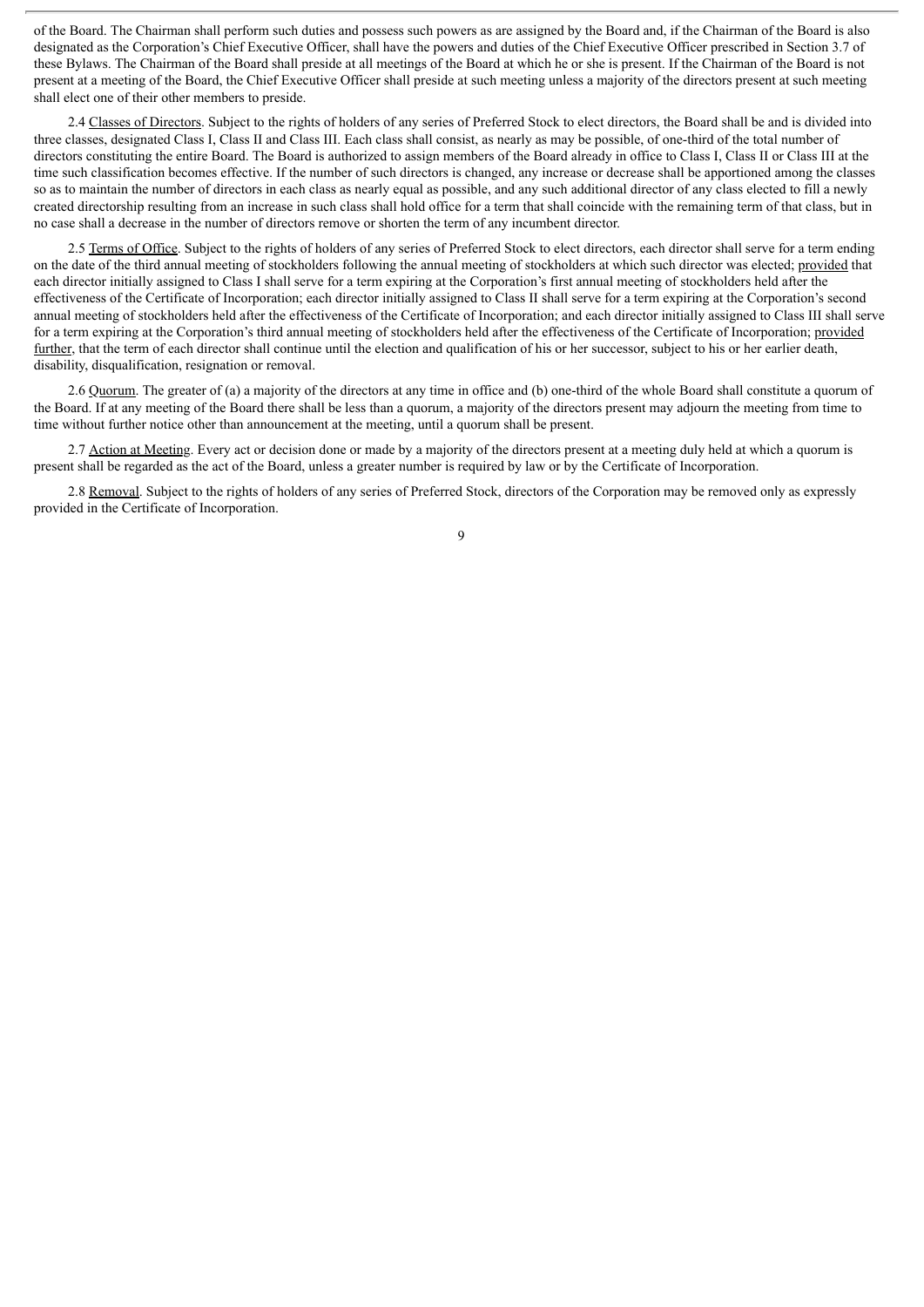2.9 Vacancies. Subject to the provisions of the Certificate of Incorporation, the rights of holders of any series of Preferred Stock and the Investor Rights Agreement, any newly created directorship that results from an increase in the number of directors or any vacancy on the Board that results from the death, disability, resignation, disqualification or removal of any director or from any other cause shall be filled solely by the affirmative vote of a majority of the directors then in office, even if less than a quorum, or by a sole remaining director and shall not be filled by the stockholders. Any director elected to fill a vacancy not resulting from an increase in the number of directors shall hold office for the remaining term of his or her predecessor.

2.10 Resignation. Any director may resign by delivering a resignation in writing or by electronic transmission to the Corporation at its principal office or to the Chairman of the Board, the Chief Executive Officer, the President or the Secretary. Such resignation shall be effective upon delivery unless it is specified to be effective at some later time or upon the happening of some later event.

2.11 Regular Meetings. Regular meetings of the Board may be held without notice at such time and place as shall be determined from time to time by the Board; provided that any director who is absent when such a determination is made shall be given notice of the determination. A regular meeting of the Board may be held without notice immediately after and at the same place as the annual meeting of stockholders.

2.12 Special Meetings. Special meetings of the Board may be called by the Chairman of the Board, the affirmative vote of a majority of the directors then in office, or by one director in the event that there is only a single director in office.

2.13 Notice of Special Meetings. Notice of the date, place and time of any special meeting of the Board shall be given to each director by the Secretary or by the person or persons calling the meeting. Notice shall be duly given to each director (a) in person or by telephone at least twenty-four (24) hours in advance of the meeting, (b) by sending written notice by reputable overnight courier, facsimile or other means of electronic transmission, or delivering written notice by hand, to such director's last known business, home or means of electronic transmission address at least twenty-four (24) hours in advance of the meeting, or (c) by sending written notice by first-class mail to such director's last known business or home address at least seventy-two (72) hours in advance of the meeting. A notice or waiver of notice of a meeting of the Board need not specify the purposes of the meeting.

2.14 Meetings by Conference Communications Equipment. Directors may participate in meetings of the Board or any committee thereof by means of video or telephone conference or other communications equipment by means of which all persons participating in the meeting can hear each other, and participation by such means shall constitute presence in person at such meeting.

2.15 Action by Consent. Any action required or permitted to be taken at any meeting of the Board or of any committee thereof may be taken without a meeting, if all members of the Board or committee, as the case may be, consent to the action in writing or by electronic transmission, and the writing or writings or electronic transmission or transmissions are filed with the minutes of proceedings of the Board or committee thereof. Such filing shall be in paper form if the minutes are maintained in paper form and shall be in electronic form if the minutes are maintained in electronic form.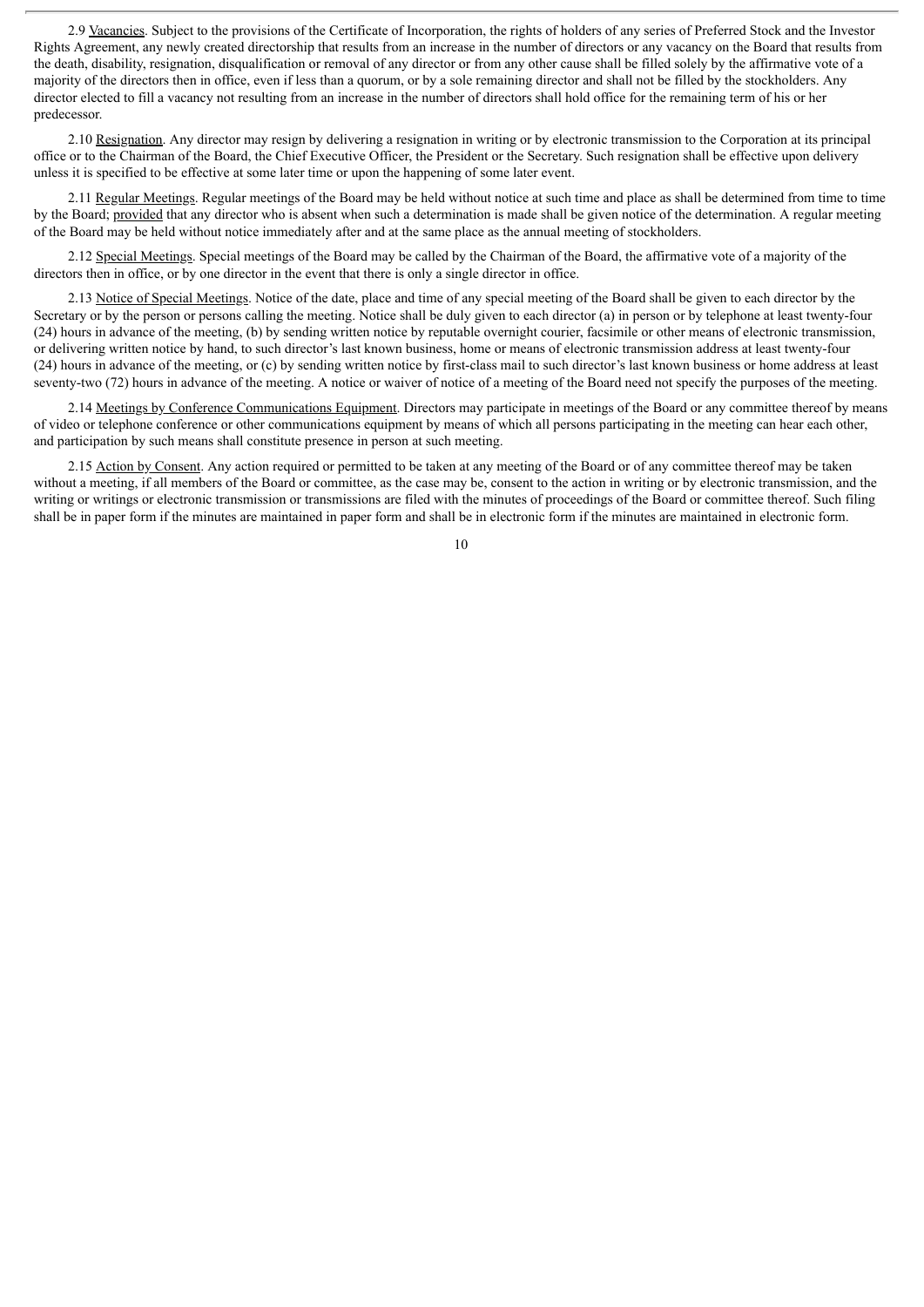2.16 Committees. The Board may designate one or more committees, each committee to consist of one or more of the directors of the Corporation in accordance with the terms of the Investor Rights Agreement, with such lawfully delegable powers and duties as the Board thereby confers, to serve at the pleasure of the Board. The Board may designate one or more directors as alternate members of any committee, who may replace any absent or disqualified member at any meeting of the committee. In the absence or disqualification of a member of a committee, the member or members of the committee present at any meeting and not disqualified from voting, whether or not such member or members constitute a quorum, may unanimously appoint another member of the Board to act at the meeting in the place of any such absent or disqualified member. Any such committee, to the extent provided in the resolution of the Board and subject to the provisions of law, shall have and may exercise all the powers and authority of the Board in the management of the business and affairs of the Corporation and may authorize the seal of the Corporation to be affixed to all papers which may require it; but no committee shall have the power or authority in reference to the following matters: (a) approving or adopting, or recommending to the stockholders, any action or matter (other than election or removal of directors) expressly required by the DGCL to be submitted to stockholders for approval or (b) adopting, amending or repealing any provision of these Bylaws. Each such committee shall keep minutes and make such reports as the Board may from time to time request. Except as the Board may otherwise determine, any committee may make rules for the conduct of its business, but unless otherwise provided by the directors or in such rules, its business shall be conducted as nearly as possible in the same manner as is provided in these Bylaws for the Board. Except as otherwise provided in the Certificate of Incorporation, these Bylaws, or the resolution of the Board designating the committee, a committee may create one or more subcommittees, each subcommittee to consist of one or more members of the committee, and delegate to a subcommittee any or all of the powers and authority of the committee.

2.17 Compensation of Directors. Directors may be paid such compensation for their services and such reimbursement for expenses of attendance at meetings of the Board or any committee thereof as the Board may from time to time determine. No such payment shall preclude any director from serving the Corporation or any of its parent or subsidiary entities in any other capacity and receiving compensation for such service.

### **ARTICLE III**

#### **OFFICERS**

3.1 Titles. The officers of the Corporation may consist of a Chief Executive Officer, a President, a Chief Financial Officer, a Treasurer and a Secretary and such other officers with such other titles as the Board shall from time to time determine. The Board may appoint such other officers, including one or more Vice Presidents and one or more Assistant Treasurers or Assistant Secretaries, as it may deem appropriate from time to time.

3.2 Election. The officers of the Corporation shall be elected annually by the Board at its first meeting following the annual meeting of stockholders.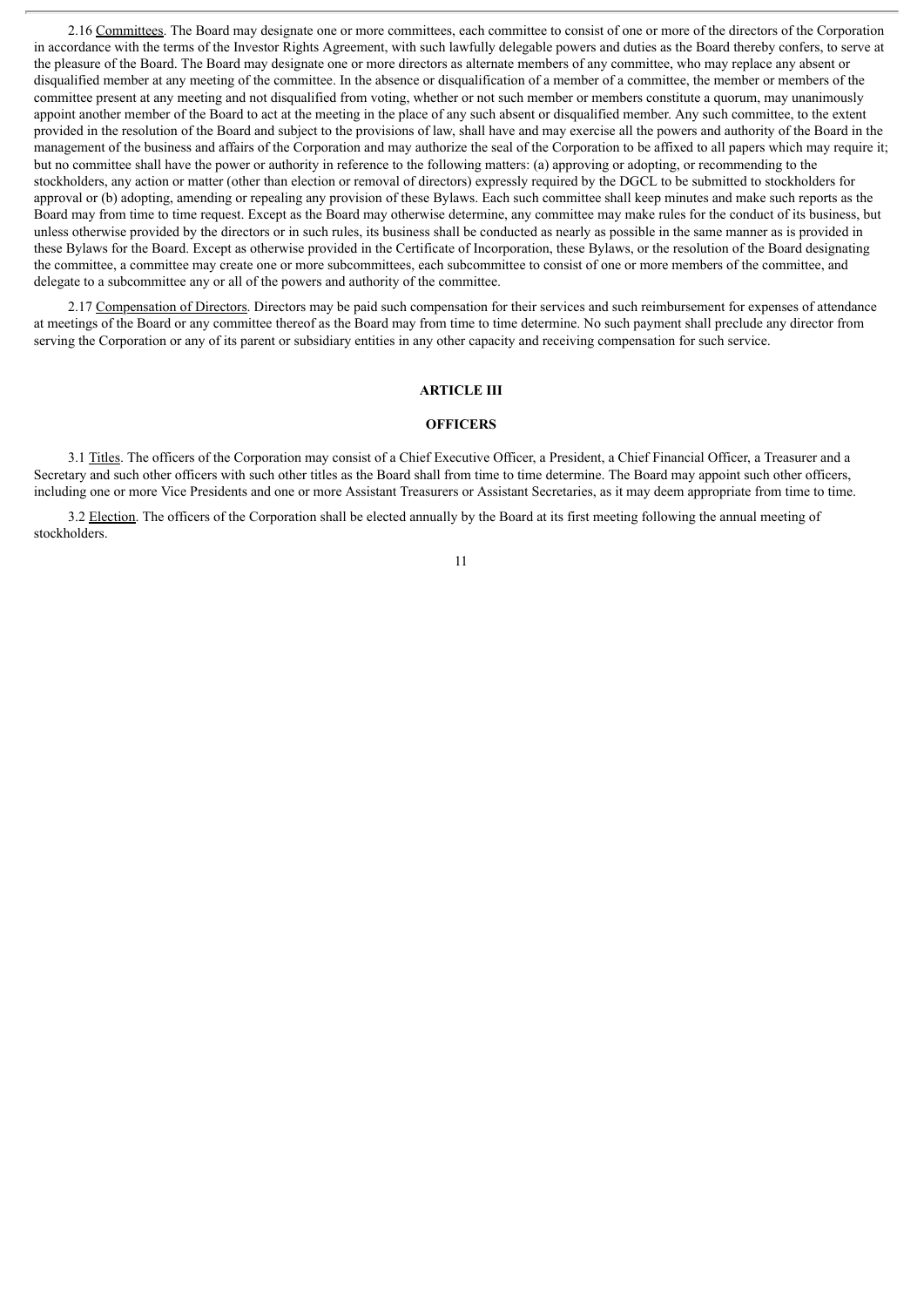3.3 Qualification. No officer need be a stockholder. Any two or more offices may be held by the same person.

3.4 Tenure. Except as otherwise provided by law, by the Certificate of Incorporation or by these Bylaws, each officer shall hold office until such officer's successor is duly elected and qualified, unless a different term is specified in the resolution electing or appointing such officer, or until such officer's earlier death, resignation, disqualification or removal.

3.5 Resignation and Removal. Any officer may resign by delivering a written resignation to the Corporation at its principal office or to the Board, the Chief Executive Officer, the President or the Secretary. Such resignation shall be effective upon receipt unless it is specified to be effective at some later time or upon the happening of some later event. Any officer may be removed at any time, with or without cause, by the affirmative vote of a majority of the directors then in office at any meeting of the Board at which a quorum is present. Except as the Board may otherwise determine, no officer who resigns or is removed shall have any right to any compensation as an officer for any period following such officer's resignation or removal, or any right to damages on account of such removal, whether such officer's compensation be by the month or by the year or otherwise, unless such compensation is expressly provided for in a duly authorized written agreement with the Corporation.

3.6 Vacancies. Subject to the terms of the Investor Rights Agreement, the Board may fill any vacancy occurring in any office for any reason and may, in its discretion, leave unfilled, for such period as it may determine, any offices. Each such successor shall hold office for the unexpired term of such officer's predecessor and until a successor is duly elected and qualified, or until such officer's earlier death, resignation, disqualification or removal.

3.7 President; Chief Executive Officer. The Chief Executive Officer shall have general charge and supervision of the business of the Corporation subject to the direction of the Board, and shall perform all duties and have all powers that are commonly incident to the office of chief executive or that are delegated to such officer by the Board. The President shall perform such other duties and shall have such other powers as the Board or the Chief Executive Officer (if the President is not the Chief Executive Officer) may from time to time prescribe. In the event of the absence, inability or refusal to act of the Chief Executive Officer or the President (if the President is not the Chief Executive Officer), the Vice President (or if there shall be more than one, the Vice Presidents in the order determined by the Board) shall perform the duties of the Chief Executive Officer and when so performing such duties shall have all the powers of and be subject to all the restrictions upon the Chief Executive Officer.

3.8 Vice Presidents. Each Vice President shall perform such duties and possess such powers as the Board or the Chief Executive Officer may from time to time prescribe. The Board may assign to any Vice President the title of Executive Vice President, Senior Vice President or any other title selected by the Board.

3.9 Secretary and Assistant Secretaries. The Secretary shall perform such duties and shall have such powers as the Board or the Chief Executive Officer may from time to time prescribe. In addition, the Secretary shall perform such duties and have such powers as are incident to the office of the secretary, including without limitation the duty and power to give notices of all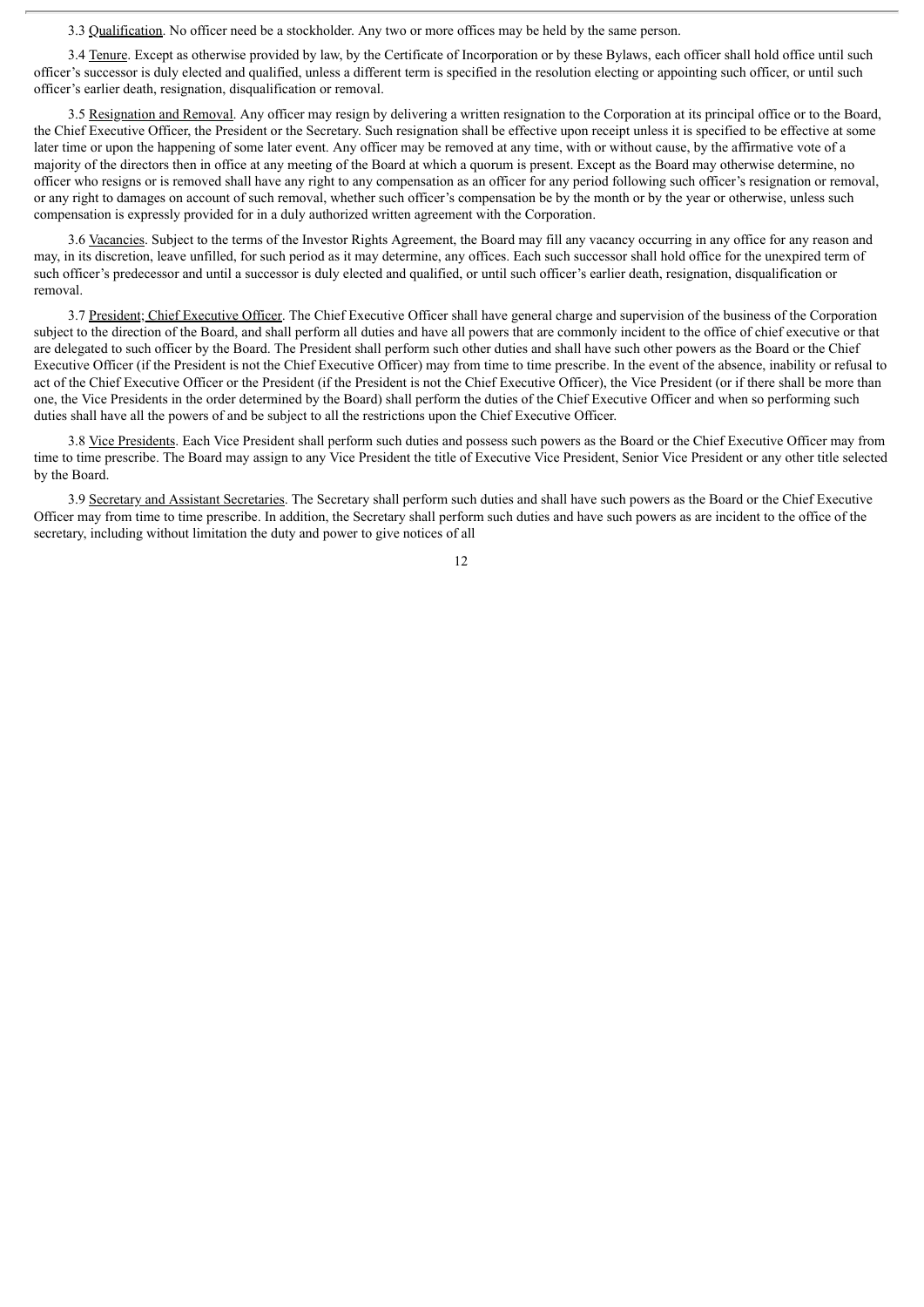meetings of stockholders and special meetings of the Board, to attend all meetings of stockholders and the Board and keep a record of the proceedings, to maintain a stock ledger and prepare lists of stockholders and their addresses as required, to be custodian of corporate records and the corporate seal and to affix and attest to the same on documents.

Any Assistant Secretary shall perform such duties and possess such powers as the Board, the Chief Executive Officer or the Secretary may from time to time prescribe. In the event of the absence, inability or refusal to act of the Secretary, the Assistant Secretary (or if there shall be more than one, the Assistant Secretaries in the order determined by the Board) shall perform the duties and exercise the powers of the Secretary.

The chairman of any meeting of the Board or of stockholders may designate a temporary secretary to keep a record of any meeting.

3.10 Treasurer and Assistant Treasurers. The Treasurer shall perform such duties and shall have such powers as may from time to time be assigned by the Board or the Chief Executive Officer. In addition, the Treasurer shall perform such duties and have such powers as are incident to the office of treasurer, including without limitation the duty and power to keep and be responsible for all funds and securities of the Corporation, to deposit funds of the Corporation in depositories selected in accordance with these Bylaws, to disburse such funds as ordered by the Board, to make proper accounts of such funds, and to render as required by the Board statements of all such transactions and of the financial condition of the Corporation.

The Assistant Treasurers shall perform such duties and possess such powers as the Board, the Chief Executive Officer or the Treasurer may from time to time prescribe. In the event of the absence, inability or refusal to act of the Treasurer, the Assistant Treasurer (or if there shall be more than one, the Assistant Treasurers in the order determined by the Board) shall perform the duties and exercise the powers of the Treasurer.

3.11 Salaries. Officers (as defined under Section 16(a) of the Securities Exchange Act of 1934) of the Corporation shall be entitled to such salaries, compensation or reimbursement as shall be fixed or allowed from time to time by the Board or by a committee of the Board. The Chief Executive Officer of the Corporation shall have the authority to fix the salaries, compensation or reimbursements of all other officers of the Corporation.

3.12 Delegation of Authority. The Board may from time to time delegate the powers or duties of any officer to any other officer or agent, notwithstanding any provision hereof.

### **ARTICLE IV**

### **CAPITAL STOCK**

4.1 Issuance of Stock. Subject to the provisions of the Certificate of Incorporation, the whole or any part of any unissued balance of the authorized capital stock of the Corporation or the whole or any part of any shares of the authorized capital stock of the Corporation held in the Corporation's treasury may be issued, sold, transferred or otherwise disposed of by vote of the Board in such manner, for such lawful consideration and on such terms as the Board may determine.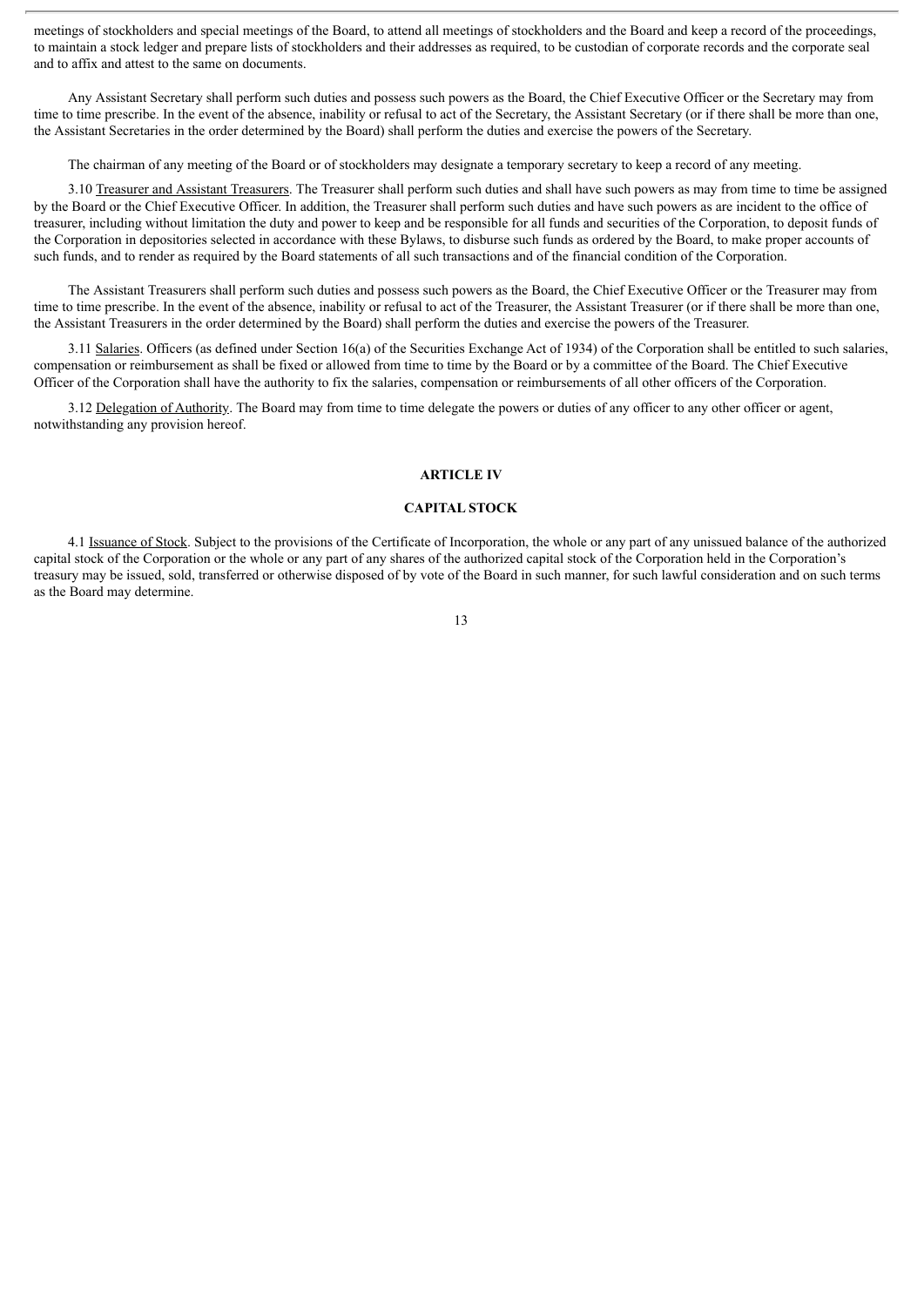4.2 Uncertificated Shares; Stock Certificates. Except as otherwise provided in a resolution approved by the Board, all shares of capital stock of the Corporation issued after the date hereof shall be uncertificated. In the event the Board elects to provide in a resolution that certificates shall be issued to represent some or all shares of any or all classes or series of capital stock of the Corporation, every holder of such shares shall be entitled to have a certificate, in such form as may be prescribed by law and by the Board, representing the number of shares held by such holder registered in certificate form. Each such certificate shall be signed in a manner that complies with Section 158 of the DGCL.

Each certificate for shares of stock which are subject to any restriction on transfer pursuant to the Certificate of Incorporation, these Bylaws, applicable securities laws or any agreement among any number of stockholders or among such holders and the Corporation shall have conspicuously noted on the face or back of the certificate either the full text of the restriction or a statement of the existence of such restriction.

If the Corporation shall be authorized to issue more than one class of stock or more than one series of any class, the powers, designations, preferences and relative participating, optional or other special rights of each class of stock or series thereof and the qualifications, limitations or restrictions of such preferences and/or rights shall be set forth in full or summarized on the face or back of each certificate representing shares of such class or series of stock, provided that in lieu of the foregoing requirements there may be set forth on the face or back of each certificate representing shares of such class or series of stock a statement that the Corporation will furnish without charge to each stockholder who so requests the powers, designations, preferences and relative, participating, optional or other special rights of each class of stock or series thereof and the qualifications, limitations or restrictions of such preferences and/or rights.

Within a reasonable time after the issuance or transfer of uncertificated shares, the Corporation shall send to the registered owner thereof a written notice containing the information required to be set forth or stated on certificates pursuant to Sections 151, 156, 202(a) or 218(a) of the DGCL or, with respect to Section 151 of DGCL, a statement that the Corporation will furnish without charge to each stockholder who so requests the powers, designations, preferences and relative participating, optional or other special rights of each class of stock or series thereof and the qualifications, limitations or restrictions of such preferences and/or rights.

4.3 Transfers. Shares of stock of the Corporation shall be transferable in the manner prescribed by law, the Certificate of Incorporation and in these Bylaws. Transfers of shares of stock of the Corporation shall be made only on the books of the Corporation or by transfer agents designated to transfer shares of stock of the Corporation. Subject to applicable law, shares of stock represented by certificates shall be transferred only on the books of the Corporation by the surrender to the Corporation or its transfer agent of the certificate representing such shares properly endorsed or accompanied by a written assignment or power of attorney properly executed, and with such proof of authority or the authenticity of signature as the Corporation or its transfer agent may reasonably require. Except as may be otherwise required by law, by the Certificate of Incorporation or by these Bylaws, the Corporation shall be entitled to treat the record holder of stock as shown on its books as the owner of such stock for all purposes, including the payment of dividends and the right to vote with respect to such stock, regardless of any transfer, pledge or other disposition of such stock until the shares have been transferred on the books of the Corporation in accordance with the requirements of these Bylaws.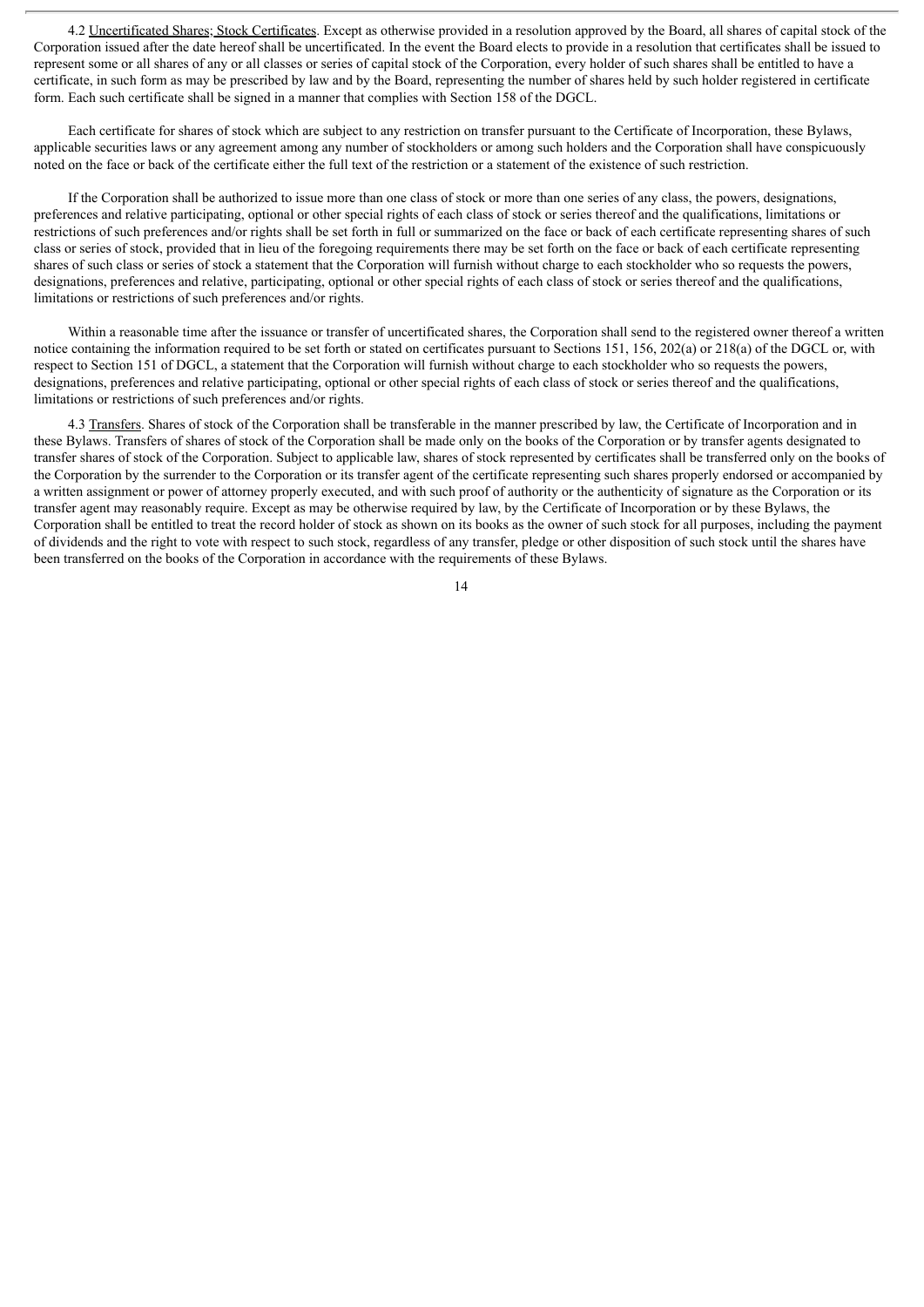4.4 Lost, Stolen or Destroyed Certificates. The Corporation may issue a new certificate or uncertificated shares in place of any previously issued certificate alleged to have been lost, stolen or destroyed, upon such terms and conditions as the Board may prescribe, including the presentation of reasonable evidence of such loss, theft or destruction and the giving of such indemnity and posting of such bond as the Board may require for the protection of the Corporation or any transfer agent or registrar.

4.5 Record Date. In order that the Corporation may determine the stockholders entitled to notice of any meeting of stockholders or any adjournment thereof, the Board may fix a record date, which record date shall not precede the date upon which the resolution fixing the record date is adopted by the Board, and which record date shall, unless otherwise required by law, not be more than sixty (60) nor less than ten (10) days before the date of such meeting. If the Board so fixes a date, such date shall also be the record date for determining the stockholders entitled to vote at such meeting unless the Board determines, at the time it fixes such record date, that a later date on or before the date of the meeting shall be the date for making such determination. If no record date is fixed by the Board, the record date for determining stockholders entitled to notice of or to vote at a meeting of stockholders shall be at the close of business on the day immediately preceding the day on which notice is given, or, if notice is waived, at the close of business on the day immediately preceding the day on which the meeting is held. A determination of stockholders of record entitled to notice of or to vote at a meeting of stockholders shall apply to any adjournment of the meeting; provided, however, that the Board may fix a new record date for determination of stockholders entitled to vote at the adjourned meeting, and in such case shall also fix as the record date for stockholders entitled to notice of such adjourned meeting the same or an earlier date as that fixed for determination of stockholders entitled to vote in accordance herewith at the adjourned meeting.

In order that the Corporation may determine the stockholders entitled to receive payment of any dividend or other distribution or allotment of any rights, or entitled to exercise any rights in respect of any change, conversion or exchange of stock or for the purpose of any other lawful action, the Board may fix a record date, which record date shall not precede the date upon which the resolution fixing the record date is adopted, and which shall not be more than sixty (60) days prior to such action. If no such record date is fixed, the record date for determining stockholders for any such purpose shall be at the close of business on the day on which the Board adopts the resolution relating thereto.

4.6 Regulations. The issue and registration of shares of stock of the Corporation shall be governed by such other regulations as the Board may establish.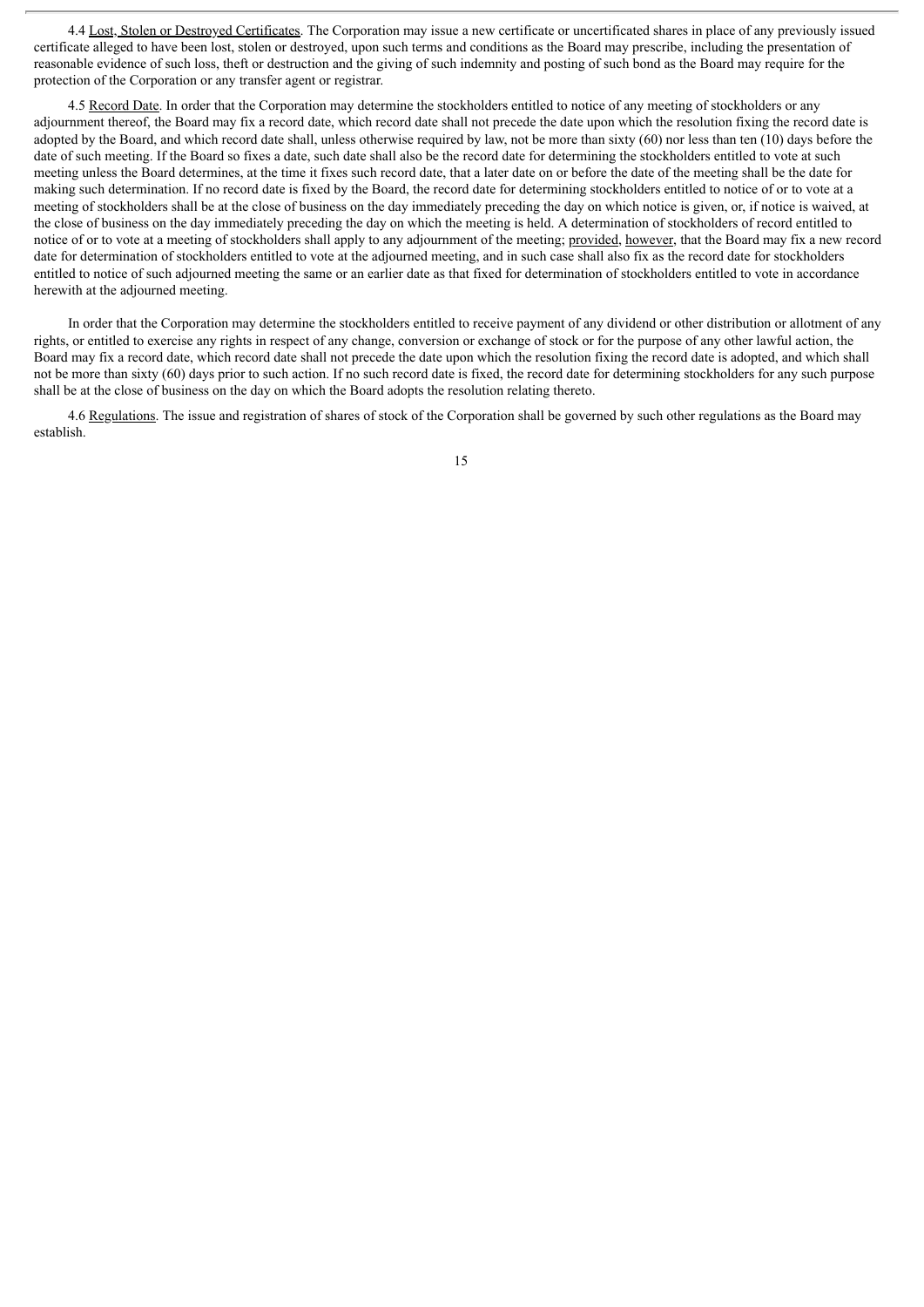### **ARTICLE V**

### **GENERAL PROVISIONS**

5.1 Fiscal Year. Except as from time to time otherwise designated by the Board, the fiscal year of the Corporation shall begin on the first day of January of each year and end on the last day of December in each year.

5.2 Corporate Seal. The corporate seal, if any, shall be in such form as shall be approved by the Board.

5.3 Waiver of Notice. Whenever notice is required to be given by law, by the Certificate of Incorporation or by these Bylaws, a written waiver signed by the person entitled to notice, or a waiver by electronic transmission by the person entitled to notice, whether before, at or after the time of the event for which notice is to be given, shall be deemed equivalent to notice required to be given to such person. Neither the business nor the purpose of any meeting need be specified in any such waiver. Attendance of a person at a meeting shall constitute a waiver of notice of such meeting, except when the person attends a meeting for the express purpose of objecting at the beginning of the meeting, to the transaction of any business because the meeting is not lawfully called or convened.

5.4 Voting of Securities. Except as the Board may otherwise designate, the Chief Executive Officer, the President, the Chief Financial Officer or the Treasurer may waive notice, vote, consent, or appoint any person or persons to waive notice, vote or consent, on behalf of the Corporation, and act as, or appoint any person or persons to act as, proxy or attorney-in-fact for this Corporation (with or without power of substitution), with respect to the securities of any other entity which may be held by this Corporation.

5.5 Evidence of Authority. A certificate by the Secretary, or an Assistant Secretary, or a temporary secretary, as to any action taken by the stockholders, directors, a committee or any officer or representative of the Corporation shall as to all persons who rely on the certificate in good faith be conclusive evidence of such action.

5.6 Certificate of Incorporation. All references in these Bylaws to the Certificate of Incorporation shall be deemed to refer to the Certificate of Incorporation of the Corporation, as amended and/or restated and in effect from time to time.

5.7 Severability. Any determination that any provision of these Bylaws is for any reason inapplicable, illegal or ineffective shall not affect or invalidate any other provision of these Bylaws.

5.8 Pronouns. All pronouns used in these Bylaws shall be deemed to refer to the masculine, feminine or neuter, singular or plural, as the identity of the person or persons may require.

5.9 Electronic Transmission. For purposes of these Bylaws, "electronic transmission" means any form of communication, not directly involving the physical transmission of paper, that creates a record that may be retained, retrieved, and reviewed by a recipient thereof, and that may be directly reproduced in paper form by such a recipient through an automated process.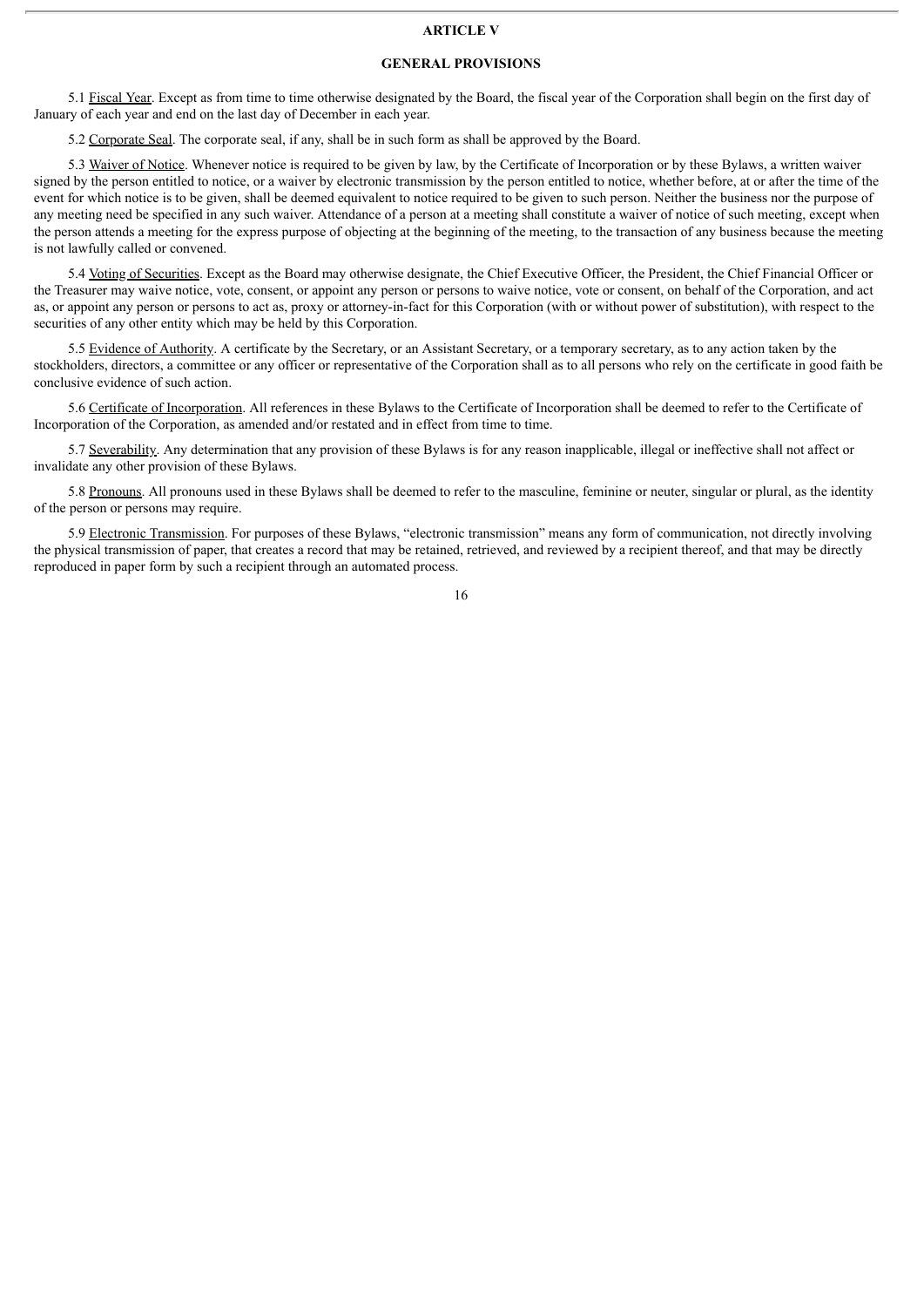### **ARTICLE VI**

### **AMENDMENTS**

These Bylaws may be altered, amended or repealed, in whole or in part, or new Bylaws may be adopted by the Board or by the stockholders at any annual meeting of the stockholders or at any special meeting thereof if notice of the proposed alteration, amendment, repeal or addition is contained in the notice of such special meeting. Approval of changes to these Bylaws by stockholders must receive the approval of (i) a majority of the voting power of the stock entitled to vote thereon, if EagleTree beneficially owns, in the aggregate, at least 50% of the common stock, or (ii) at least 66 2/3% of the voting power of the stock entitled to vote thereon, if EagleTree beneficially owns, in the aggregate, less than 50%.

### **ARTICLE VII**

### **INDEMNIFICATION AND ADVANCEMENT**

7.1 Power to Indemnify in Actions, Suits or Proceedings other than Those by or in the Right of the Corporation. Subject to Section 7.3, the Corporation shall indemnify any person who was or is a party or is threatened to be made a party to or is otherwise involved in any threatened, pending or completed action, suit or proceeding, whether civil, criminal, administrative or investigative (other than an action by or in the right of the Corporation) by reason of the fact that such person is or was a director or an officer of the Corporation, or, while a director or officer of the Corporation, is or was serving at the request of the Corporation as a director, officer, employee, agent or trustee of another Corporation, partnership, joint venture, trust, employee benefit plan or other enterprise, against expenses (including attorneys' fees), judgments, fines and amounts paid in settlement actually and reasonably incurred or suffered by such person in connection with such action, suit or proceeding if such person acted in good faith and in a manner such person reasonably believed to be in or not opposed to the best interests of the Corporation, and, with respect to any criminal action or proceeding, had no reasonable cause to believe such person's conduct was unlawful. The termination of any action, suit or proceeding by judgment, order, settlement, conviction, or upon a plea of nolo contendere or its equivalent, shall not, of itself, create a presumption that the person did not act in good faith and in a manner which such person reasonably believed to be in or not opposed to the best interests of the Corporation, and, with respect to any criminal action or proceeding, had reasonable cause to believe that such person's conduct was unlawful.

7.2 Power to Indemnify in Actions, Suits or Proceedings by or in the Right of the Corporation. Subject to Section 7.3, the Corporation shall indemnify any person who was or is a party or is threatened to be made a party to or is otherwise involved in any threatened, pending or completed action, suit or proceeding by or in the right of the Corporation to procure a judgment in its favor by reason of the fact that such person is or was a director or an officer of the Corporation, or, while a director or officer of the Corporation, is or was serving at the request of the Corporation as a director, officer, employee, agent or trustee of another Corporation, partnership, joint venture,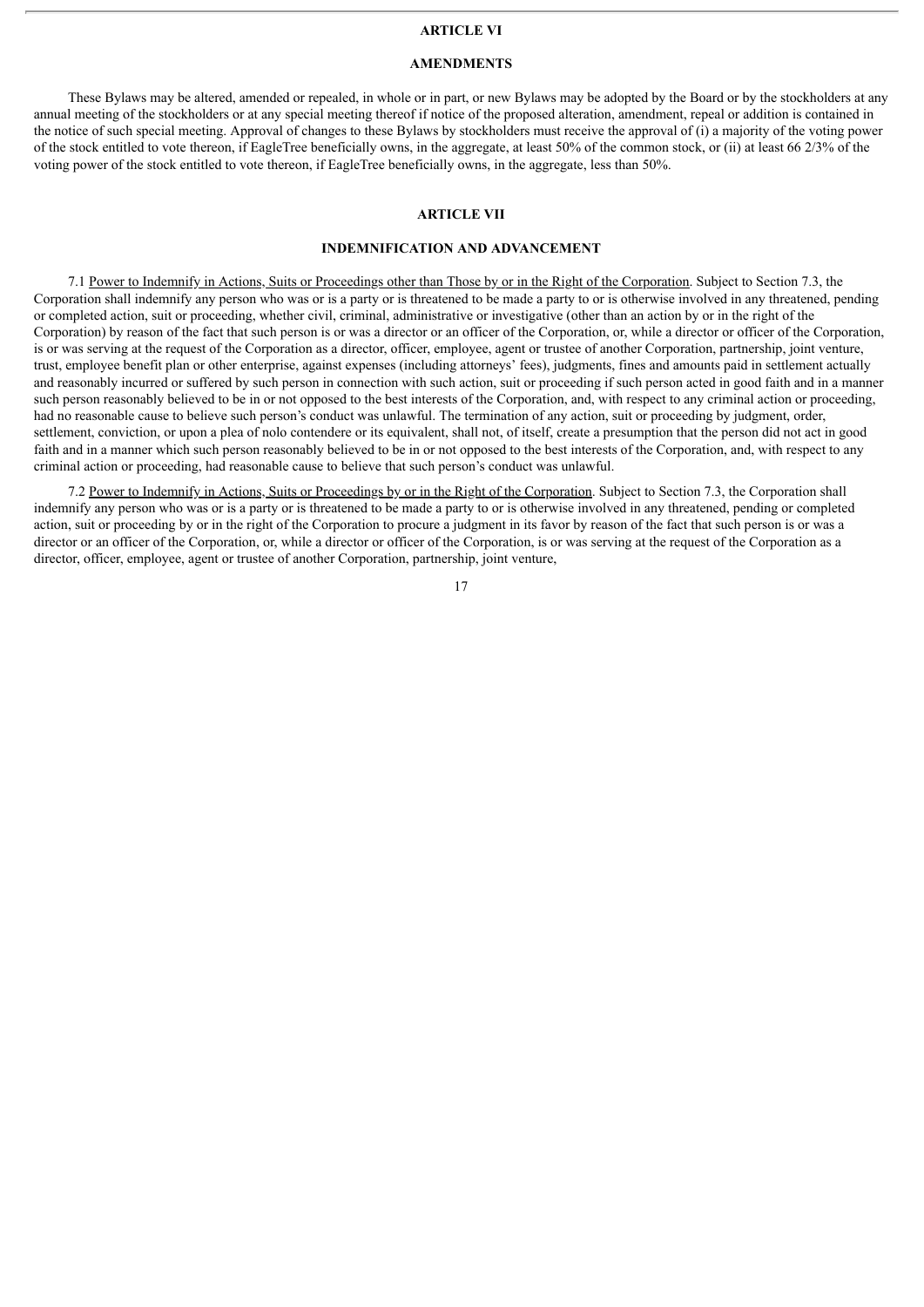trust, employee benefit plan or other enterprise against expenses (including attorneys' fees) actually and reasonably incurred or suffered by such person in connection with the defense or settlement of such action or suit if such person acted in good faith and in a manner such person reasonably believed to be in or not opposed to the best interests of the Corporation; except that no indemnification shall be made in respect of any claim, issue or matter as to which such person shall have been adjudged to be liable to the Corporation unless and only to the extent that the Court of Chancery or the court in which such action or suit was brought shall determine upon application that, despite the adjudication of liability but in view of all the circumstances of the case, such person is fairly and reasonably entitled to indemnity for such expenses which the Court of Chancery or such other court shall deem proper.

7.3 Authorization of Indemnification. Any indemnification under this Article VII (unless ordered by a court) shall be made by the Corporation only as authorized in the specific case upon a determination that indemnification of the director or officer is proper in the circumstances because such person has met the applicable standard of conduct set forth in Section 7.1 or Section 7.2, as the case may be. Such determination shall be made, with respect to a person who is a director or officer at the time of such determination, (i) by a majority vote of the directors who are not parties to such action, suit or proceeding, even though less than a quorum, or (ii) by a committee of such directors designated by a majority vote of such directors, even though less than a quorum, or (iii) if there are no such directors, or if such directors so direct, by independent legal counsel in a written opinion or (iv) by the stockholders. Such determination shall be made, with respect to former directors and officers, by any person or persons having the authority to act on the matter on behalf of the Corporation. To the extent, however, that a present or former director or officer of the Corporation has been successful on the merits or otherwise in defense of any action, suit or proceeding set forth in Section 7.1 or Section 7.2 or in defense of any claim, issue or matter therein, such person shall be indemnified against expenses (including attorneys' fees) actually and reasonably incurred by such person in connection therewith, without the necessity of authorization in the specific case.

7.4 Good Faith Defined. For purposes of any determination under Section 7.3, a person shall be deemed to have acted in good faith and in a manner such person reasonably believed to be in or not opposed to the best interests of the Corporation, or, with respect to any criminal action or proceeding, to have had no reasonable cause to believe such person's conduct was unlawful, if such person's action is based on good faith reliance on the records or books of account of the Corporation or another enterprise, or on information supplied to such person by the officers of the Corporation or another enterprise in the course of their duties, or on the advice of legal counsel for the Corporation or another enterprise or on information or records given or reports made to the Corporation or another enterprise by an independent certified public accountant or by an appraiser or other expert selected with reasonable care by the Corporation or another enterprise. The term "another enterprise" as used in this Section 7.4 shall mean any other corporation or any partnership, joint venture, trust, employee benefit plan or other enterprise of which such person is or was serving at the request of the Corporation as a director, officer, employee or agent. The provisions of this Section 7.4 shall not be deemed to be exclusive or to limit in any way the circumstances in which a person may be deemed to have met the applicable standard of conduct set forth in Section 7.1 or 7.2, as the case may be.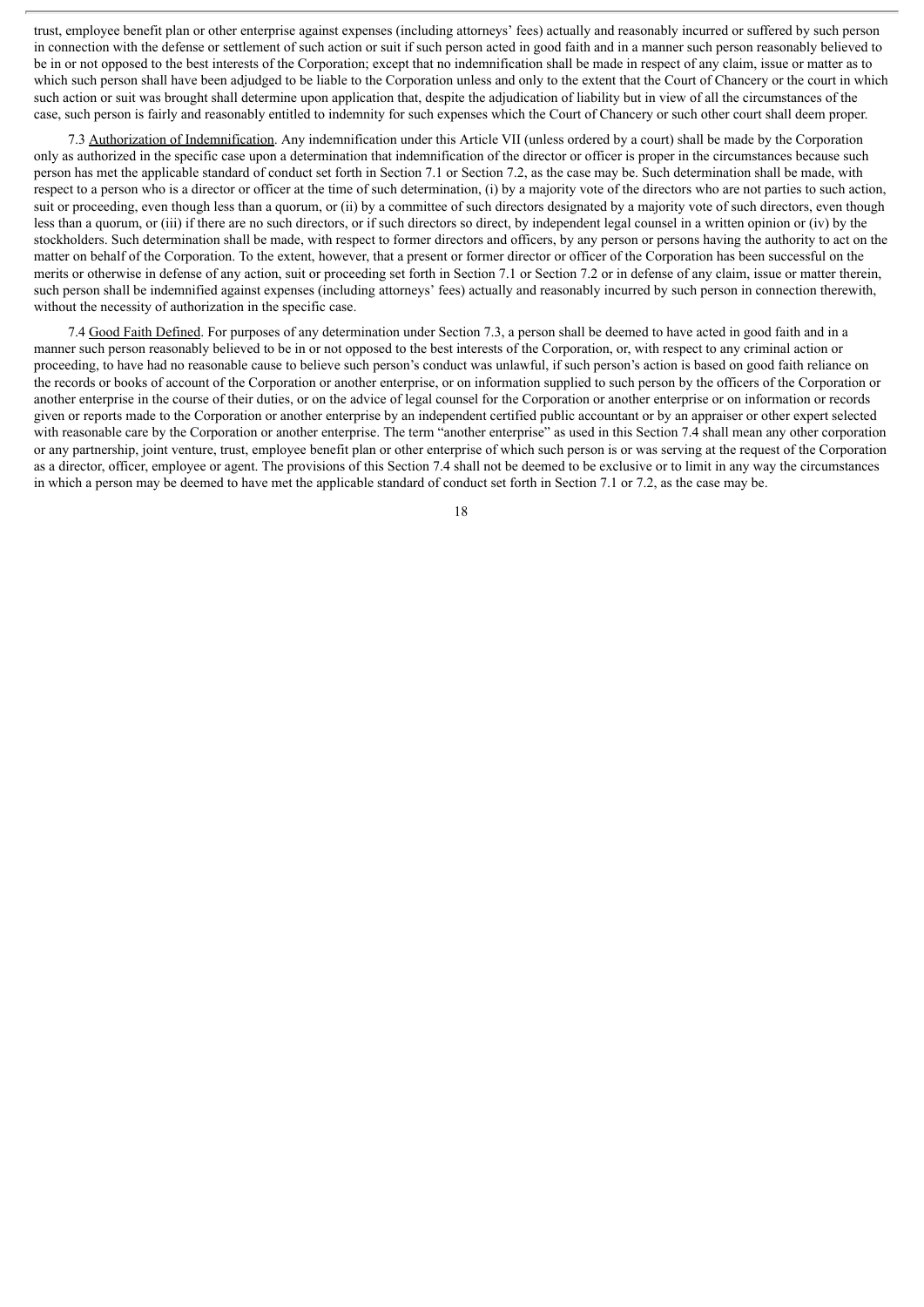7.5 Right of Claimant to Bring Suit. Notwithstanding any contrary determination in the specific case under Section 7.3, and notwithstanding the absence of any determination thereunder, if a claim under Sections 7.1 or 7.2 of this Article VII is not paid in full by the Corporation within (i) sixty (60) days after a written claim for indemnification has been received by the Corporation, or (ii) twenty (20) days after a written claim for an advancement of expenses has been received by the Corporation, the claimant may at any time thereafter (but not before) bring suit against the Corporation in the Court of Chancery in the State of Delaware to recover the unpaid amount of the claim, together with interest thereon, or to obtain advancement of expenses, as applicable. In any action brought to enforce a right to indemnification hereunder (but not in an action brought to enforce a right to an advancement of expenses) it shall be a defense that the claimant has not met any applicable standard of conduct which make it permissible under the DGCL (or other applicable law) for the Corporation to indemnify the claimant for the amount claimed, but the burden of proving such defense shall be on the Corporation. Neither a contrary determination in the specific case under Section 7.3 nor the absence of any determination thereunder shall be a defense to such application or create a presumption that the claimant has not met any applicable standard of conduct. If successful, in whole or in part in any such suit, the claimant shall also be entitled to be paid the expense of prosecuting such claim, including reasonable attorneys' fees incurred in connection therewith, to the fullest extent permitted by applicable law.

7.6 Expenses Payable in Advance. Expenses, including without limitation attorneys' fees, incurred by a current or former director or officer in defending any civil, criminal, administrative or investigative action, suit or proceeding shall be paid by the Corporation in advance of the final disposition of such action, suit or proceeding upon receipt of an undertaking by or on behalf of such current or former director or officer to repay such amount if it shall ultimately be determined by final judicial decision from which there is no further right to appeal that such person is not entitled to be indemnified for such expenses by the Corporation as authorized in this Article VII.

7.7 Nonexclusivity of Indemnification and Advancement of Expenses. The rights to indemnification and advancement of expenses provided by or granted pursuant to this Article VII shall not be deemed exclusive of any other rights to which those seeking indemnification or advancement of expenses may be entitled under the Certificate of Incorporation, any agreement, vote of stockholders or disinterested directors or otherwise, both as to action in such person's official capacity and as to action in another capacity while holding such office, it being the policy of the Corporation that, subject to Section 7.11, indemnification of the persons specified in Sections 7.1 and 7.2 shall be made to the fullest extent permitted by law. The provisions of this Article VII shall not be deemed to preclude the indemnification of any person who is not specified in Section 7.1 or 7.2 but whom the Corporation has the power or obligation to indemnify under the provisions of the DGCL, or otherwise.

7.8 Insurance. The Corporation may purchase and maintain insurance on behalf of any person who is or was a director, officer, employee or agent of the Corporation, or is or was serving at the request of the Corporation as a director, officer, employee, agent or trustee of another corporation, partnership, joint venture, trust, employee benefit plan or other enterprise against any expense, liability or loss asserted against such person and incurred by such person in any such capacity, or arising out of such person's status as such, whether or not the Corporation would have the power or the obligation to indemnify such person against such expense, liability or loss under the provisions of this Article VII.